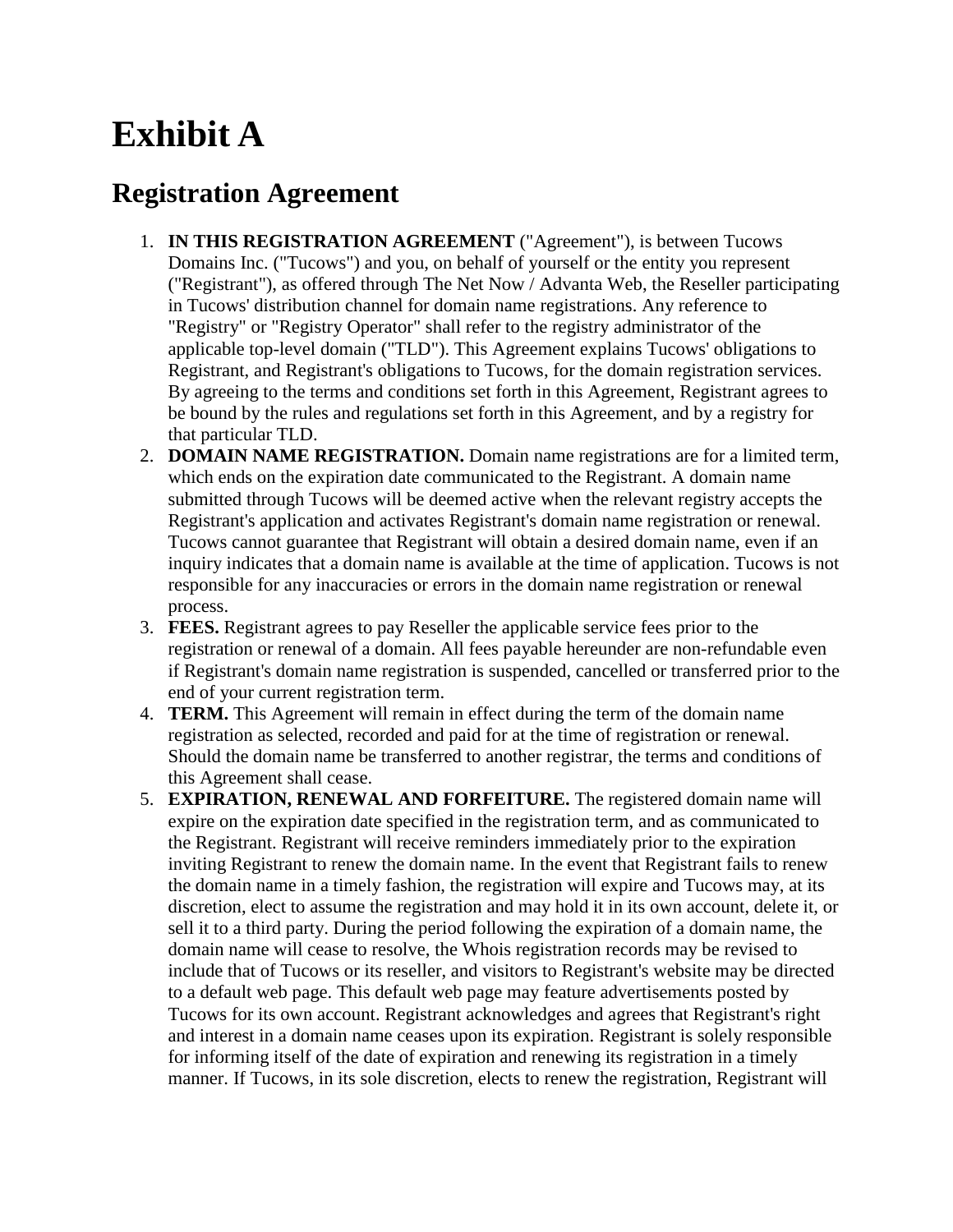be entitled to a grace period of forty (40) days during which Registrant may re-register the domain name. Additional costs for the redemption and re-registration will apply.

- 6. **EXPIRED REGISTRATION RECOVERY POLICY** Domain expiration notices will be sent via email thirty (30) days and five (5) days prior to a domain expiration date and three (3) days after a domain expires. Renewal, post-expiration renewal and redemptions fees are published at [https://opensrs.com/services/domains/domain-pricing/.](https://opensrs.com/services/domains/domain-pricing/) Reseller's fees may differ.
- 7. **REGISTRANT INFORMATION.** Registrant must provide the following information as part of the domain name registration process, and promptly correct and update during the term of the registration:
	- a. Name and postal address of the Registered Name Holder;
	- b. Registered name;
	- c. Names of the primary nameserver and secondary nameserver(s) for the Registered Name;
	- d. Name, postal address, e-mail address, and voice and fax (if available) telephone numbers of the administrative contact for the domain name;
	- e. Name, postal address, e-mail address, and voice and fax (if available) telephone numbers of the billing contact for the domain name; and
	- f. Name, postal address, e-mail address, and voice and fax (if available) telephone numbers of the technical contact for the domain name.

#### 8. **ACCURATE INFORMATION.** Registrant represents and warrants that:

- a. The statements that Registrant makes in connection with the domain name registration, maintenance, or renewal are complete and accurate;
- b. Registrant information will be kept current;
- c. Registrant will not and will not permit others to use the domain name in violation of any ICANN or registry policies, applicable laws or regulations, or legal rights of others;
- d. Registrant will respond to inquiries from Tucows addressed to the email address of the Registrant, the administrative, billing or technical contact with respect to a domain name concerning the accuracy of contact details.

Registrant acknowledges that a breach of this Section 8 will constitute a material breach of the Agreement, which will entitle either Tucows or a registry to terminate this Agreement immediately upon such breach without any refund and without notice to Registrant.

9. **ICANN REQUIRED DISCLOSURES.** Domain name registration requires sharing the Registrant's information, in whole or in part, with the applicable Registry Operator and with ICANN. As required by ICANN, this information must be made publicly available by means of Whois, and the Registry Operator also may be required to make this information publicly available by Whois. Both Tucows and the Registry Operator may be required to archive this information with a third-party escrow service. Registrant consents to and gives permission for all such required disclosures. Further, Registrant represents and warrants that, if Registrant is providing information about a third party, Registrant has notified the third party of the required disclosures and the purpose for the disclosures and Registrant has obtained the third party's consent to such disclosure. ICANN may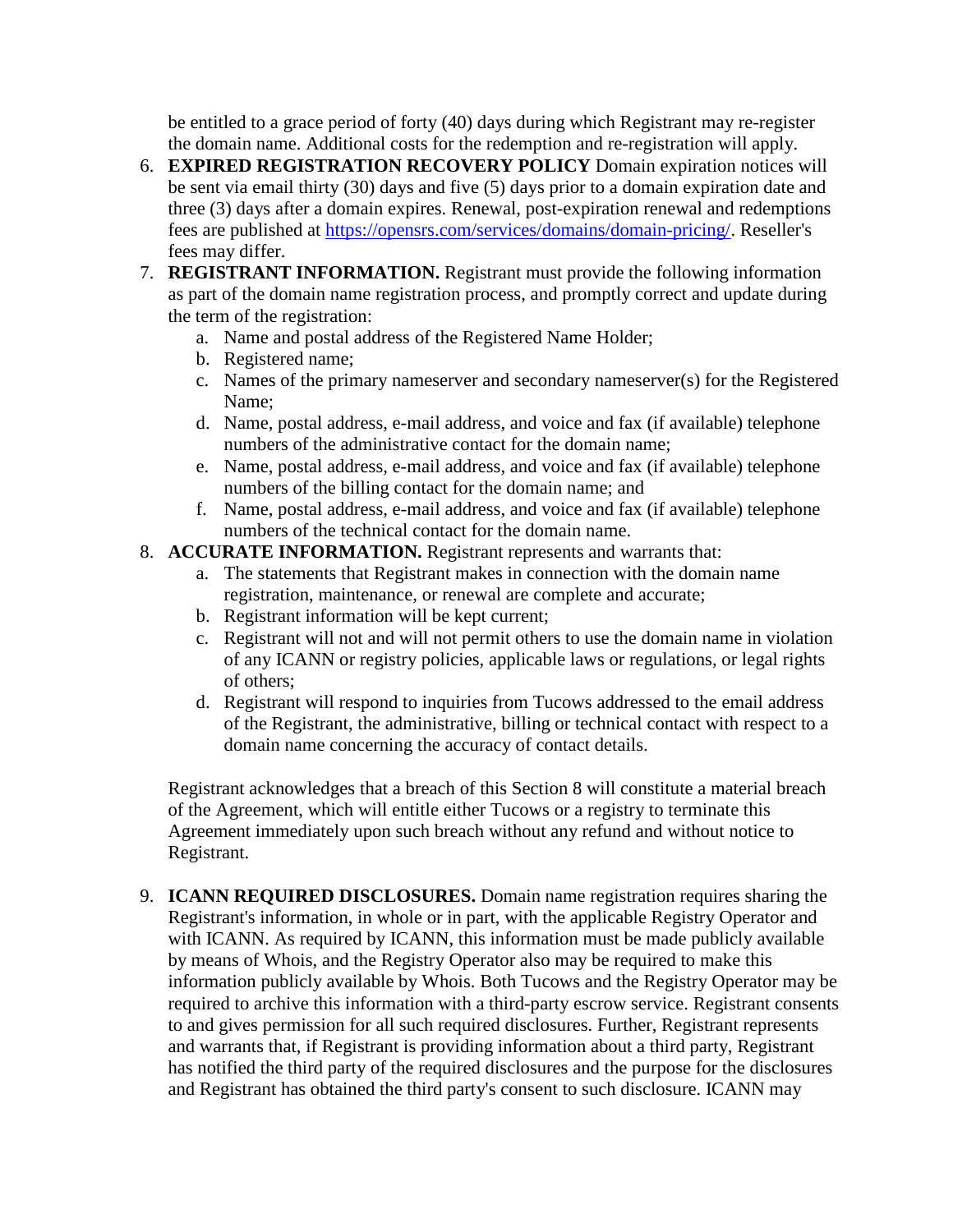establish or modify the guidelines, limits or requirements that relate to the amount and type of information that Tucows may or must make available to the public or to private entities, and the manner in which such information is made available.

- 10. **SUSPENSION AND CANCELLATION.** Tucows may in its sole discretion, suspend or cancel Registrant's domain name registration:
	- a. if Registrant breaches this Agreement;
	- b. if Registrant fails to provide payment or accurate contact or billing information;
	- c. in the event there was an error in the registration process for such domain name;
	- d. as required by ICANN or a Registry Operator;
	- e. to protect the integrity and stability of Tucows and any applicable registry;
	- f. to comply with any applicable laws, government rules, requests of law enforcement and court orders;
	- g. in compliance with any dispute resolution process, or
	- h. to avoid any liability, civil or criminal.
- 11. **DISPUTE RESOLUTION.** Registrant is bound by all ICANN consensus policies and all policies of any relevant Registry Operator, including the Uniform Rapid Suspension Procedure, The Uniform Domain Name Dispute Resolution policy (UDRP), along with the UDRP rules and all supplemental rules of any UDRP provider. ICANN may change the UDRP at any time. If a third party challenges the registration or reservation of the Registrant's domain name, Registrant will be subject to the provisions specified in the dispute policy adopted by the applicable registry. In the event a domain name dispute arises, Registrant will indemnify and hold Tucows harmless pursuant to the terms and conditions contained in the applicable policy. If Tucows is notified that a complaint has been filed with a judicial or administrative body regarding a domain name, Tucows may, at its sole discretion, suspend use of the domain name and the ability to make modifications to the registration records until:
	- a. Tucows is directed to do so by the judicial or administrative body, or
	- b. Tucows receives notification from both parties that the dispute has been settled.

If Registrant or Registrant's domain name becomes the subject of litigation, Tucows may deposit control of Registrant's domain name record into the registry of the judicial body by supplying a party with a registrar certificate.

#### 12. **WHOIS PRIVACY SERVICE.** If Registrant elects to use the Whois privacy registration service, the following terms and conditions will apply:

- a. The publicly available Registrant contact information will list Contact Privacy Inc. Customer #### (where #### is a unique customer identification number) as the Registrant and contact name, and Tucows' postal address, assigned email address and telephone number as contact information.
- b. Tucows will keep the Registrant and Contact Information provided by Registrant on file. Both Tucows and the Registry may be required to archive this information with a third-party escrow service, as per ICANN policy.
- c. Registrant will retain complete control over the domain name and its registration records and may suspend and reinstate the Whois Privacy Service at its discretion.
- d. With respect to a domain name that has been transferred to Tucows, the Whois Privacy Service will only commence after the transfer has been completed. If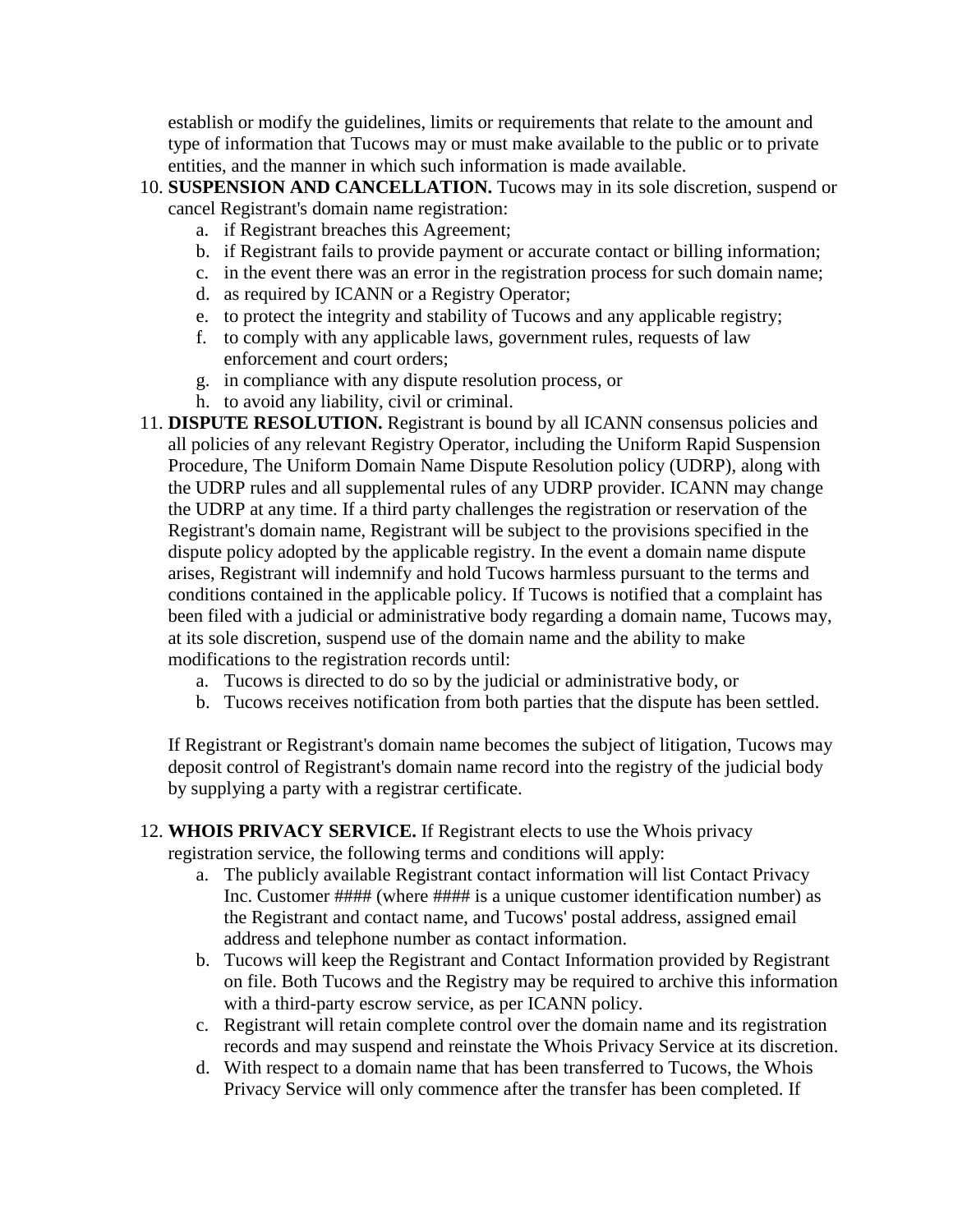Registrant elects to transfer a domain name to a different registrar, the Whois Privacy Service must be disabled in order to initiate the transfer.

- e. Tucows will send all obligatory renewal and transfer related messages to the contacts that Registrant has designated.
- f. Pricing for the Whois privacy registration service will be set by the Reseller, and Registrant will pay Reseller for this service.
- g. Communications received with respect to a domain name registration will be handled as follows:
	- i. Tucows will forward to Registrant all correspondence received by registered mail or traceable courier. This information may be opened, scanned and emailed to Registrant. Regular postal mail will be discarded or returned to sender at Tucows' discretion.
	- ii. Email correspondence will be forwarded, only if submitted via the contactprivacy.com website.
	- iii. A voice mail message will advise all callers that inbound messages will not be accepted; calls will be directed to the contactprivacy.com website.
	- iv. The point of contact for third parties wishing to report abuse or infringement of trademarks (or other rights) is legal@tucows.com.
- h. The business contact information for the Whois privacy registration service is:

Contact Privacy Inc. 96 Mowat Avenue Toronto (ON) M6K 3M1 CANADA Attention: Compliance

- i. Tucows shall have the right, at its sole discretion and without liability to Registrant, to suspend or cancel the Whois Privacy Service and to reveal Registrant and Contact Whois Information in certain circumstances, including but not limited to the following:
	- i. when required by law;
	- ii. in the good faith belief that disclosure is necessary to further determination of an alleged breach of a law;
	- iii. to comply with a legal process served upon Tucows;
	- iv. to resolve any and all third party claims including but not limited to ICANN's or a Registry's dispute resolution policy;
	- v. to avoid financial loss or legal liability;
	- vi. if Tucows believes that Registrant or one of Registrant's contacts is using the Whois Privacy Service to conceal involvement with illegal, illicit, objectionable or harmful activities; or to transmit SPAM, viruses, worms or other harmful computer programs.
- 13. **POLICY.** Registrant agrees that its registration of the domain name shall be subject to suspension, cancellation, or transfer pursuant to a Tucows, registry, ICANN or government-adopted policy, or pursuant to any registrar or registry procedure not inconsistent with a Tucows, registry, ICANN or government-adopted policy,
	- a. to correct mistakes by Tucows or a registry in registering the name or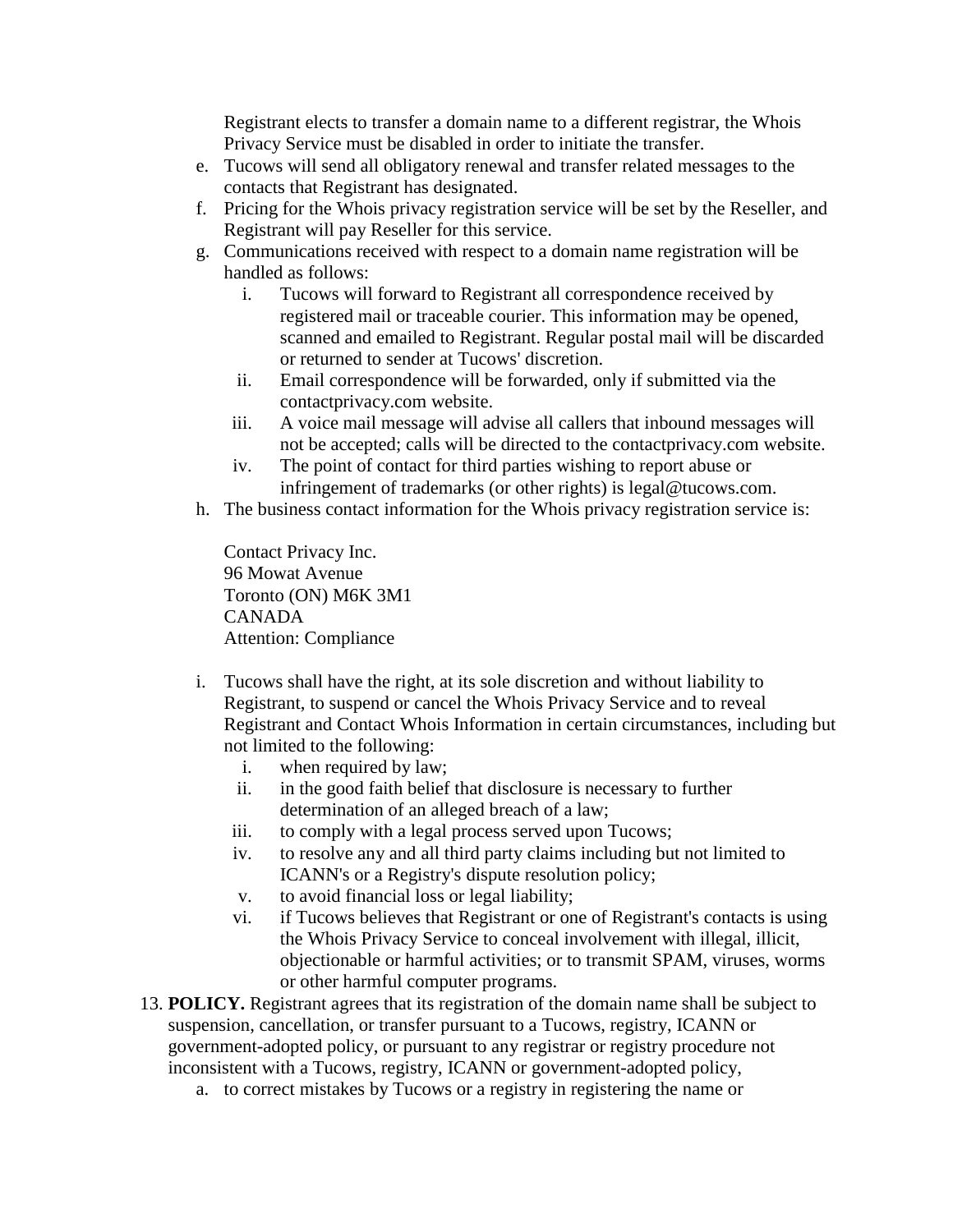- b. for the resolution of disputes concerning the domain name.
- 14. **TRADEMARK CLEARINGHOUSE (TMCH).** Registrant agrees to abide by the terms and conditions set forth by Tucows and the Trademark Clearinghouse Agreement available at [http://opensrs.com/site/resources/agreements#contracts.](http://opensrs.com/site/resources/agreements#contracts)
- 15. **NO GUARANTEE.** Registrant acknowledges that registration of a chosen domain name does not confer immunity from objection to the registration, reservation or use of the domain name.
- 16. **AGENCY.** If Registrant intends to license use of a domain name to a third party, Registrant is deemed the domain name holder of record and is responsible for providing Registrant's own full contact information adequate to facilitate timely resolution of any problems that arise in connection with the domain name. Registrant shall accept liability for harm caused by wrongful use of the domain name, unless it promptly discloses the licensee's identity and current contact information (as provided by the licensee) to a party providing the Registered Name Holder reasonable evidence of actionable harm. Registrant represents that it will secure the agreement of any third party to the terms and conditions in this Agreement.
- 17. **MODIFICATIONS TO AGREEMENT.** Tucows may modify this Agreement, or any other related and/or applicable agreement, as is necessary to comply with its agreements with ICANN, a registry or any other entity or individual, as well as to adjust to changing circumstances. All amendments to this Agreement will be posted on our website at [http://www.opensrs.com/docs/contracts/exhibita.htm.](http://www.opensrs.com/docs/contracts/exhibita.htm) Your continued use of the registered domain name will constitute your acceptance of this Agreement with any revisions. If you do not agree to any change, you may request that your domain name be cancelled or transferred to a different accredited registrar, and agree that such cancellation or transfer will be your exclusive remedy if you do not wish to abide by any change to this Agreement, or any other related and/or applicable agreement.
- 18. **ANNOUNCEMENTS.** Tucows reserves the right to distribute information to Registrant that is required by ICANN or Registry policy.
- 19. **LIMITATION OF LIABILITY.** Registrant agrees that Tucows' entire liability, and Registrant's exclusive remedy, with respect to the domain registration service provided under this Agreement and any breach of this Agreement is solely limited to the amount Registrant paid for the initial registration of the domain name. Tucows, ICANN and the applicable registries shall not be liable for any lost profits, revenues, or data, financial losses or indirect, special, consequential, exemplary, or punitive damages. Because some states do not allow the exclusion or limitation of liability for consequential or incidental damages, in such states, liability is limited to the extent permitted by law.
- 20. **INDEMNITY.** Registrant will defend, indemnify, and hold harmless Tucows, ICANN, the applicable registries, and their respective directors, officers, employees, agents, affiliates, and contractors, from all liabilities, claims and expenses, including attorney's fees, arising out of or relating to
	- a. Registrant's registration and use of the domain name registered;
	- b. use of the domain name in violation of this Agreement; or
	- c. Registrant's violation of any third party right, including Intellectual Property Rights. This indemnification obligation will survive the termination or expiration of this Agreement.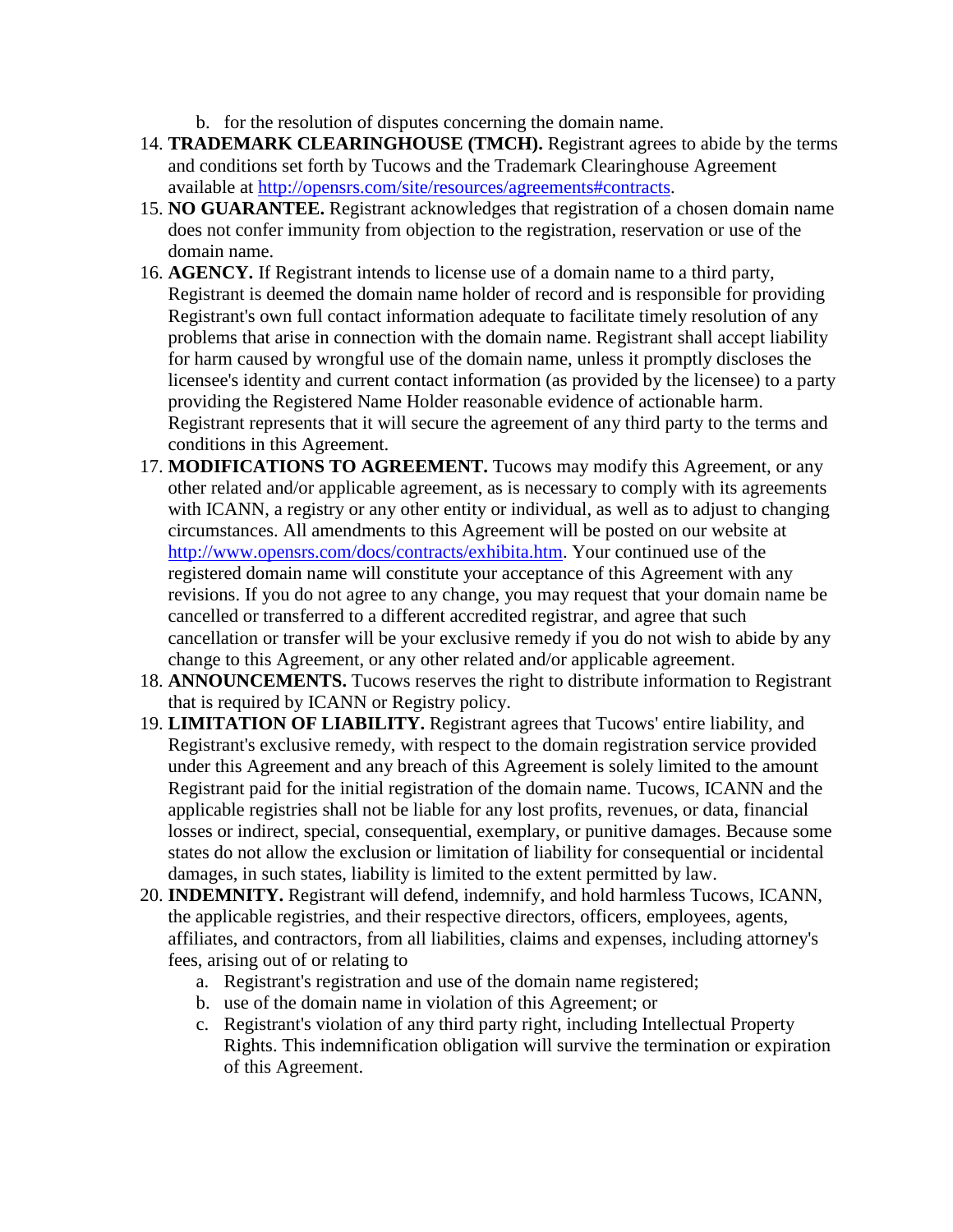- 21. **TRANSFER OF OWNERSHIP.** The person named as Registrant on the Whois shall be the "Registered Name Holder." The person named as administrative contact at the time the controlling account was secured shall be deemed the designate of the Registrant with the authority to manage the domain name. Registrant agrees that prior to transferring ownership of the domain name to another person (the "Transferee") Registrant shall require the Transferee to agree, in writing to be bound by all the terms and conditions of this Agreement. If the Transferee fails to be bound in a reasonable fashion (as determine by Tucows in its sole discretion) to the terms and conditions in this Agreement, any such transfer will be null and void. Registrant explicitly authorizes Tucows to act as their Designated Agent, as stipulated by the ICANN Transfer Policy, to approve a Change of Registrant on their behalf.
- 22. **BREACH.** Registrant agrees that failure to abide by any provision of this Agreement, any ICANN, Registry, URDP or Dispute operating rule or policy, may be considered by Tucows to be a material breach, and that Tucows may provide written notice, describing the breach, to Registrant. If within fifteen (15) calendar days of the date of such notice, Registrant fails to provide evidence, which is reasonably satisfactory to Tucows, that Registrant has not breached its obligations under the Agreement, then Tucows may delete the registration the domain name. Any such breach by Registrant shall not be deemed to be excused simply because Tucows did not act earlier in response to that, or any other, breach by Registrant.
- 23. **DISCLAIMER OF WARRANTIES.** Except for the express warranties in this Agreement, Tucows does not make any other warranty of any kind, whether express, implied, statutory or otherwise, including warranties or merchantability, fitness for a particular purpose, and non-infringement. Tucows is not responsible or liable for the deletion or of failure to store any content and other communications maintained or transmitted through the use of the domain name registration service. Tucows does not warrant that the domain name registrations service will be error free or uninterrupted. The domain name registration service is not intended for high risk activities.
- 24. **INCONSISTENCIES WITH REGISTRY POLICIES.** In the event that this Agreement may be inconsistent with any term, condition, policy or procedure of an applicable Registry, the term, condition, policy or procedure of the applicable Registry shall prevail.
- 25. **NON-WAIVER.** Tucows failure to require performance by Registrant of any provision hereof shall not affect the full right to require such performance at any time thereafter; nor shall the waiver by Tucows of a breach of any provision hereof be taken or held to be a waiver of the provision itself.
- 26. **NOTICES.** Any notice, direction or other communication given under this Agreement shall be in writing and given by sending it via e-mail or via regular mail. In the case of email, valid notice shall only have been deemed to be given when an electronic confirmation of delivery has been obtained by the sender. E-mail notification to Tucows must be sent to domains@tucows.com. Any notice to Registrant will be sent to the e-mail address provided by Registrant in the Whois record. Any e-mail communication shall be deemed to have been validly and effectively given on the date of such communication, if such date is a business day and such delivery was made prior to 4:00 p.m. EST, otherwise it will be deemed to have been delivered on the next business day. In the case of regular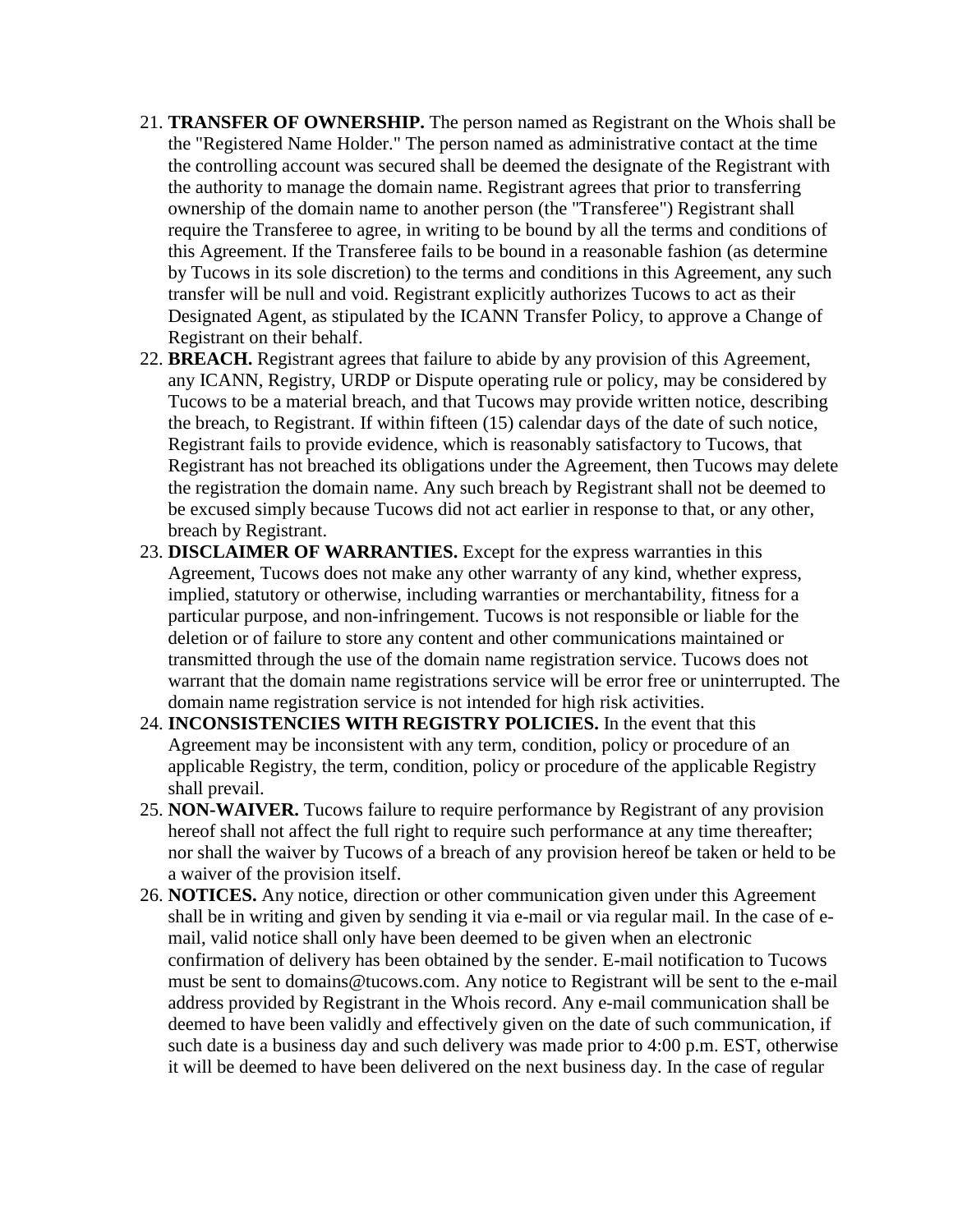mail notice, valid notice shall be deemed to have been validly and effectively given five (5) business days after the date of mailing Postal notices to Tucows shall be sent to:

Tucows Domains Inc. 96 Mowat Avenue Toronto, ON M6K 3M1 Canada Attention: Compliance

and in the case of notification to Registrant shall be sent to the address specified in the "Administrative Contact" in the Whois record.

- 27. **ENTIRETY.** Registrant agrees that this Agreement, the applicable dispute policy and the rules and policies published by Tucows and any applicable Registry or other governing authority, are the complete and exclusive Agreement between Tucows and Registrant regarding the domain registration service.
- 28. **NO THIRD PARTY BENEFICIARIES.** This Agreement shall not be construed to create any obligation by either Tucows or Registrant to any non-party to this Agreement. Enforcement of this Agreement, including any provisions incorporated by reference, is a matter solely for the parties to this Agreement.
- 29. **GOVERNING LAW.** THIS AGREEMENT SHALL BE GOVERNED BY AND INTERPRETED AND ENFORCED IN ACCORDANCE WITH THE LAWS OF PROVINCE OF ONTARIO AND THE FEDERAL LAWS OF CANADA APPLICABLE THEREIN WITHOUT REFERENCE TO RULES GOVERNING CHOICE OF LAWS. ANY ACTION RELATING TO THIS AGREEMENT MUST BE BROUGHT IN ONTARIO AND YOU IRREVOCABLY CONSENT TO THE JURISDICTION OF SUCH COURTS.
- 30. **INFANCY.** Registrant attests to be of legal age to enter into this Agreement.
- 31. **FORCE MAJEURE.** Registrant acknowledges and agrees that neither Tucows nor the applicable Registry shall be responsible for any failures or delays in performing the respective obligations hereunder arising from any cause beyond its reasonable control, including but not limited to, acts of God, acts of civil or military authority, fires, wars, riots, earthquakes, storms, typhoons and floods.
- 32. **PRIVACY.** Information collected about Registrant is subject to the terms of Tucows' privacy policy, the terms of which are hereby incorporated by reference. Tucows' privacy policy can be found at: [https://opensrs.com/privacy-policy/.](https://opensrs.com/privacy-policy/)
- 33. **CONTROLLING LANGUAGE.** In the event that Registrant is reading this Agreement in a language other than the English language, Registrant acknowledges and agrees that the English language version hereof shall prevail in case of inconsistency or contradiction in interpretation or translation.
- 34. **TLDs.** The following additional provisions apply to any domain names that you register through Tucows with the various registries:
	- o **.com/net Domains**: In the case of a ".com" or ".net" registration, the following terms and conditions will apply:
		- Submission to UDRP. Registrant agrees to submit to proceedings under ICANN's Uniform Domain Dispute Policy ("UDRP") [\(http://www.icann.org/dndr/udrp/policy.htm\)](http://www.icann.org/dndr/udrp/policy.htm) and comply with the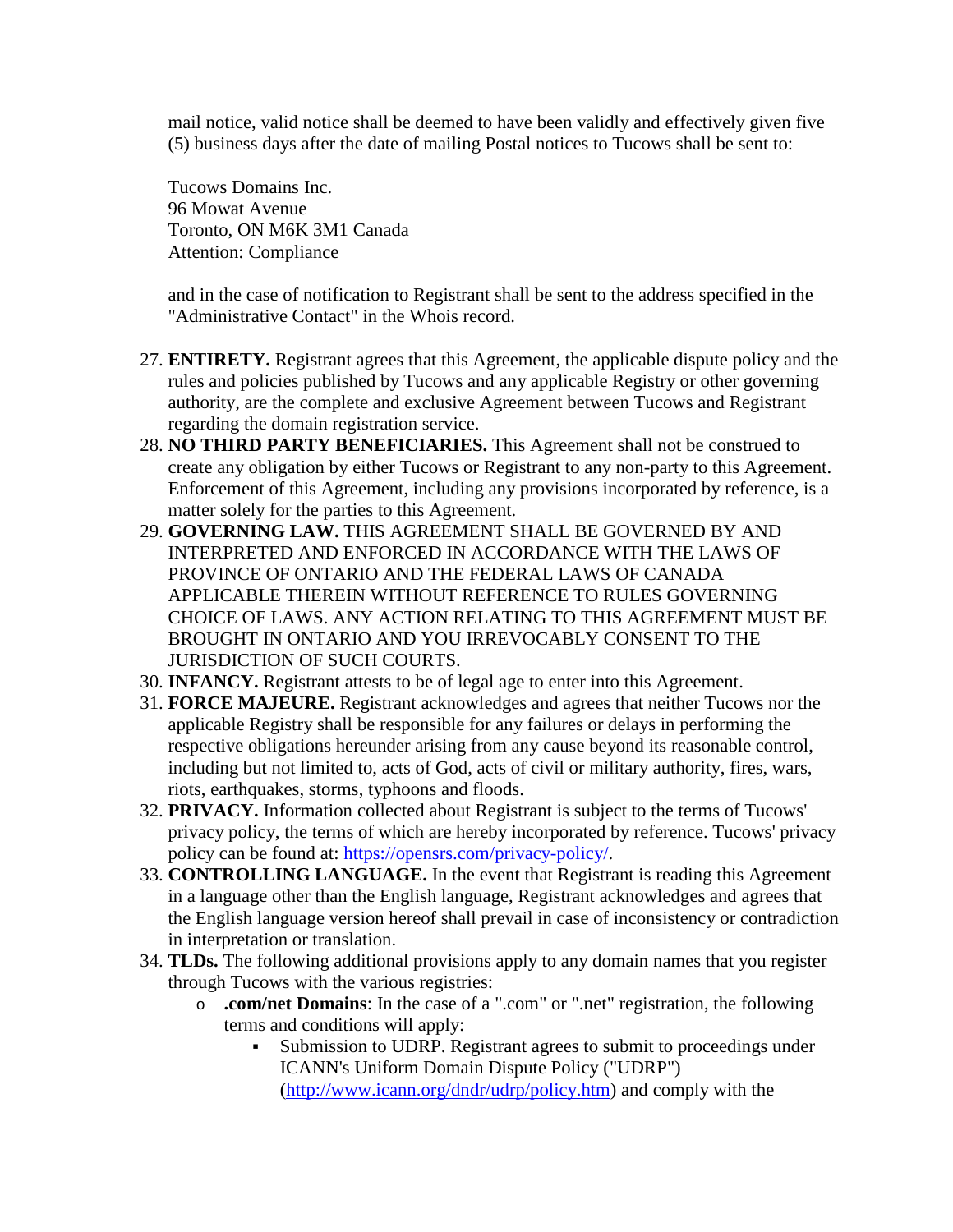requirements set forth by the Registry; these policies are subject to modification;

- For the adjudication of disputes concerning or arising from use of the domain name, the Registrant shall submit, without prejudice to other potentially applicable jurisdictions, to the jurisdiction of the courts:
	- 1. of the Registrant's domicile, and
	- 2. where Tucows is located, presently Toronto, Ontario.
- o **.org Domains**: In the case of a ".org" registration, the following terms and conditions will apply:
	- Submission to UDRP. Registrant agrees to submit to proceedings under ICANN's Uniform Dom ain Dispute Policy ("UDRP") [\(http://www.icann.org/dndr/udrp/policy.htm\)](http://www.icann.org/dndr/udrp/policy.htm) and comply with the requirements set forth by the Registry. These policies are subject to modification;
	- For the adjudication of disputes concerning or arising from use of the domain name, the Registrant shall submit, without prejudice to other potentially applicable jurisdictions, to the jurisdiction of the courts:
		- 1. of the Registrant's domicile, and
		- 2. where Tucows is located, presently Toronto, Ontario.
- o **.info Domains**: In the case of a ".info" registration, the following terms and conditions will apply:
	- You agree to the Afilias Inc. Acceptable Use and Anti-Abuse Policy, located at<https://www.afilias.info/policies>
	- Registrant's Personal Data. You consent to the use, copying, distribution, publication, modification, and other processing of Registrant's personal data by Afilias, the .INFO registry, and its designees and agents, in a manner consistent with the purposes specified pursuant to its contract;
	- Submission to UDRP. Registrant agrees to submit to proceedings under ICANN's Uniform Domain Dispute Policy ("UDRP") [\(http://www.icann.org/dndr/udrp/policy.htm\)](http://www.icann.org/dndr/udrp/policy.htm) and comply with the requirements set forth by the Registry. These policies are subject to modification;
	- For the adjudication of disputes concerning or arising from use of the domain name, the Registrant shall submit, without prejudice to other potentially applicable jurisdictions, to the jurisdiction of the courts:
		- 1. of the Registrant's domicile, and
		- 2. where Tucows is located, presently Toronto, Ontario;
	- Reservation of Rights. Tucows and Afilias expressly reserve the right to deny, cancel, transfer, or modify any registration that either registrar or Afilias deems necessary, at its discretion, to protect the integrity and stability of the registry, to comply with any applicable law, any government rule or requirement, any request of law enforcement, any dispute resolution process, or to avoid any liability, civil or criminal, on the part of the registrar and/or Afilias, as well as their affiliates, subsidiaries, executives, directors, officers, managers, employees, consultants, and agents. The registrar and Afilias also reserve the right to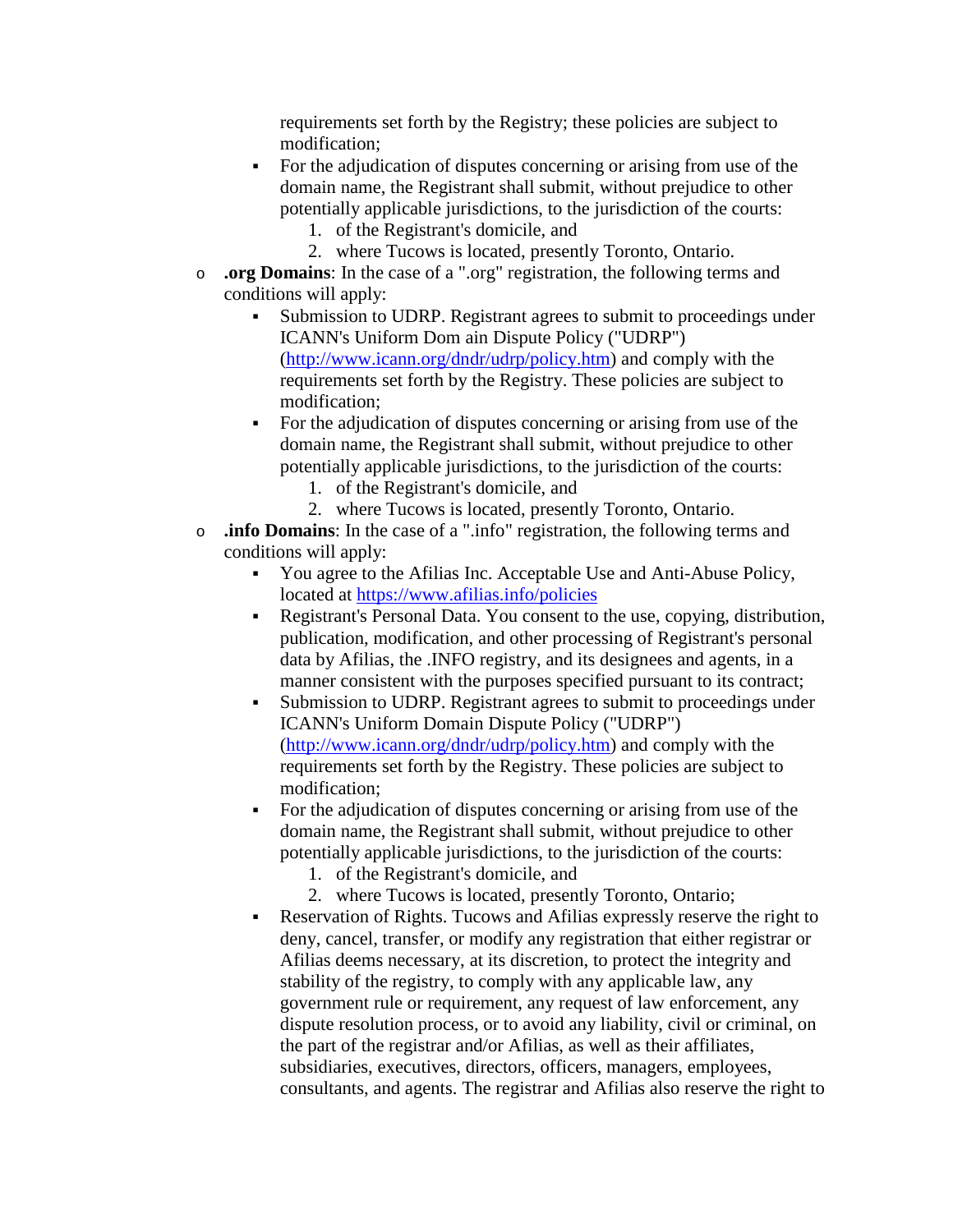suspend a domain name or its registration data during resolution of a dispute.

- o **.biz Domains**: In the case of a ".biz" registration, the following terms and conditions will apply:
	- Registrations in the .biz top-level domain must be used or intended to be used primarily for bona fide business or commercial purposes. For the purposes of the .biz registration restrictions, "bona fide business or commercial use" shall mean the bona fide use or bona fide intent to use the domain name or any content, software, materials, graphics or other information thereon, to permit Internet users to access one or more host computers through the DNS:
		- A. to exchange goods, services, or property of any kind;
		- B. in the ordinary course of business; or
		- C. to facilitate:
			- i. the exchange of goods, services, information or property of any kind;
			- ii. the ordinary course of trade or business.

For more information on the .biz restrictions, which are incorporated herein by reference, please see:

[http://www.icann.org/tlds/agreements/biz/registry-agmt-appl-18apr01.htm.](http://www.icann.org/tlds/agreements/biz/registry-agmt-appl-18apr01.htm)

- Selection of a Domain Name. You represent that:
	- . the data provided in the domain name registration application is true, correct, up to date and complete, and that you will continue to keep all of the information provided correct, up-to-date and complete;
	- A. to the best of the your knowledge and belief, neither this registration of a domain name nor the manner in which it is directly or indirectly to be used infringes upon the legal rights of a third party;
	- B. that the domain name is not being registered for nor shall it at any time whatsoever be used for any unlawful purpose whatsoever;
	- C. the registered domain name will be used primarily for bona fide business or commercial purposes and not
		- a. exclusively for personal use, or
		- b. solely for the purposes of
			- 1. selling, trading or leasing the domain name for compensation, or
			- 2. the unsolicited offering to sell, trade or lease the domain name for compensation;
		- c. you have the authority to enter into this Registration Agreement; and
		- d. the registered domain name is reasonably related to your business or intended commercial purpose at the time of registration.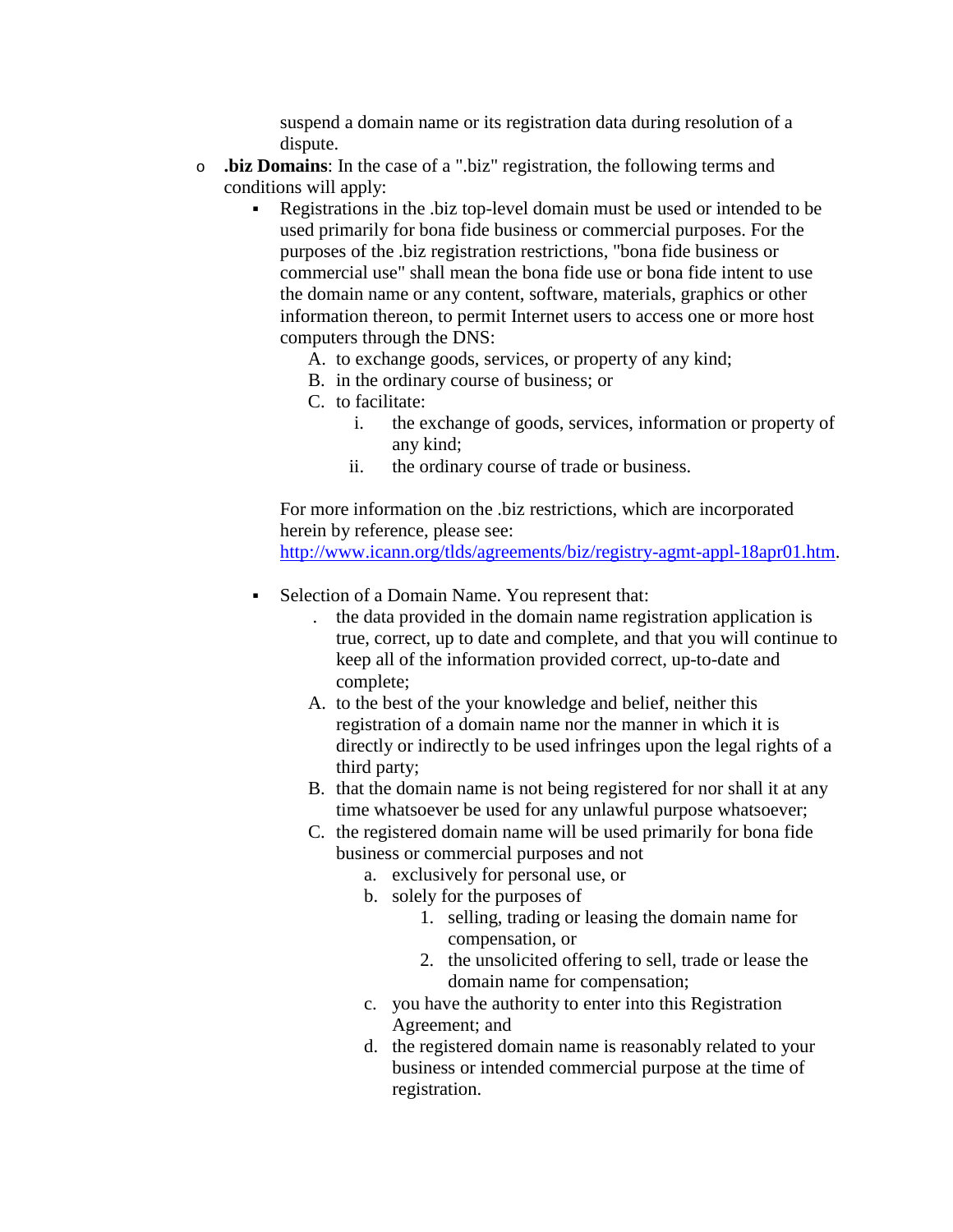- D. Provision of Registration Data. As part of the registration process, you are required to provide us with certain information and to keep the information true, current, complete, and accurate at all times. The information includes the following:
	- . your full name;
	- i. your postal address;
	- ii. your e-mail address;
	- iii. your voice telephone number;
	- iv. your fax number (if applicable);
	- v. the name of an authorized person for contact purposes in the case of a registrant that is an organization, association, or corporation;
	- vi. the IP addresses of the primary nameserver and any secondary nameserver for the domain name;
	- vii. the corresponding names of the primary and secondary nameservers;
	- viii. the full name, postal address, e-mail address, voice telephone number, and, when available, fax number of the administrative, technical, and billing contacts, and the name holder for the domain name; and
	- ix. any remark concerning the domain name that should appear in the Whois directory.
	- x. You agree and understand that the foregoing registration data will be publicly available and accessible on the Whois directory as required by ICANN and/or registry policies, and may be sold in bulk in accordance with the ICANN agreement.
- E. Domain Name Disputes. You acknowledge having read and understood and agree to be bound by the terms and conditions of the following documents, as they may be amended from time to time, which are hereby incorporated and made an integral part of this Agreement:
	- . The Uniform Domain Name Dispute Resolution Policy ("Dispute Policy), available at: [http://www.icann.org/dndr/udrp/policy.htm;](http://www.icann.org/dndr/udrp/policy.htm)
	- i. The Restrictions Dispute Resolution Criteria and Rules ("RDRP"), available at: [http://www.icann.org/tlds/agreements/biz/registry-agmt](http://www.icann.org/tlds/agreements/biz/registry-agmt-appm-27apr01.htm)[appm-27apr01.htm;](http://www.icann.org/tlds/agreements/biz/registry-agmt-appm-27apr01.htm) (collectively, the "Dispute Policies").
- F. The Dispute Policy sets forth the terms and conditions in connection with a dispute between a Registrant and any party other than the Registry or Registrar over the registration and use of an Internet domain name registered by Registrant.
- G. The RDRP sets forth the terms under which any allegation that a domain name is not used primarily for business or commercial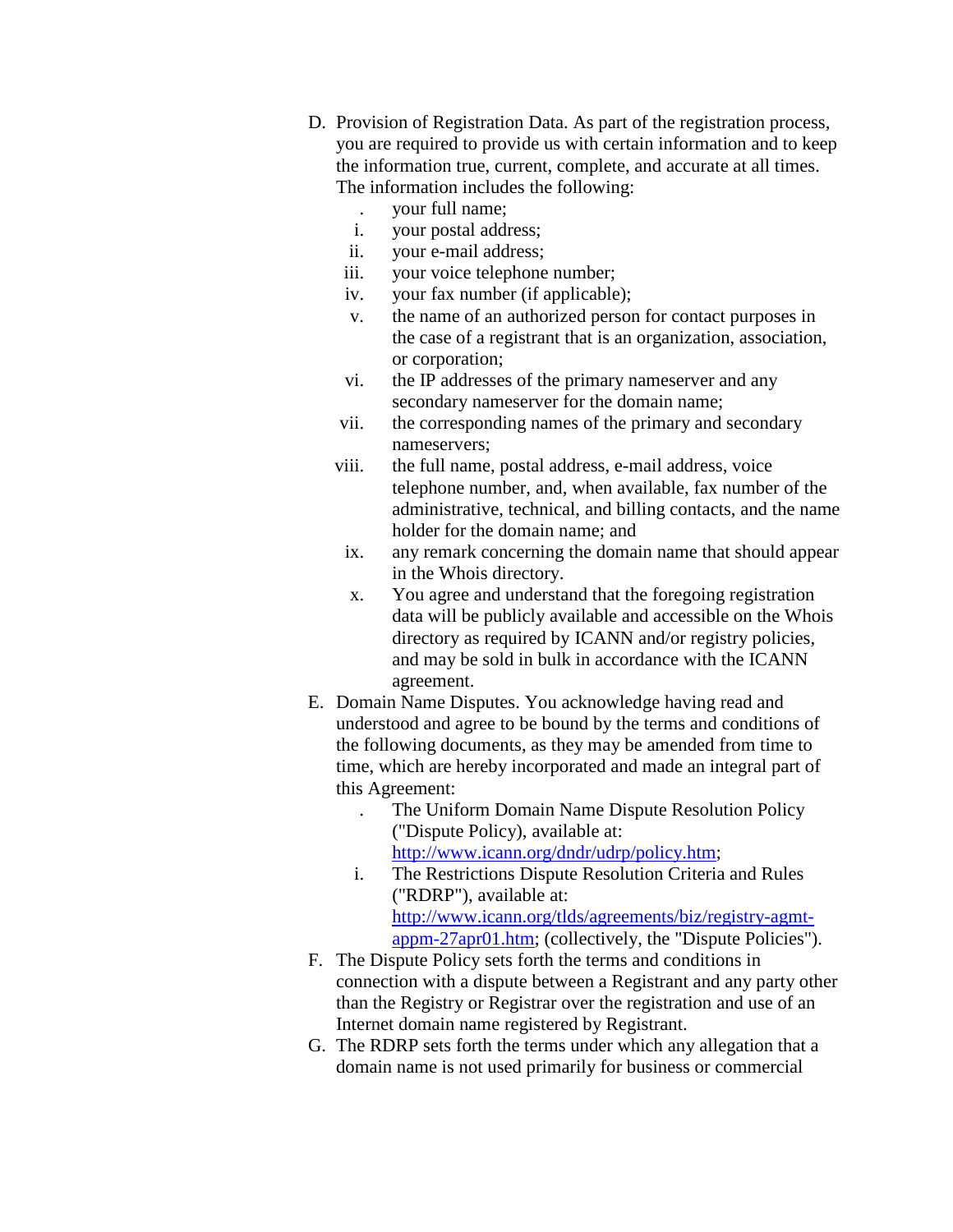purposes shall be endorsed on a case-by-case, fact specific basis by an independent ICANN-accredited dispute provider.

- H. For the adjudication of disputes concerning or arising from use of the domain name, the Registrant shall submit, without prejudice to other potentially applicable jurisdictions, to the jurisdiction of the courts:
	- . of the Registrant's domicile, and
	- i. where Tucows is located, presently Toronto, Ontario.
- o **.name Domains**: In the case of a ".name" registration, the following terms and conditions will apply:
	- .name Restrictions. Registrations in the .name top-level domain must constitute an individual's "Personal Name". For purposes of the .name restrictions (the "Restrictions"), a "Personal Name" is a person's legal name, or a name by which the person is commonly known. A "name by which a person is commonly known" includes, without limitation, a pseudonym used by an author or painter, or a stage name used by a singer or actor.
	- .name Representations. As a .name domain name registrant, you hereby represent that:
		- . The registered domain name or second level domain ("SLD") email address is your Personal Name.
		- A. The data provided in the domain name registration application is true, correct, up to date and complete and that you will continue to keep all of the information provided correct, current and complete,
		- B. to the best of the your knowledge and belief, neither this registration of a domain name nor the manner in which it is directly or indirectly to be used infringes upon the legal rights of a third party;
		- C. that the domain name is not being registered for nor shall it at any time whatsoever be used for any unlawful purpose whatsoever;
		- D. the registration satisfies the Eligibility Requirements found at: [http://www.icann.org/en/about/agreements/registries/name/appendi](http://www.icann.org/en/about/agreements/registries/name/appendix-11-25mar11-en.htm) [x-11-25mar11-en.htm;](http://www.icann.org/en/about/agreements/registries/name/appendix-11-25mar11-en.htm) and
		- E. you have the authority to enter into this Registration Agreement.
	- E-mail Forwarding Services. The Services for which you have registered may, at your option, include e-mail forwarding. To the extent you opt to use e-mail forwarding, you are obliged to do so in accordance with all applicable legislation and are responsible for all use of e-mail forwarding, including the content of messages sent through e-mail forwarding. You undertake to familiarize yourself with the content of and to comply with the generally accepted rules for Internet and e-mail usage. Without prejudice to the foregoing, you undertake not to use e-mail forwarding:
		- . to encourage, allow or participate in any form of illegal or unsuitable activity, including but not restricted to the exchange of threatening, obscene or offensive messages, spreading computer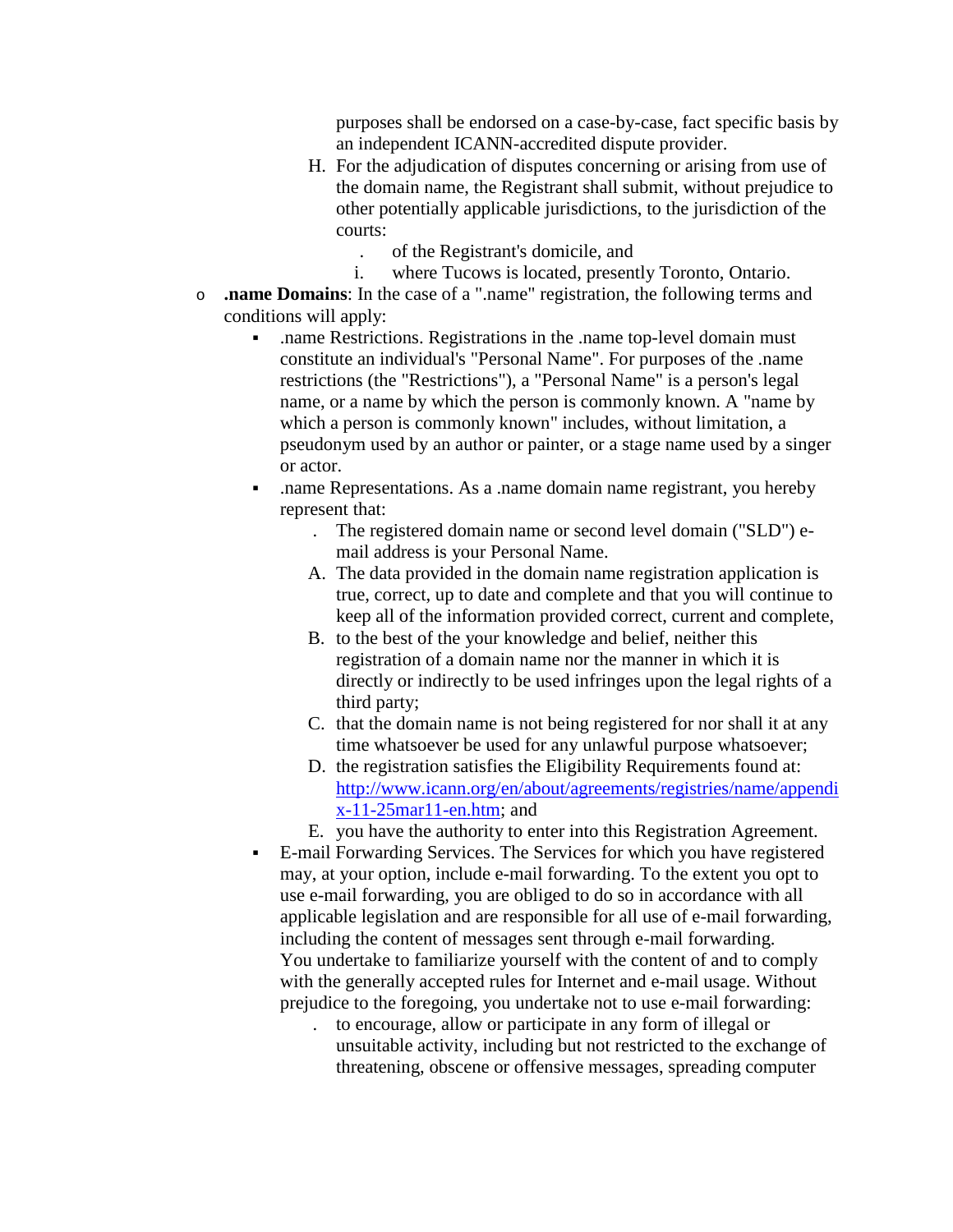viruses, breach of copyright and/or proprietary rights or publishing defamatory material;

- A. to gain illegal access to systems or networks by unauthorized access to or use of the data in systems or networks, including all attempts at guessing passwords, checking or testing the vulnerability of a system or network or breaching the security or access control without the sufficient approval of the owner of the system or network;
- B. to interrupt data traffic to other users, servers or networks, including, but not restricted to, mail bombing, flooding, Denial of Service (DoS) attacks, wilful attempts to overload another system or other forms of harassment; or
- C. for spamming, which includes, but is not restricted to, the mass mailing of unsolicited e-mail, junk mail, the use of distribution lists (mailing lists) which include persons who have not specifically given their consent to be placed on such distribution list. Users are not permitted to provide false names or in any other way to pose as somebody else when using e-mail forwarding.
- Registry reserves the right to implement additional anti-spam measures, to block spam or mail from systems with a history of abuse from entering Registry's e-mail forwarding. However, due to the nature of such systems, which actively block messages, Registry shall make public any decision to implement such systems a reasonable time in advance, so as to allow you or us to give feedback on the decision.
- You understand and agree that Registry may delete material that does not conform to clause (c) above or that in some other way constitutes a misuse of e-mail forwarding. You further understand and agree that Registry is at liberty to block your access to e-mail forwarding if you use e-mail forwarding in a way that contravenes this Agreement. You will be given prior warning of discontinuation of the e-mail forwarding unless it would damage the reputation of Registry or jeopardize the security of Registry or others to do so. Registry reserves the right to immediately discontinue email forwarding without notice if the technical stability of e-mail forwarding is threatened in any way, or if you are in breach of this Agreement. On discontinuing e-mail forwarding, Registry is not obliged to store any contents or to forward unsent e-mail to you or a third party.
- You understand and agree that to the extent either we and/or Registry is required by law to disclose certain information or material in connection with your e-mail forwarding, either we and/or Registry will do so in accordance with such requirement and without notice to you.
- Domain Name Dispute Policy. If you reserved or registered a domain name through us, or transferred a domain name to us from another registrar, you agree to be bound by the dispute policy that is incorporated herein and made a part of this Agreement by reference. You hereby acknowledge that you have read and understood and agree to be bound by the terms and conditions of the following documents, as they may be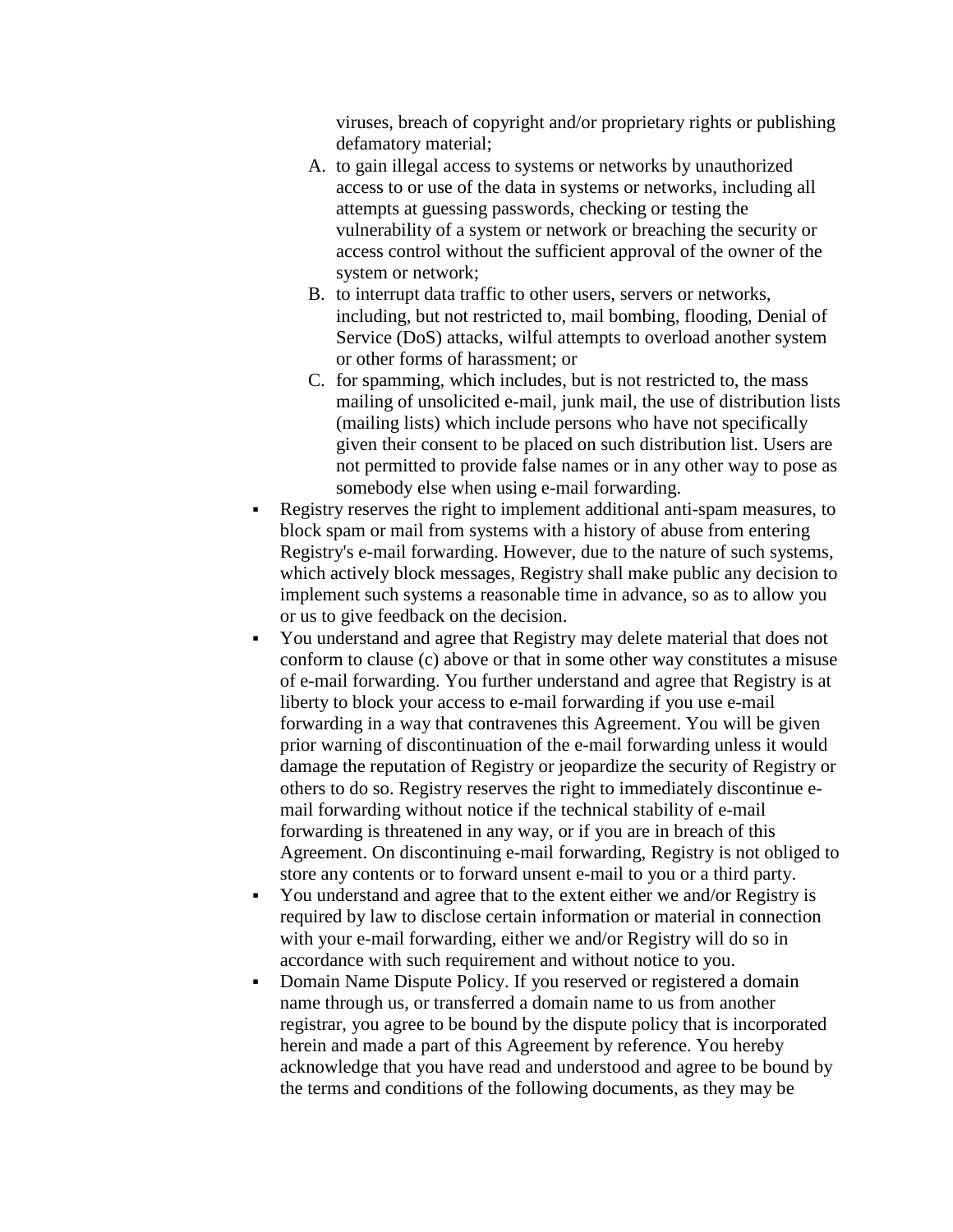amended from time to time, which are hereby incorporated and made an integral part of this Agreement.

- . the Eligibility Requirements (the "Eligibility Requirements"), available at: [http://www.icann.org/tlds/agreements/name/registry](http://www.icann.org/tlds/agreements/name/registry-agmt-appl-8aug03.htm)[agmt-appl-8aug03.htm;](http://www.icann.org/tlds/agreements/name/registry-agmt-appl-8aug03.htm)
- A. the Eligibility Requirements Dispute Resolution Policy (the "ERDRP"), available at: [http://www.icann.org/tlds/agreements/name/registry-agmt-appm-](http://www.icann.org/tlds/agreements/name/registry-agmt-appm-8aug03.htm)[8aug03.htm;](http://www.icann.org/tlds/agreements/name/registry-agmt-appm-8aug03.htm) and
- B. the Uniform Domain Name Dispute Resolution Policy (the "UDRP"), available at:<http://www.icann.org/dndr/udrp/policy.htm>
- The Eligibility Requirements dictate that Personal Name domain names and Personal Name SLD e-mail addresses will be granted on a first-come, first-served basis. The following categories of Personal Name Registrations may be registered:
	- . the Personal Name of an individual;
	- i. the Personal Name of a fictional character, if you have trademark or service make rights in that character's Personal Name;
	- ii. in addition to a Personal Name registration, you may add numeric characters to the beginning or the end of the Personal Name so as to differentiate it from other Personal Names.
- The ERDRP applies to challenges to:
	- . registered domain names and SLD e-mail address registrations within .name on the grounds that a Registrant does not meet the Eligibility Requirements, and
	- i. to Defensive Registrations (as defined by the Registry) within .name.
- The UDRP sets forth the terms and conditions in connection with a dispute between a Registrant and party other than the Registry or Tucows over the registration and use of an Internet domain name registered by a Registrant.
- For the adjudication of disputes concerning or arising from use of the domain name, the Registrant shall submit, without prejudice to other potentially applicable jurisdictions, to the jurisdiction of the courts:
	- 0. of the Registrant's domicile, and,
	- 1. where Tucows is located, presently Toronto, Ontario.
- o **.at Domains**: In the case of a ".at" registration, the following terms and conditions will apply:
	- Registry Policy. You acknowledge and understand that by accepting the terms and conditions of this agreement you shall be bound by Registry policies and any pertinent rules or policies that exist now or in the future and which are posted on the Registry website at

[http://www.nic.at/en/service/legal\\_information/terms\\_conditions/.](http://www.nic.at/en/service/legal_information/terms_conditions/) You are responsible for monitoring the Registry's site on a regular basis. In the event that you do not wish to be bound by a revision or modification to any Registry policy, your sole remedy is to cancel your domain name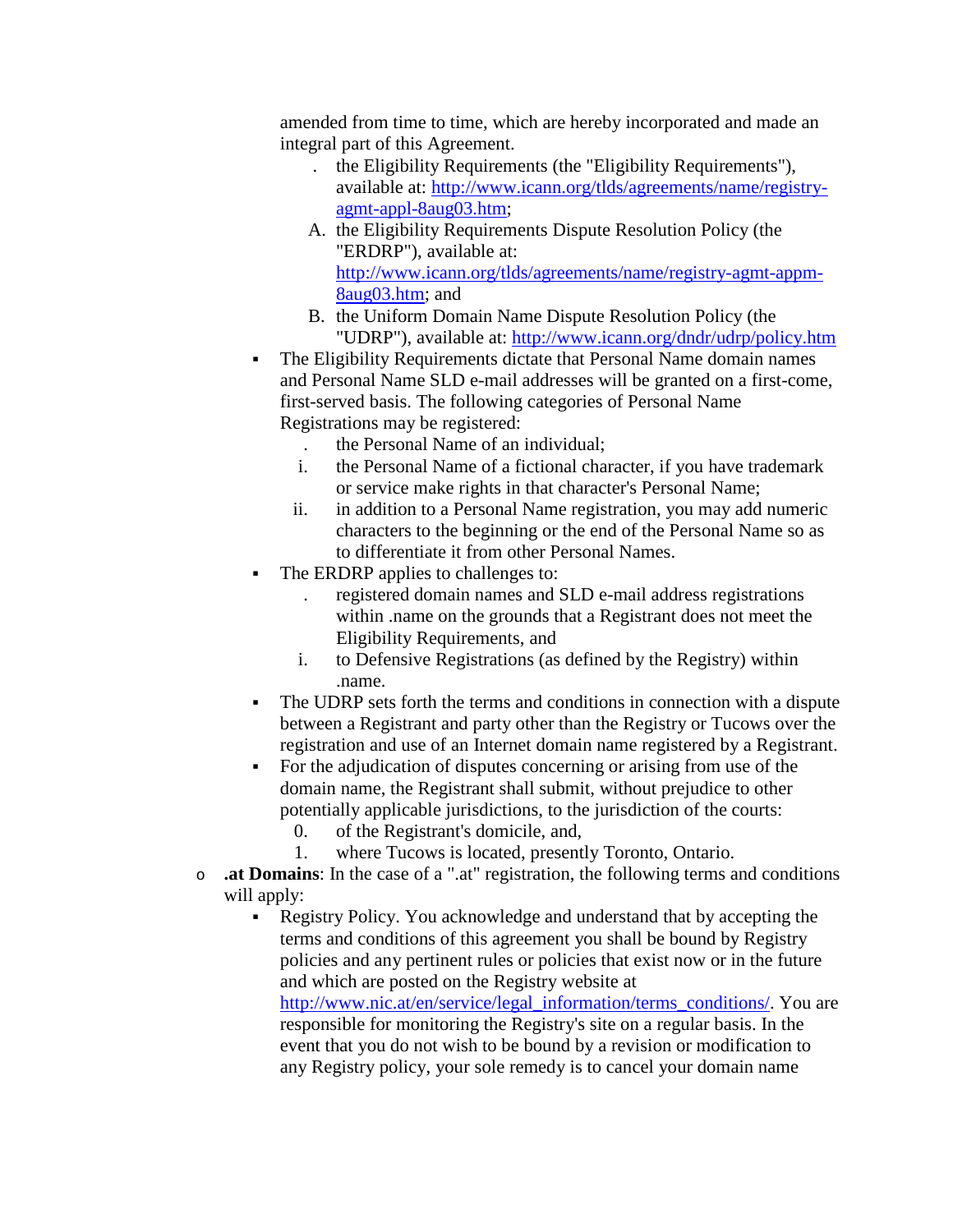registration by following the appropriate Registry policy regarding such cancellation.

- o **.be Domains**: In the case of a ".be" registration, the following terms and conditions will apply:
	- Registry Policy. You acknowledge and understand that by accepting the terms and conditions of this agreement you shall be bound by Registry policies and any pertinent rules or policies that exist now or in the future and which are posted on the Registry website at

[http://www.dns.be/en/legal/domain\\_name\\_disputes/general\\_principle.](http://www.dns.be/en/legal/domain_name_disputes/general_principle) You are responsible for monitoring the Registry's site on a regular basis. In the event that you do not wish to be bound by a revision or modification to any Registry policy, your sole remedy is to cancel your domain name registration by following the appropriate Registry policy regarding such cancellation.

- Domain Name Dispute Policy. If you reserved or registered a domain name through us, or transferred a domain name to us from another registrar, you agree to be bound by the .be Dispute Policy that is incorporated herein and made a part of this Agreement by reference. The current version of the Dispute Policy may be found at [http://www.dns.be/en/legal/domain\\_name\\_disputes/general\\_principle.](http://www.dns.be/en/legal/domain_name_disputes/general_principle)
- o **.ca Domains**: In the case of a ".ca" registration, the following terms and conditions will apply:
	- Domain Name Dispute Policy. If you reserved or registered a domain name through us, or transferred a domain name to us from another registrar, you agree to be bound by the Dispute Policy, which is incorporated herein and made a part of this Agreement by reference. The current version of the Dispute Policy may be found at [https://cira.ca/sites/default/files/attachment/policies/cdrppolicy\\_-\\_en.pdf](https://cira.ca/sites/default/files/attachment/policies/cdrppolicy_-_en.pdf) Please take the time to familiarize yourself with this policy.
	- Registry Policy. You agree that your registration of the domain name shall be subject to suspension, cancellation, or transfer pursuant to any Registry-adopted policy, or pursuant to any registrar or registry procedure not inconsistent with a Registry adopted policy,
		- 0. to correct mistakes by Tucows or the Registry in registering the name or
		- 1. for the resolution of disputes concerning the domain name.
	- Transfer of Ownership. Any transfer of ownership in and to a domain name registration shall be affected in accordance with registry policies and procedures.
	- Registry Agreement and Policy. You acknowledge and understand that by accepting the terms and conditions of this agreement you shall be bound by the Registry's Registrant Agreement, the Registry's policies and any pertinent rules or policies that exist now or in the future and which are posted on the Registry website at

<https://cira.ca/assets/Documents/Legal/Registrants/registrantagreement.pdf>

. You are responsible for monitoring the Registry's site on a regular basis.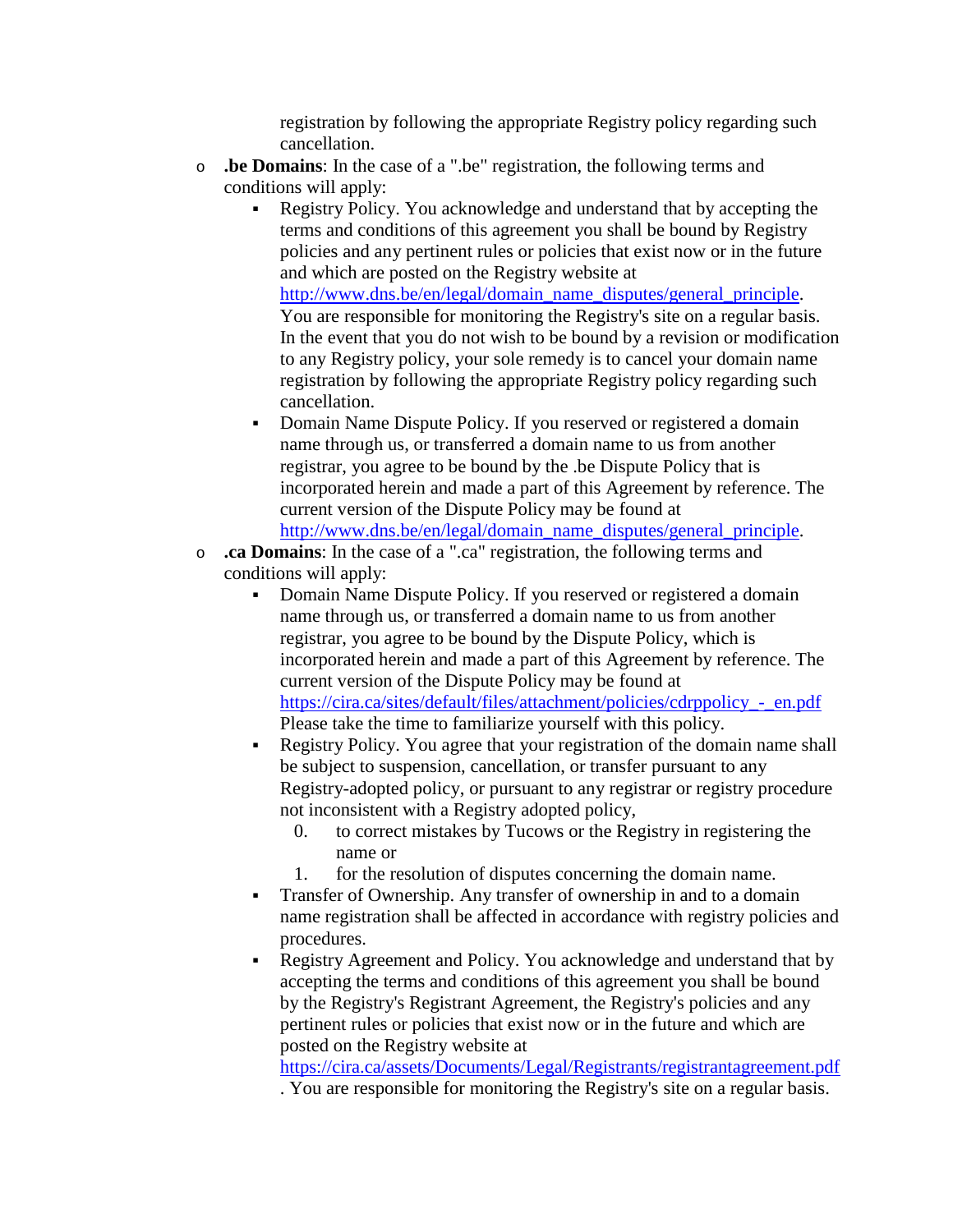In the event that you do not wish to be bound by a revision or modification to any Registry agreement or policy, your sole remedy is to cancel your domain name registration by following the appropriate Registry policy regarding such cancellation.

- You acknowledge and agree that the Registry shall not be liable to you for any loss, damage, or expense arising out of the Registry's failure or refusal to register a domain name, it's failure or refusal to renew a domain name registration, it's registration of a domain name, it's failure or refusal to renew a domain name registration, it's renewal of a domain name registration, it's failure or refusal to transfer a domain name registration, it's transfer of a domain name registration, it's failure or refusal to maintain or modify a domain name registration, it's maintenance of a domain name registration, it's modification of a domain name registration, it's failure to cancel a domain name registration or it's cancellation of a domain name registration from the Registry;
- o **.cc Domains**: In the case of a ".cc" registration, the following terms and conditions will apply:
	- Domain Name Dispute Policy. If you reserved or registered a domain name through us, or transferred a domain name to us from another registrar, you agree to be bound by the Dispute Policy that is incorporated herein and made a part of this Agreement by reference. The current version of the Dispute Policy may be found at [http://www.verisign.com/information-services/naming](http://www.verisign.com/information-services/naming-services/cctlds/page_042130.html)[services/cctlds/page\\_042130.html.](http://www.verisign.com/information-services/naming-services/cctlds/page_042130.html) Please take the time to familiarize yourself with this policy.
	- Registry Policy. You acknowledge and understand that by accepting the terms and conditions of this agreement you shall be bound by Registry policies and any pertinent rules or policies that exist now or in the future and which are posted on the Registry website at:

[http://www.verisign.com/information-services/naming](http://www.verisign.com/information-services/naming-services/cctlds/page_042130.html)[services/cctlds/page\\_042130.html.](http://www.verisign.com/information-services/naming-services/cctlds/page_042130.html)

You are responsible for monitoring the Registry's site on a regular basis. In the event that you do not wish to be bound by a revision or modification to any Registry policy, your sole remedy is to cancel your domain name registration by following the appropriate Registry policy regarding such cancellation.

- o **.ch Domains**: In the case of a ".ch" registration, the following terms and conditions shall apply:
	- Registry Policy. You acknowledge and understand that by accepting the terms and conditions of this agreement you shall be bound by Registry policies and any pertinent rules or policies that exist now or in the future and which are posted on the Registry website at

[http://www.switch.ch/id/terms.](http://www.switch.ch/id/terms) You are responsible for monitoring the Registry's site on a regular basis. In the event that you do not wish to be bound by a revision or modification to any Registry policy, your sole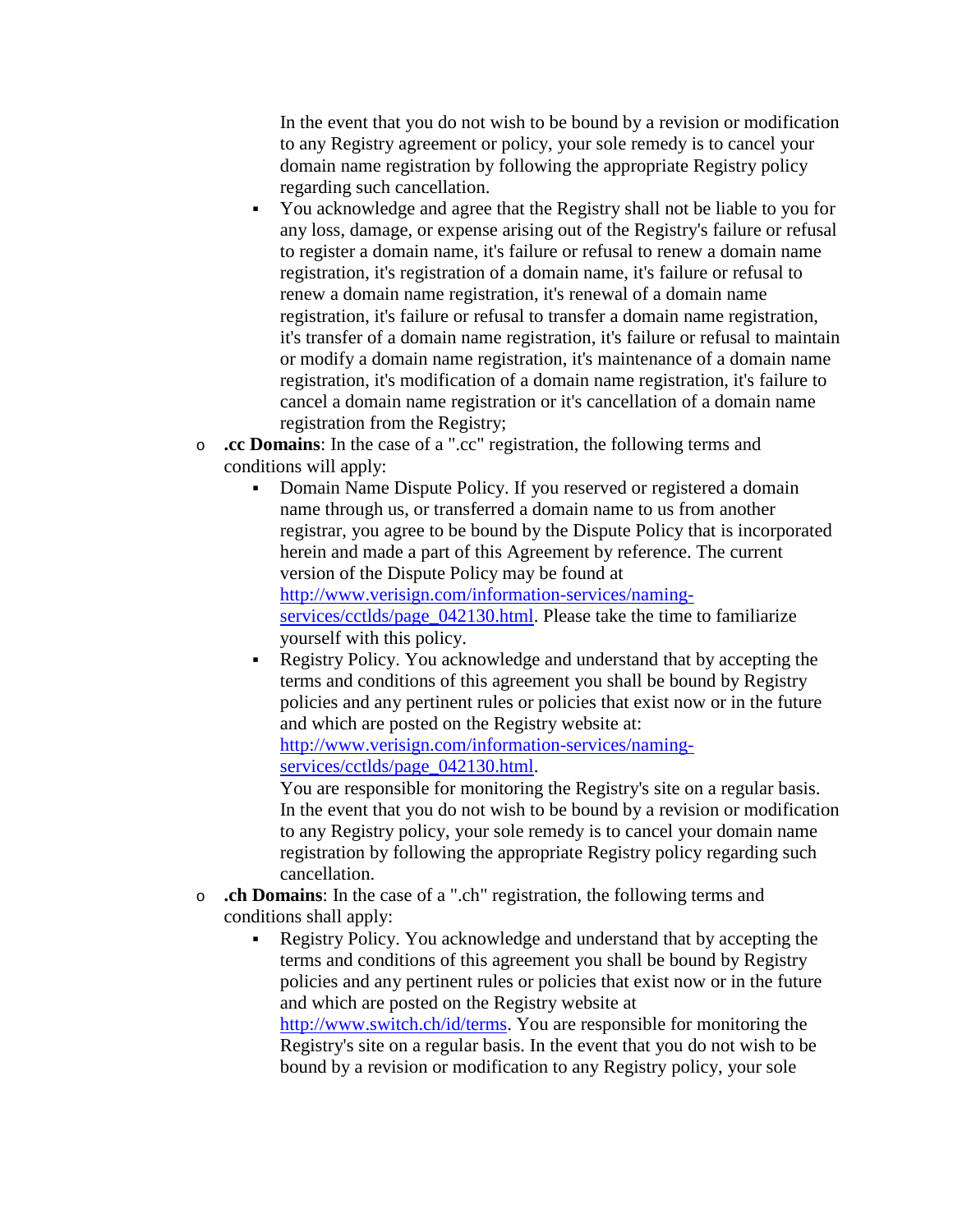remedy is to cancel your domain name registration by following the appropriate Registry policy regarding such cancellation.

- Domain Name Dispute Policy. If you reserved or registered a domain name through us, or transferred a domain name to us from another registrar, you agree to be bound by the .ch Dispute Policy that is incorporated herein and made a part of this Agreement by reference. The current version of the Dispute Policy may be found at [http://www.switch.ch/id/disputes/rules.](http://www.switch.ch/id/disputes/rules) Please take the time to familiarize yourself with this policy.
- o **.cn Domains**: In the case of a ".cn" registration, the following terms and conditions shall apply:
	- "Registry" means the China Internet Network Information Center, which is the authority responsible for the administration of the national top-level domain of the People's Republic of China and the Chinese domain name system;
	- "Registry Gateway" means the service provided by the Registry Operator that facilitates the registration of .cn domain names by registrars operating outside of the People's Republic of China;
	- "Registry Operator" means Neustar, Inc., the company authorized to facilitate the registration of .cn domain names by registrars operating outside of the People's Republic of China.
	- Restrictions. You agree that you shall not register or use a domain name that is deemed by CNNIC to:
		- . be against the basic principles prescribed in the Constitution of the People's Republic of China ("PRC");
		- A. jeopardize national security, leak state secrets, intend to overturn the government or disrupt the integrity of the PRC;
		- B. harm national honour and national interests of the PRC;
		- C. instigate hostility or discrimination between different nationalities or disrupt the national solidarity of the PRC;
		- D. spread rumours, disturb public order or disrupt social stability of the PRC;
		- E. spread pornography, obscenity, gambling, violence, homicide, terror or instigate crimes in the PRC;
		- F. insult, libel against others and infringe other people's legal rights and interests in the PRC; or
		- G. take any other action prohibited in laws, rules and administrative regulations of the PRC.
	- Business or Organization Representation. .cn domain name registrations are intended for businesses and organizations and not for individual use. By registering a .cn name, you accordingly represent that you have registered the domain name on behalf or a business or organization. It should be noted that, although .cn policy is permissive in terms of registration, and enforcement is generally in reaction to a complaint (as opposed to proactive review), registrations that are not associated with an organization or business may be subject to deletion. The foregoing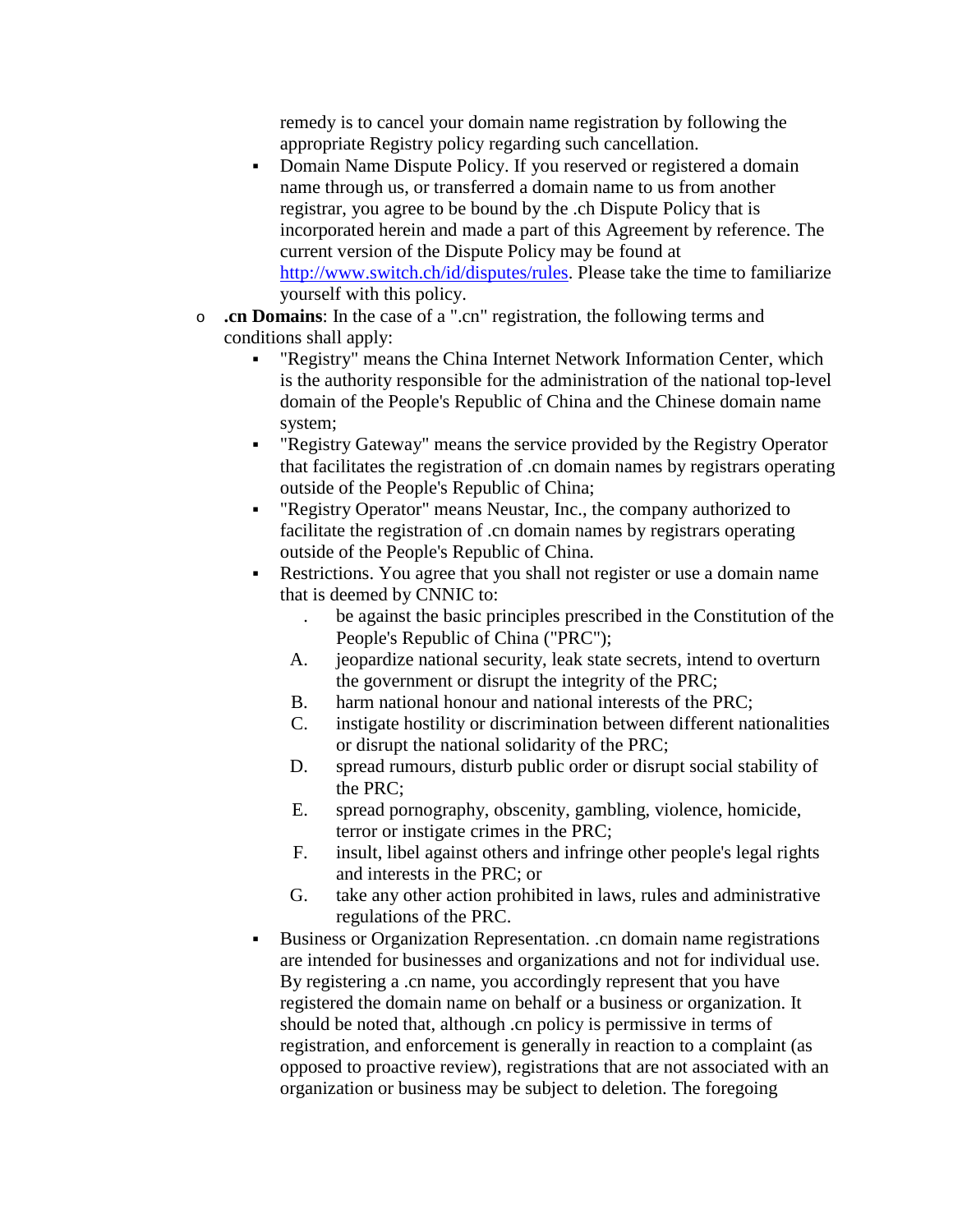prevents an individual from registering a .cn domain name for a business operating as a sole proprietorship.

 Domain Name Disputes. You acknowledge having read and understood and agree to be bound by the terms and conditions of the CNNIC Domain Name Dispute Policy & Rules for CNNIC Dispute Resolution Policy ("Dispute Policy"), as they may be amended from time to time, which are hereby incorporated and made an integral part of this Agreement. The Dispute Policy is currently found at:

[http://www1.cnnic.cn/PublicS/fwzxxgzcfg/201208/t20120830\\_35737.htm.](http://www1.cnnic.cn/PublicS/fwzxxgzcfg/201208/t20120830_35737.htm)

- You acknowledge that, pursuant to the Dispute Policy, Registrars must comply with all reasonable requests from the applicable domain name dispute resolution institutions including the provision of all relevant evidence in any domain name disputes in the specified time frames.
- If we are notified that a complaint has been filed with a judicial or administrative body regarding your use of our domain name registration services, you agree not to make any changes to your domain name record without our prior approval. We may not allow you to make changes to such domain name record until:
	- . we are directed to do so by the judicial or administrative body, or
	- i. we receive notification by you and the other party contesting your registration and use of our domain name registration services that the dispute has been settled. Furthermore, you agree that if you are subject to litigation regarding your registration and use of our domain name registration services, we may deposit control of your domain name record into the registry of the judicial body by supplying a party with a registrar certificate from us.
- Adherence to Policies. You agree to comply with all applicable laws, regulations and policies of the People's Republic of China's governmental agencies and the China Internet Network Information Centre ("CNNIC"), including but not limited to the following rules and regulations:
	- . Provisional Administrative Rules for Registration of Domain Names in China (currently at [http://www1.cnnic.cn/PublicS/fwzxxgzcfg/201208/t20120830\\_357](http://www1.cnnic.cn/PublicS/fwzxxgzcfg/201208/t20120830_35734.htm) [34.htm\)](http://www1.cnnic.cn/PublicS/fwzxxgzcfg/201208/t20120830_35734.htm);
	- A. Detailed Implementation Rules for Registration of Domain Names in China (currently at [http://www1.cnnic.cn/PublicS/fwzxxgzcfg/201208/t20120830\\_357](http://www1.cnnic.cn/PublicS/fwzxxgzcfg/201208/t20120830_35735.htm) [35.htm\)](http://www1.cnnic.cn/PublicS/fwzxxgzcfg/201208/t20120830_35735.htm);
	- B. Chinese Domain Names Dispute Resolution Policy (currently at [http://www1.cnnic.cn/PublicS/fwzxxgzcfg/201208/t20120830\\_357](http://www1.cnnic.cn/PublicS/fwzxxgzcfg/201208/t20120830_35737.htm) [37.htm\)](http://www1.cnnic.cn/PublicS/fwzxxgzcfg/201208/t20120830_35737.htm); and
	- C. CNNIC Implementing Rules of Domain Name Registration (currently at [http://www1.cnnic.cn/PublicS/fwzxxgzcfg/201208/t20120830\\_357](http://www1.cnnic.cn/PublicS/fwzxxgzcfg/201208/t20120830_35735.htm) [35.htm\)](http://www1.cnnic.cn/PublicS/fwzxxgzcfg/201208/t20120830_35735.htm).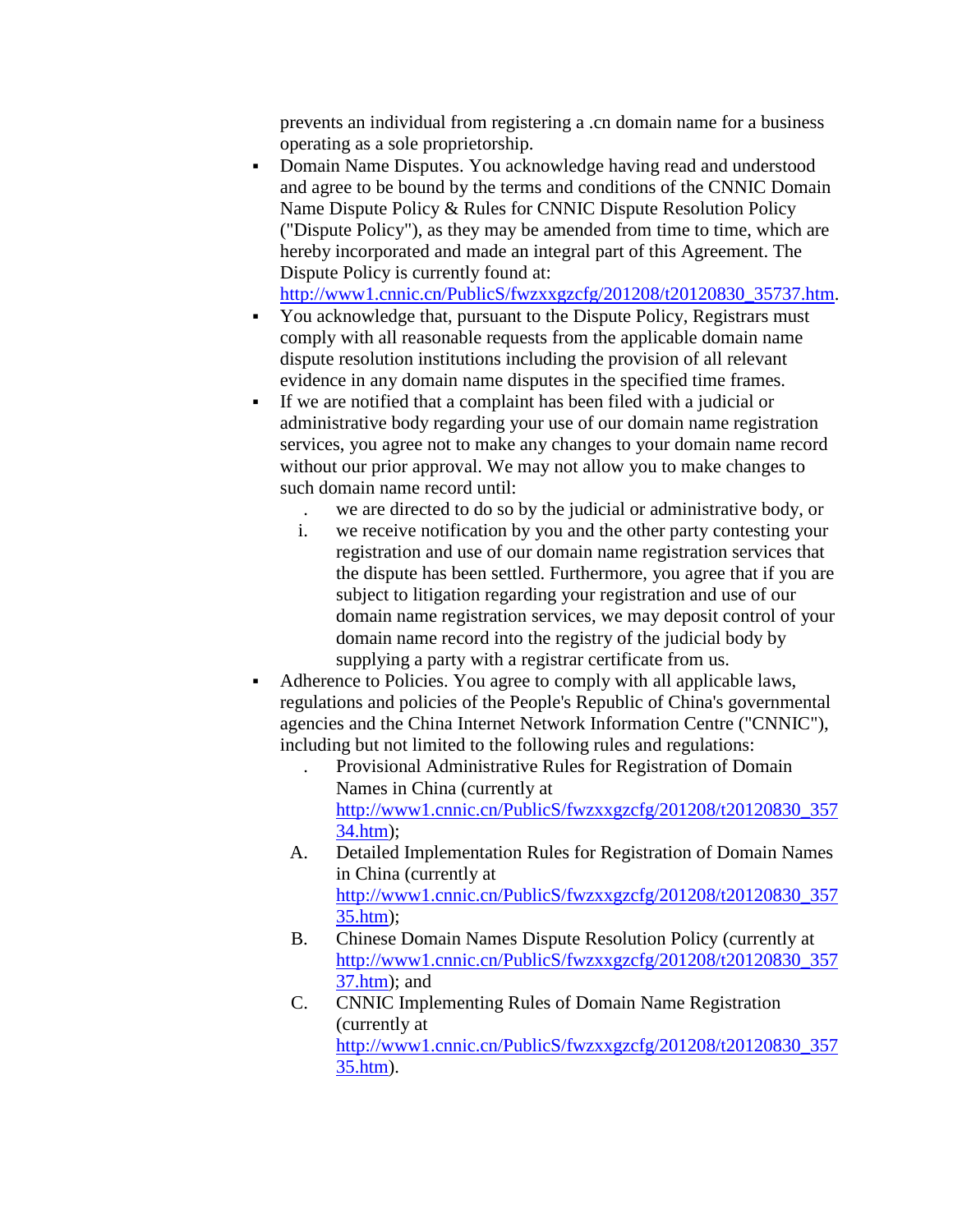You acknowledge that you have read and understood and agree to be bound by the terms and conditions of the policies of the CNNIC, as they may be amended from time to time.

- Suspension and Cancellation. You agree that your registration of the domain name shall be subject to suspension, cancellation, or transfer pursuant to any Tucows, Registry Operator, CNNIC or governmentadopted policy, or pursuant to any registrar or registry procedure not inconsistent with a CNNIC or government-adopted policy,
	- 0. to correct mistakes by a party in registering the name,
	- 1. for the resolution of disputes concerning the domain name,
	- 2. to protect the integrity and stability of the registry,
	- 3. to comply with any applicable laws, government rules or requirements, requests of law enforcement,
	- 4. to avoid any liability, civil or criminal, on the part of Tucows, Registry Operator or CNNIC, as well as their affiliates, subsidiaries, directors, representatives, employees and stockholders or (6) for violations of this Agreement. Tucows, Registry Operator and CNNIC also reserve the right to "freeze" a domain name during the resolution of a dispute.
- Jurisdiction. For the adjudication of disputes concerning or arising from use of the domain name, the Registrant shall submit, without prejudice to other potentially applicable jurisdictions, to the jurisdiction of the courts:
	- 0. of the Registrant's domicile,
	- 1. where Tucows is located, and
	- 2. the People's Republic of China.
- Governing Law. For the adjudication of a dispute concerning or arising from use of a .cn domain, such dispute will be governed under the Laws of the People's Republic of China.
- o **.de Domains**: In the case of a ".de" registration, the following terms and conditions will apply:
	- Selection of a Domain Name. You represent that:
		- . you have reviewed and have accepted the Registry's Terms and Conditions and the Registry's Guidelines and have provided your Reseller with written confirmation of same;you have reviewed and have accepted the Registry's Terms and Conditions and the Registry's Guidelines and have provided your Reseller with written confirmation of same;
		- A. either you, or the person designated as the administrative contact for the domain name, shall be resident or shall have a branch in Germany;
		- B. to the best of the your knowledge and belief, neither this registration of a domain name nor the manner in which it is directly or indirectly to be used infringes upon the legal rights of a third party and, further, that the domain name is not being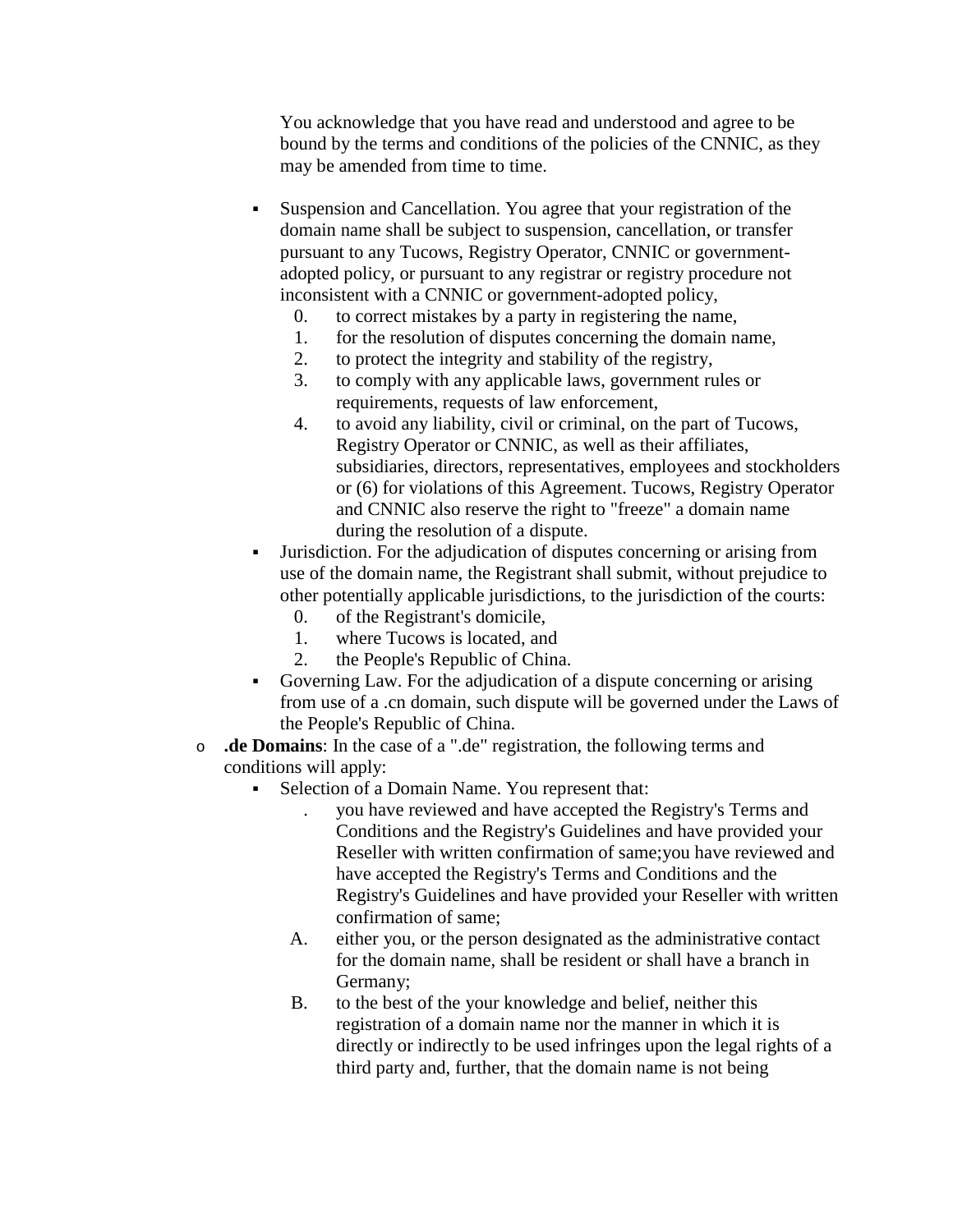registered for nor shall it at any time whatsoever be used for any unlawful purpose whatsoever.

- Domain Name Disputes. You agree that, if the registration or reservation of your domain name is challenged by a third party, you will be subject to the provisions specified by the Registry or any court of law. You agree that in the event a domain name dispute arises with any third party, you will indemnify and hold us harmless pursuant to the terms and conditions specified by the Registry or any court of law.
- Registry Policies. You agree to be bound by the Registry's Registration Terms and Conditions and the Registration Guidelines. English language translations of the Registry's documents are provided for convenience; in the event of a discrepancy between the English and the German language agreements, the terms of the German agreement will prevail. The Registry documents may be found at:

English:

- . Registration Terms and Conditions: <http://www.denic.de/en/bedingungen.html>
- a. Registration Guidelines: [http://www.denic.de/en/denic-domain](http://www.denic.de/en/denic-domain-guidelines.html)[guidelines.html](http://www.denic.de/en/denic-domain-guidelines.html)

#### German:

- b. DENIC-Registrierungsbedingungen: <http://www.denic.de/de/bedingungen.html>
- c. DENIC-Registrierungsrichtlinien: <http://www.denic.de/de/richtlinien.html>
- o **.eu Domains**: In the case of a ".eu" registration, the following terms and conditions will apply:
	- Eligibility Criteria. .eu domain names are available for registration to companies and persons who fulfill the following criteria. As a condition of registration, you accordingly represent that you are:
		- . an undertaking having its registered office, central administration or principal place of business within the European Community;
		- A. an organization established within the European Community without prejudice to the application of national law, or
		- B. a natural person resident within the European Community.
	- Registry Policy. You acknowledge and understand that by accepting the terms and conditions of this agreement you shall be bound by Registry policies and any pertinent rules or policies that exist now or in the future and which are posted on the Registry website. Registration policies of the Registry and the terms and conditions applicable to your .eu registration may be found at: [http://www.eurid.eu/files/docs/trm\\_con\\_EN.pdf.](http://www.eurid.eu/files/docs/trm_con_EN.pdf) You are responsible for monitoring the Registry's site on a regular basis. In the event that you do not wish to be bound by a revision or modification to any Registry policy, your sole remedy is to cancel your domain name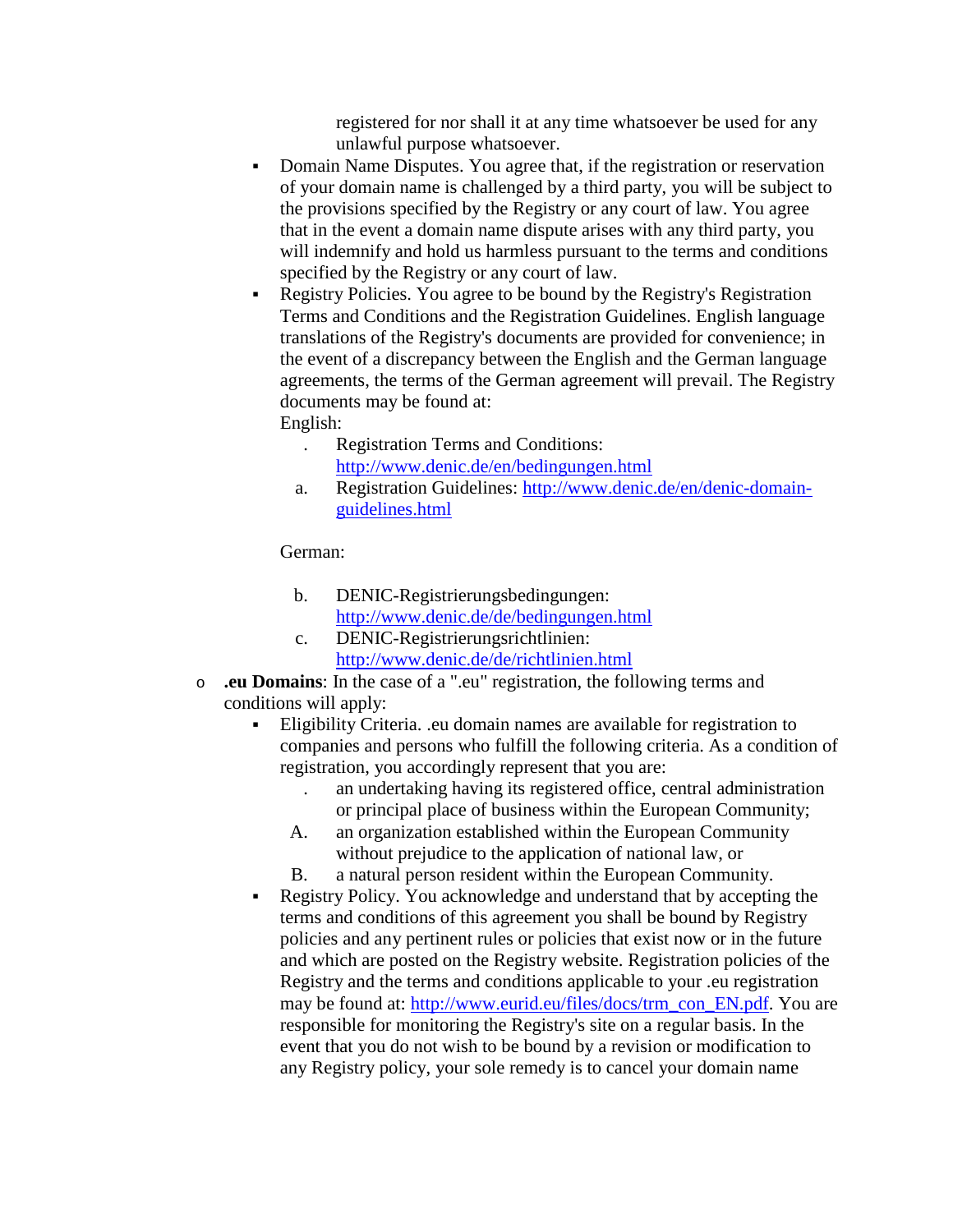registration by following the appropriate Registry policy regarding such cancellation.

- Domain Name Disputes. You agree that, if the registration or reservation of your domain name is challenged by a third party, you will be subject to the provisions specified by the Registry or any court of law.
- o **.fr, .acquitane, .alsace Domains**: In the case of ".fr", ".acquitane", ".alsace" registrations, the following terms and conditions will apply:
	- Representation of Registrant. .fr, .acquitane, .alsace domain names are available for registration to companies and persons who fulfill the following criteria. As a condition of registration, you accordingly represent that you are: (A) A legal entity:
		- . whose head office is in France; (or),
		- i. which possess an address in France which is expressly listed in the public electronic databases of the registrars of the commercial courts or the National Statistical and Economic Studies Institute (INSEE), (or),
		- ii. State institutions or departments, local authorities or associated establishments, (or),
		- iii. which own a trademark registered with the National Intellectual Property Institute or own a registered EU or international trademark which expressly includes French territory.
	- Administrative Contact. Each registrant must designate an administrative contact to act as a coordinator between the registrant and the Registry. In the case of .fr registrations, the administrative contact must be based in France where it can receive legal and other documents.
	- Registry Policies. You agree to be bound by the Registry's Naming Charter, its registration rules for .fr. English language translations of the Registry's documents are provided for convenience. The Registry documents may be found at:

[http://www.afnic.fr/en/resources/reference/registry-policies/.](http://www.afnic.fr/en/resources/reference/registry-policies/)

- Domain Name Disputes. You agree that, if the registration or reservation of your domain name is challenged by a third party, you will be subject to the provisions specified by the Registry or any court of law. The current .fr dispute resolution policy and procedures can be found at [http://www.afnic.fr/doc/ref/juridique/parl.](http://www.afnic.fr/doc/ref/juridique/parl) You agree that in the event a domain name dispute arises with any third party, you will indemnify and hold us harmless pursuant to the terms and conditions specified by the Registry or any court of law.
- o **.CORSICA** : In the case of ".CORSICA" registrations, the following terms and conditions will apply:
	- .CORSICA domain names are available for registration to companies and persons who fulfill the following criteria. As a condition of registration, you accordingly meet at least one of the requirements:
		- . Legal entity in Corsica A company headquartered in Corsica or company having its head office outside Corsica but a secondary establishment registered in Corsica.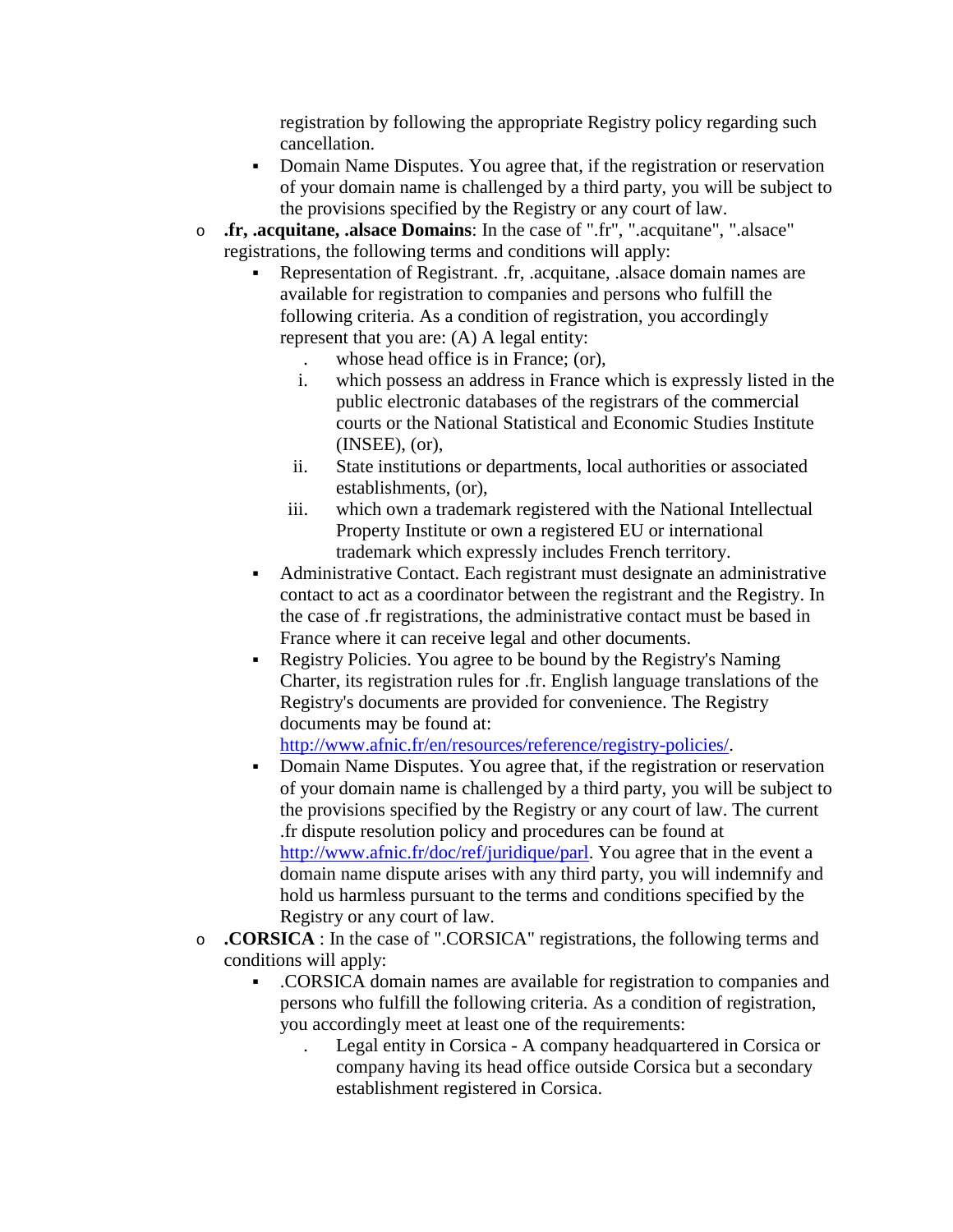- i. Individuals living in Corsica The applicant may be a French or foreign citizen with a physical address valid on the territory of Corsica.
- ii. Nexus to the .corsican community Diaspora and link to the Corsican community - Any individual who has and will prove a direct or indirect link attachment (economic, social, cultural,familial, historical or otherwise) with Corsica.
- iii. In addition to the criteria stated above, the Registrant of a domain name in .corsica is obliged, if he creates a website, to create and maintain in Corsican language at least one page of its website in.corsica. This Corsican language page will be registered on its home page and be published at the latest, three months after the publication of the website.
- o **.it Domains**: In the case of a ".it" registration, the following terms and conditions shall apply:
	- Registration Criteria. Registration of an .it name is restricted to subjects belonging to a member state of the European Union. Individuals and associations operating without a VAT number or a fiscal code are limited to a single domain name registration.
	- Registry Policy. You acknowledge and understand that by accepting the terms and conditions of this agreement you shall be bound by Registry policies and any pertinent rules or policies that exist now or in the future and which are posted on the Registry website at [http://www.nic.it/create](http://www.nic.it/create-and-change.it/regulations-and-guidelines)[and-change.it/regulations-and-guidelines.](http://www.nic.it/create-and-change.it/regulations-and-guidelines) You are responsible for monitoring the Registry's site on a regular basis. In the event that you do not wish to be bound by a revision or modification to any Registry policy, your sole remedy is to cancel your domain name registration by following the appropriate Registry policy regarding such cancellation. Additional policies, including transfer procedures and "netiquette" rules may be found at [http://www.nic.it/everything-on.it/naming](http://www.nic.it/everything-on.it/naming-authority/?searchterm=naming%20authority)[authority/?searchterm=naming%20authority.](http://www.nic.it/everything-on.it/naming-authority/?searchterm=naming%20authority)
- o **.RIO** : In the case of ".RIO" registrations, the following terms and conditions will apply:
	- A domain owner that loses eligibility to a .RIO domain is subject to termination of DNS publication for the domain, and to domain removal, no matter domain expiration date.
	- Two pre-configured nameservers are required
	- No trustee service allowed; abuse can lead to the deletion of the domain name by the registry
	- Additional policies may be found at [http://http://nic.rio/.](http://nic.rio/)
	- Names under this TLD are only for usage by the city council of Rio. The .rio domain owner needs to be either:
		- . Legal entity incorporated in Brazil, with headquarters, branch, franchisee or licensee located in the city of Rio de Janeiro, with active record in  $\hat{a} \in C$ adastro Nacional das Pessoas JurÃdicas  $\hat{a} \in C$ CNPJ/MF†of the FinanceMinistry.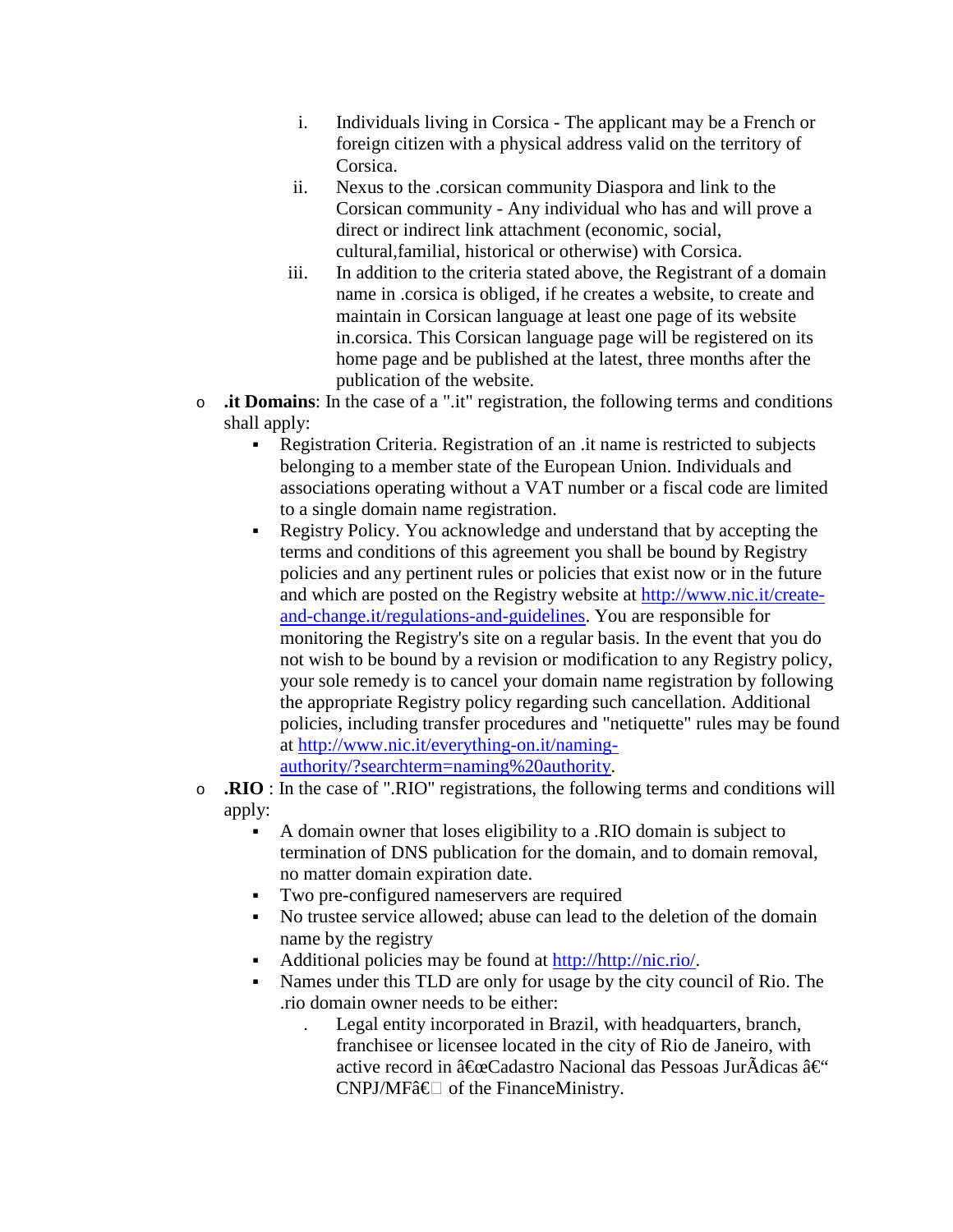- i. Individual with fixed address in the city of Rio de Janeiro, with active record in "Cadastro das Pessoas FÃsicas†CPF/MFâ€ of the Finance Ministry.
- **... ... Domains**: In the case of a ".nl" $\hat{A}$  registration, the following terms and conditions shall apply:
	- Registration Criteria. Registration of a .nl domain name is unrestricted save and except that applicants who are not based in the Netherlands or who do not have a registered address in the Netherlands must provide an address in the Netherlands where written documents can be sent to the applicant and where legal summonses can be served.
	- Registry Policies. You agree to be bound by the policies of the Registry including but not limited to the Registry's Registration Regulations. English language translations of the Registry's documents are provided for convenience and may be found at:

[https://www.sidn.nl/fileadmin/downloads\\_en/Terms\\_and\\_Conditions/Gen](https://www.sidn.nl/fileadmin/downloads_en/Terms_and_Conditions/General_Terms_and_Conditions_for_.nl_Registrants.pdf) [eral\\_Terms\\_and\\_Conditions\\_for\\_.nl\\_Registrants.pdf.](https://www.sidn.nl/fileadmin/downloads_en/Terms_and_Conditions/General_Terms_and_Conditions_for_.nl_Registrants.pdf)

You agree that, if the registration or reservation of your domain name is challenged by a third party, you will be subject to the provisions specified by the Registry or any court of law. The current .nl dispute resolution policy and procedures can be found at [https://www.sidn.nl/t/nl-domain](https://www.sidn.nl/t/nl-domain-name#category-6bad0d84-0b1b-41fd-948d-3f0ba9a1c86a)[name.](https://www.sidn.nl/t/nl-domain-name#category-6bad0d84-0b1b-41fd-948d-3f0ba9a1c86a)

You agree that in the event a domain name dispute arises with any third party, you will indemnify and hold us harmless pursuant to the terms and conditions specified by the Registry or any court of law.

- o **.tv Domains**: In the case of a ".tv" registration, the following terms and conditions will apply:
	- Domain Name Dispute Policy. If you reserved or registered a domain name through us, or transferred a domain name to us from another Registrar, you agree to be bound by the Dispute Policy that is incorporated herein and made a part of this Agreement by reference. The current version of the Dispute Policy may be found at [http://www.icann.org/dndr/udrp/policy.htm.](http://www.icann.org/dndr/udrp/policy.htm) Please take the time to familiarize yourself with this policy.
	- Policy. You agree that your registration of the .tv domain name shall be subject to suspension, cancellation, or transfer pursuant to any ICANN or government adopted policy, or pursuant to any Registrar or registry procedure not inconsistent with an ICANN or government-adopted policy,
		- 0. to correct mistakes by us or the applicable Registry in registering the name or
		- 1. for the resolution of disputes concerning the domain name. You acknowledge that you have reviewed the .tv General Terms of Service which may be found at [http://www.verisign.com/information-services/naming](http://www.verisign.com/information-services/naming-services/cctlds/index.html)[services/cctlds/index.html"](http://www.verisign.com/information-services/naming-services/cctlds/index.html) and expressly agree to the terms outlined therein.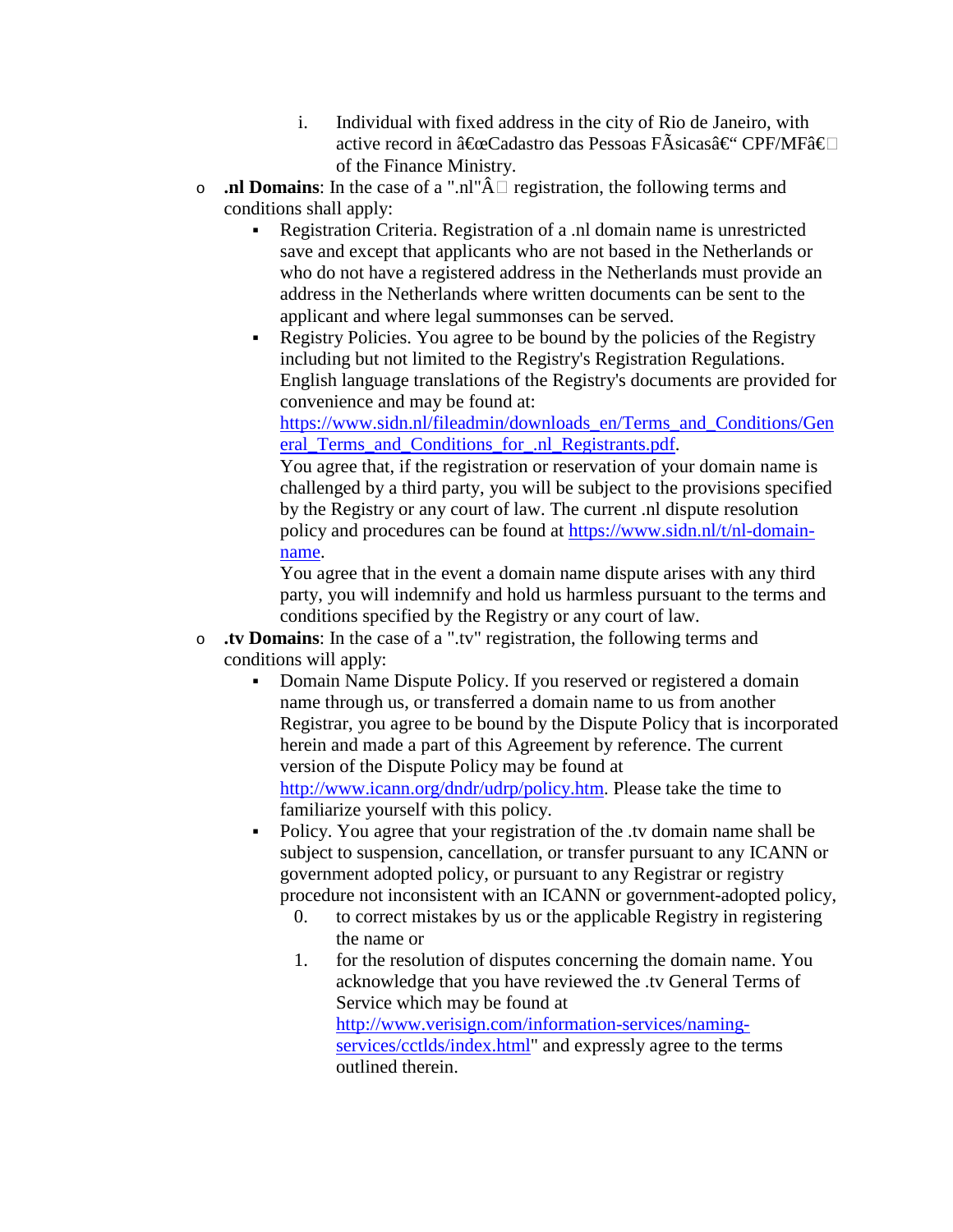- o **.uk Domains**: In the case of a .uk registration, the following terms and conditions will apply:
	- "Nominet UK" means the entity granted the exclusive right to administer the registry for .uk domain name registrations.
	- Domain Name Dispute Policy. If you reserved or registered a domain name through us, or transferred a domain name to us from another registrar, you agree to be bound by the Dispute Policy which is incorporated herein and made a part of this Agreement by reference. The current version of the Dispute Policy may be found at: [http://www.nominet.org.uk/disputes/.](http://www.nominet.org.uk/disputes/) Please take the time to familiarize yourself with this policy.

Nominet UK Policy. You agree that your registration of the domain name shall be subject to suspension, cancellation, or transfer pursuant to any Nominet UK-adopted policy, term or condition, or pursuant to any registrar or registry procedure not inconsistent with an Nominet UKadopted policy,

- 0. to correct mistakes by a registrar or the registry in registering the name, or
- 1. for the resolution of disputes concerning the domain name. The current Nominet UK terms and conditions can be found at: <http://www.nominet.org.uk/disputes/terms/>

When you submit a request for a domain name registration with Tucows and/or Reseller, you will be entering into two contracts one contract with Tucows and/or Reseller and one contract with Nominet UK.

Tucows and your Reseller will act as agents on your behalf by submitting your application to Nominet for you, however, you will still be entering into a direct contract between you and Nominet UK. This is a separate contract from this agreement; may be found at [http://www.nominet.org.uk/nominet-terms.](http://www.nominet.org.uk/nominet-terms) Tucows and Reseller must also make you aware that by accepting Nominet's terms and conditions you are consenting to Nominet using your personal data for a variety of reasons. In particular, your name and address may be published as part of Nominet's Whois look-up service.

- Transfer of Ownership. Any transfer of ownership in and to a domain name registration shall be affected in accordance with Nominet UK policies and procedures.
- o **.us Domains**: In the case of a ".us" registration, the following terms and conditions will apply:
	- "DOC" means the United States of America Department of Commerce.
	- ".us Nexus Requirement". Only those individuals or organizations that have a substantive lawful connection in the United States are permitted to register for .usTLD domain names. Registrants in the .usTLD must satisfy the nexus requirement ("Nexus" or "Nexus Requirements") set out at: [http://www.neustar.us/the-ustld-nexus-requirements/.](http://www.neustar.us/the-ustld-nexus-requirements/)
	- Selection of a Domain Name. You certify and represent that: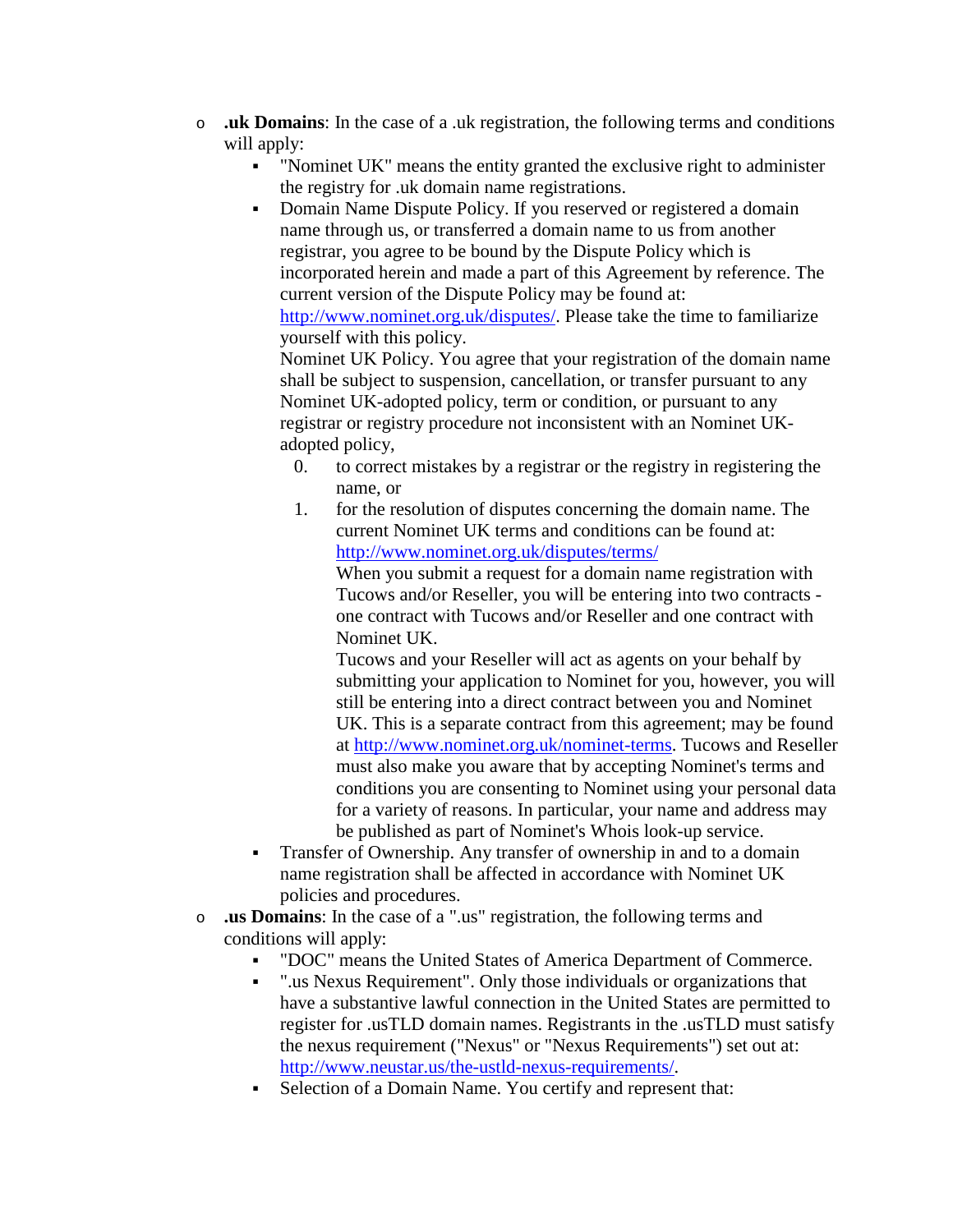- . You have and shall continue to have, a bona fide presence in the United States on the basis of real and substantial lawful contacts with, or lawful activities in, the United States as defined in Section (ii) hereinabove;
- A. The listed name servers are located within the United States;
- B. The data provided in the domain name registration application is true, correct, up to date and complete, and that you will continue to keep all of the information provided correct, up-to-date and complete;
- C. To the best of the your knowledge and belief, neither this registration of a domain name nor the manner in which it is directly or indirectly to be used infringes upon the legal rights of a third party;
- D. That the domain name is not being registered for nor shall it at any time whatsoever be used for any unlawful purpose whatsoever;
- E. You have the authority to enter into this Registration Agreement.
- Domain Name Dispute Policy. If you reserved or registered a domain name through us, or transferred a domain name to us from another registrar, you agree to be bound by the Dispute Policy and the usDRP, as defined below, that is incorporated herein and made a part of this Agreement by reference. Please take the time to familiarize yourself with these policies.
- Domain Name Disputes. You acknowledge having read and understood and agree to be bound by the terms and conditions of the following documents, as they may be amended from time to time, which are hereby incorporated and made an integral part of this Agreement:
	- . The Nexus Dispute Policy ("Dispute Policy), available at: [http://www.neustar.us/nexus-dispute-policy/.](http://www.neustar.us/nexus-dispute-policy/) The Dispute Policy will provide interested parties with an opportunity to challenge a registration not complying with the Nexus Requirements.
	- A. The usTLD Dispute Resolution Policy ("usDRP") available at: [http://www.neustar.us/ustld-dispute-resolution-policy/.](http://www.neustar.us/ustld-dispute-resolution-policy/) The usDRP is intended to provide interested parties with an opportunity to challenge a registration based on alleged trademark infringement.
	- B. In addition to the foregoing, you agree that, for the adjudication of disputes concerning or arising from use of the Registered Name, you shall submit, without prejudice to other potentially applicable jurisdictions, to the jurisdiction of the courts:
		- . of your domicile,<br>i. where Tucows is
		- where Tucows is located, and
		- ii. the United States.
- Policy. You agree that your registration of the domain name shall be subject to suspension, cancellation, or transfer pursuant to any Tucows, Registry Operator, the DOC or government-adopted policy, or pursuant to any registrar or registry procedure not inconsistent with a DOC or government-adopted policy,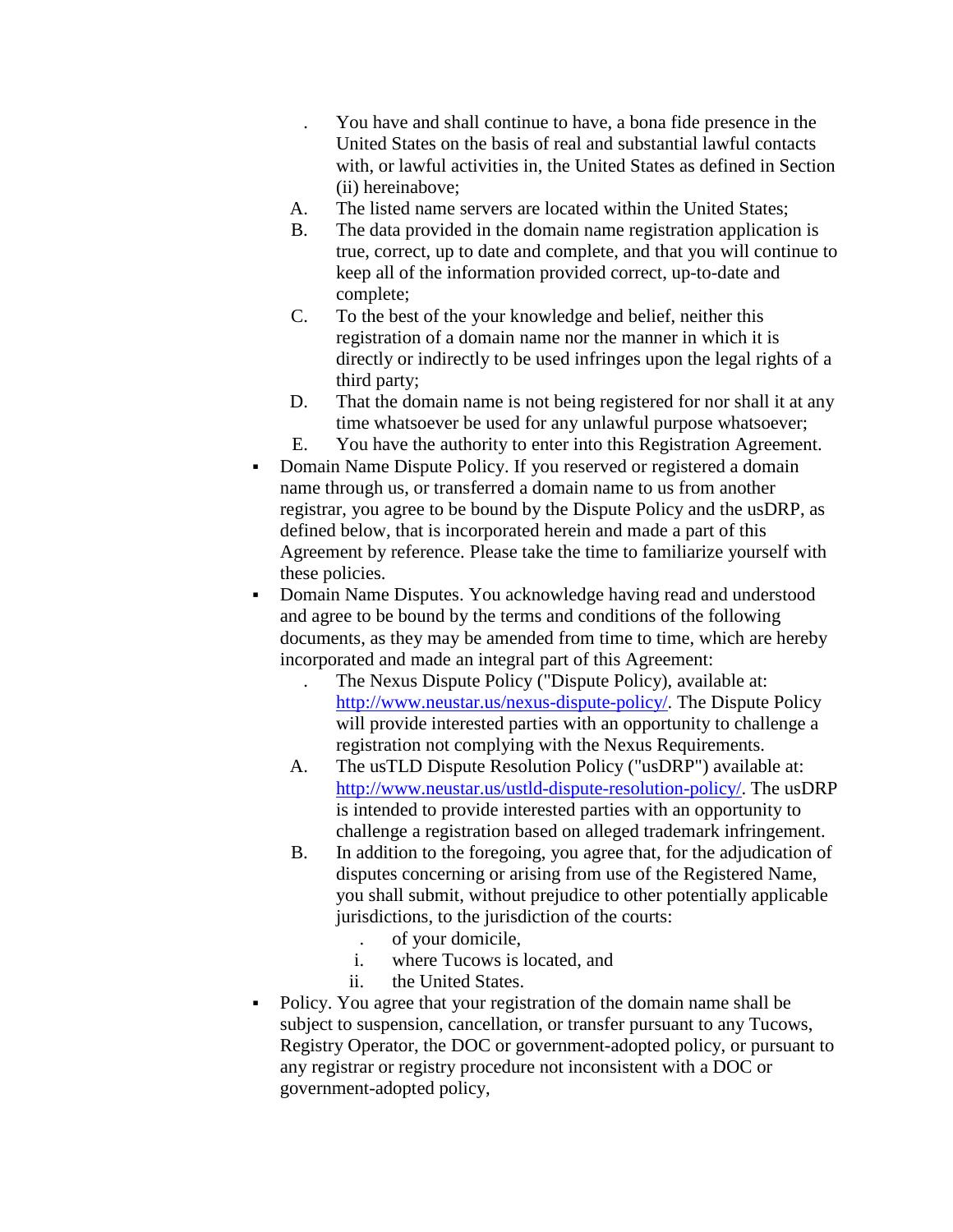- 0. to correct mistakes by us or the applicable Registry in registering the name or
- 1. for the resolution of disputes concerning the domain name. The Registry Operator's policies can be found at [http://www.neustar.us/policies.](http://www.neustar.us/policies)
- Indemnity. The DOC shall be added to the parties you have agreed to indemnify in Section 13 hereinabove.
- Information. As part of the registration process, you are required to provide us certain information and to update us promptly as such information changes such that our records are current, complete and accurate. You are obliged to provide us the following information:
	- . Your full name, postal address, e-mail address and telephone number and fax number (if available) (or, if different, that of the domain name holder);
	- A. The domain name being registered;
	- B. The name, postal address, e-mail address, and telephone number and fax number (if available) telephone numbers of the administrative contact, the technical contact and the billing contact for the domain name;
	- C. The IP addresses and names of the primary nameserver and any secondary nameserver(s) for the domain name;
- In addition to the foregoing, you will be required to provide additional Nexus Information. The Nexus Information requirements are set out at [http://www.neustar.us/the-ustld-nexus-requirements/.](http://www.neustar.us/the-ustld-nexus-requirements/) Any other information, which we request from you at registration, is voluntary. Any voluntary information we request is collected for the purpose of improving the products and services offered to you through your Reseller.
- Disclosure and Use of the Registration Information. You agree and acknowledge that we will make domain name registration information you provide available to the DOC, to the Registry Operator, and to other third parties as applicable. You further agree and acknowledge that we may make publicly available, or directly available to third party vendors, some, or all, of the domain name registration information you provide, for purposes of inspection (such as through our Whois service) or other purposes as required or permitted by the DOC and applicable laws. You hereby consent to any and all such disclosures and use of information provided by you in connection with the registration of a domain name (including any updates to such information), whether during or after the term of your registration of the domain name. You hereby irrevocably waive any and all claims and causes of action you may have arising from such disclosure or use of your domain name registration information by us.

You may access your domain name registration information in our possession to review, modify or update such information, by accessing our domain manager service, or similar service, made available by us through your Reseller.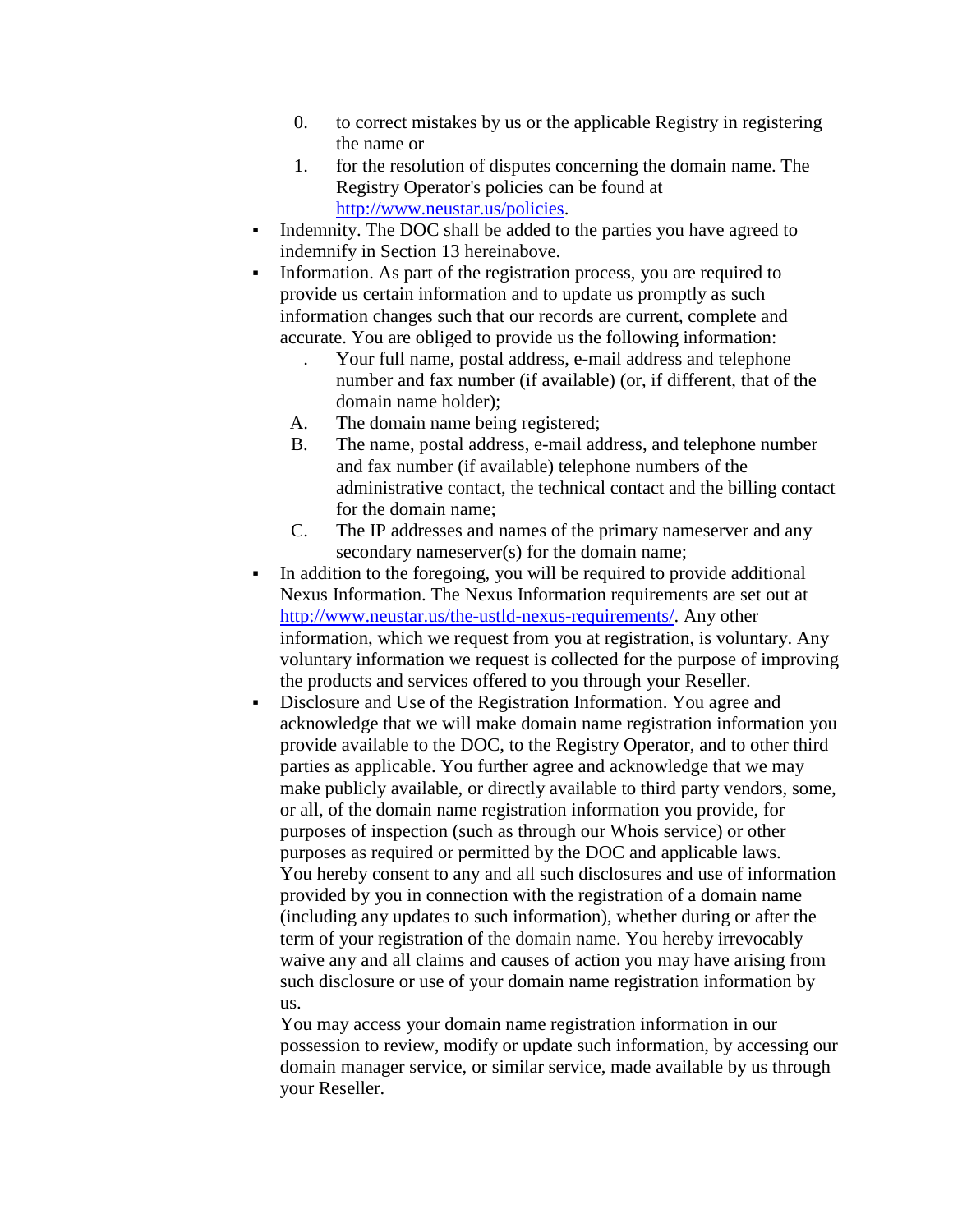We will not process data about any identified or identifiable natural person that we obtain from you in a way incompatible with the purposes and other limitations which we describe in this Agreement.

We will take reasonable precautions to protect the information we obtain from you from our loss, misuse, unauthorized accessor disclosure, alteration or destruction of that information.

- o **.asia Domains**: In the case of a .asia registration, the following terms apply:
	- The Registered Name Holder/Registrant consents to the use, copying, distribution, publication, modification and other processing of its Personal Data by DotAsia Organisation Limited and its designees and agents in a manner consistent with the purposes specified pursuant to the Registry-Registrar Agreement and with relevant mandatory local data protection, laws and privacy.
	- The Registered Name Holder/Registrant agrees to correct and update the registration information for the Registered Name immediately during the registration term for the Registered Name.
	- In addition to the complying with the Registrar's policies, the Registered Name Holder/Registrant\* agrees to comply with those ICANN requirements, standards, policies, procedures, and practices for which the Registry Operator DotAsia Organisation Limited has monitoring responsibility in accordance with the Registry Agreement or with other arrangements with ICANN.
	- The Registered Name Holder/Registrant agrees to comply with all the operational standards, policies, procedures, and practices for the .ASIA Registry as established from time to time in a non-arbitrary manner by DotAsia Organisation Limited (".ASIA Registry Policies"). The Registered Name Holder/Registrant acknowledges that .ASIA Registry Policies are applicable to all registrars and/or registered name holders/registrants. Any changes of the .ASIA Registry Policies by the DotAsia Organisation Limited that are consistent with the Registry Agreement shall be effective upon thirty (30) days' notice by DotAsia Organisation Limited to Registrar. The Registered Name Holder/Registrant further agrees to be bound by the terms and conditions as set down by DotAsia Organisation Limited during the initial launch and the general operations of the .ASIA TLD, including without limitation its Start-Up Policies where such terms and conditions include the submission to a binding arbitration for disputes arising from the Start-Up process or any allocation of domain names.
	- The Registered Name Holder/Registrant agrees to submit to proceedings commenced under ICANN's Uniform Domain Name Dispute Resolution Policy ("UDRP") and to proceedings commenced under ICANN's Charter Eligibility Dispute Resolution Policy ("CEDRP"). The Registered Name Holder/Registrant agrees to submit to proceedings commenced under other dispute resolution policies as set forth by DotAsia Organisation Limited from time to time in the Registry Policies, including but not limited to expedited processes for suspension of a domain name by claims sought by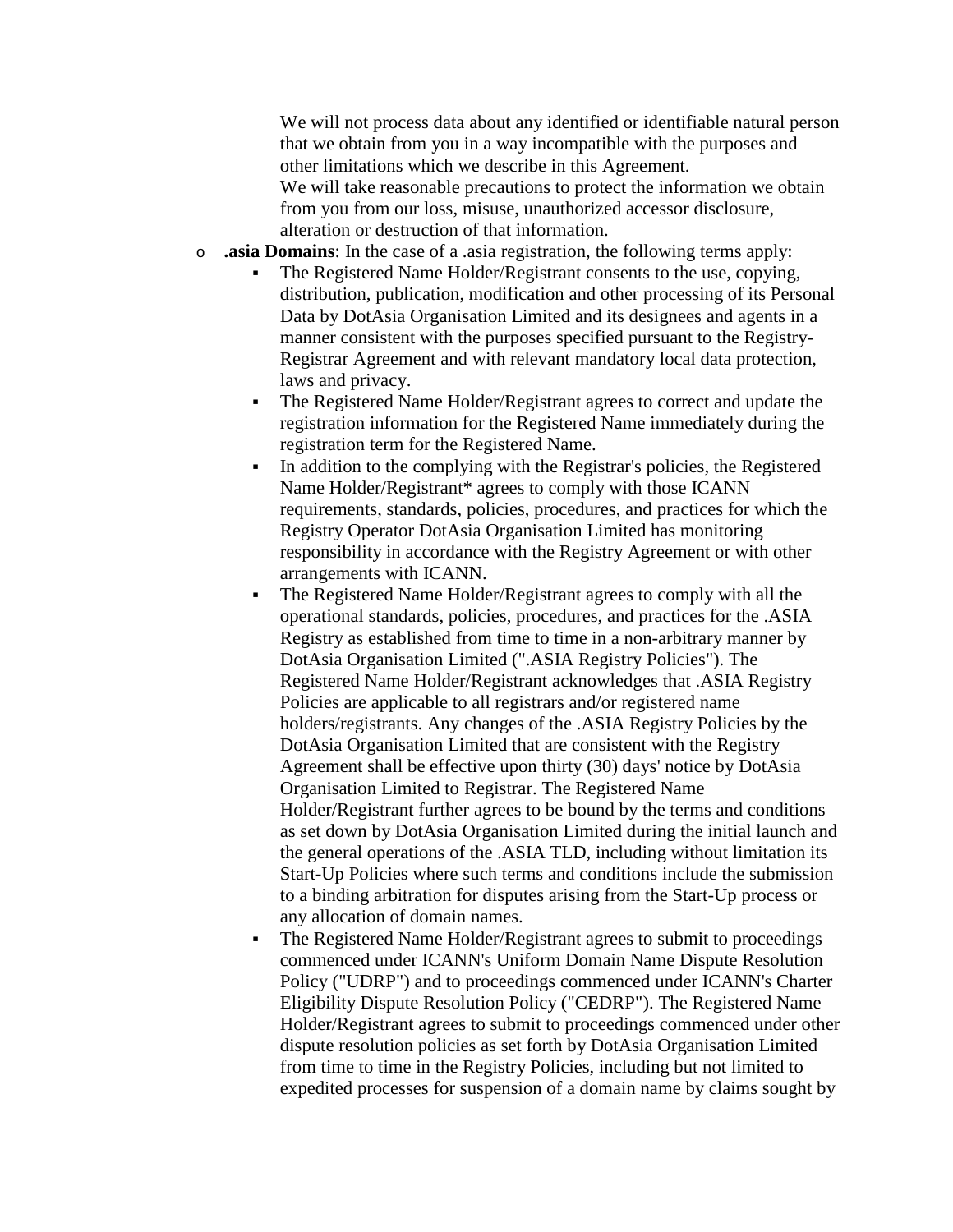intellectual property right holders, Internet engineering and security experts or other competent claimants in the purpose of upholding the stability, security and integrity of the .ASIA Registry.

- The Registered Name Holder/Registrant acknowledges and agrees to comply with the .ASIA Charter Eligibility Requirement. The Registered Name Holder/Registrant\* acting as Registrant Contact represents and warrants that it has made known to the Charter Eligibility Declaration Contact (the "CED Contact"), and the CED Contact has agreed, that the Registrant Contact and the CED Contact will jointly be defined as the Registered Name Holder, and that it shall be jointly responsible for the Registered Name in the event of a dispute or a challenge over the Registered Name Holder/Registrant's\* legal entitlement to or the ownership of the Registered Name. The CED Contact shall be bound by the provisions in the DotAsia Organisation Limited's .ASIA Charter Eligibility Requirement Policy published from time to time. Registered Name Holder/Registrant acting as Registrant Contact agrees that it has obtained an agreement from the CED Contact that the Registrant Contact shall remain the Operating Contact for all operations of the domain, including but not limited to domain transfer and updates.
- The Registered Name Holder/Registrant agrees to indemnify, to the maximum extent permitted by law, defend and hold harmless the Registry Operator DotAsia Organisation Limited and its directors, officers, employees and agents from and against any and all claims, damages, liabilities, costs and expenses, including reasonable legal fees and expenses, arising out of or relating to the Registered Name Holder's domain name registration and or use. Notwithstanding the other provisions in this Agreement, the Registered Name Holder agrees that this indemnification obligation shall survive the termination or expiration of this registration agreement.
- The Registered Name Holder/Registrant acknowledges and agrees that DotAsia Organisation Limited and Registry Services Provider, acting in consent with DotAsia Organisation Limited, reserves the right to deny, cancel or transfer any registration that it deems necessary, in its sole discretion:
	- . to protect the integrity security, and stability of the registry;
	- i. to comply with all appropriate laws, government rules or requirements, requests of law enforcement, in compliance with any dispute resolution process;
	- ii. to avoid any liability, civil or criminal, on the part of DotAsia Organisation Limited as well as its affiliates, subsidiaries, officers, directors, representatives, employees, and stockholders;
	- iii. for violations of the terms and conditions herein: or
	- iv. to correct mistakes made by DotAsia Organisation Limited, the Registry Services Provider or any registrar in connection with a domain name registration. DotAsia Organisation Limited also reserves the right to freeze a Registered Name such as placing a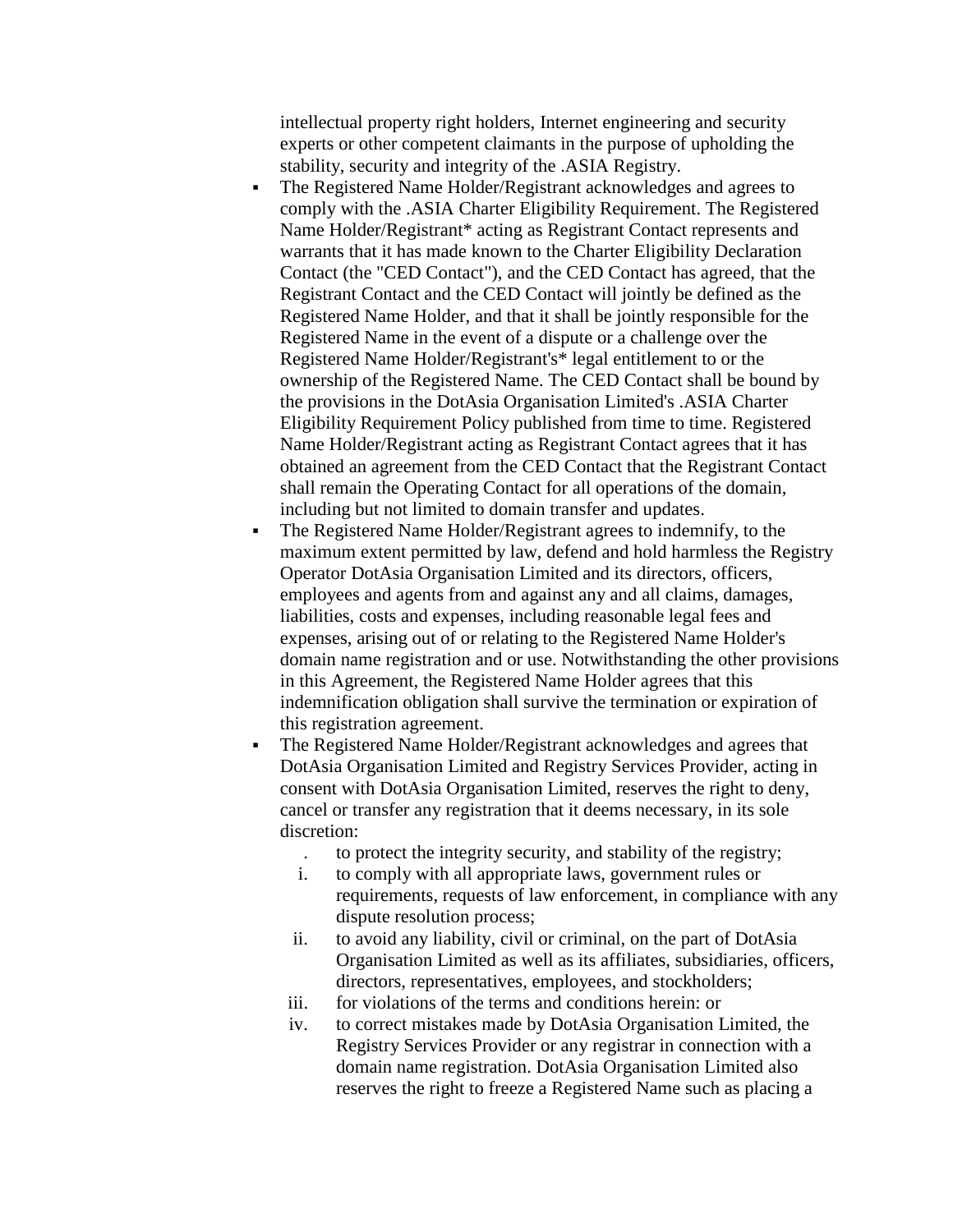domain name on hold, lock, or other status during the resolution of a dispute.

- Notwithstanding anything in this Agreement to the contrary, DotAsia Organisation Limited, the Registry Operator of the .ASIA TLD, is and shall be an intended third party beneficiary of this Agreement. As such, the parties to this Agreement acknowledge and agree that the third party beneficiary rights of DotAsia Organisation Limited have vested and that it has relied on its third party beneficiary rights under this Agreement in agreeing to Tucows being a registrar for the .ASIA TLD. Additionally, the third party beneficiary rights of DotAsia Organisation Limited shall survive any termination or expiration of this Agreement.
- The Registered Name Holder/Registrant acknowledges that in the event of conflict between this section of the Agreement and other sections of the same, this section shall prevail.
- For the adjudication of disputes concerning or arising from use of the domain name, the Registrant shall submit, without prejudice to other potentially applicable jurisdictions, to the jurisdiction of the courts:
	- 0. of the Registrant's domicile, and
	- 1. where Tucows is located, presently Toronto, Ontario.
- o **.li Domains**: In the case of a .li registration, the following terms and conditions shall apply:
	- Registry Policy. You acknowledge and understand that by accepting the terms and conditions of this agreement you shall be bound by Registry policies and any pertinent rules or policies that exist now or in the future and which are posted on the Registry website at

[http://www.switch.ch/id/terms.](http://www.switch.ch/id/terms) You are responsible for monitoring the Registry's site on a regular basis. In the event that you do not wish to be bound by a revision or modification to any Registry policy, your sole remedy is to cancel your domain name registration by following the appropriate Registry policy regarding such cancellation.

- Domain Name Dispute Policy. If you reserved or registered a domain name through us, or transferred a domain name to us from another registrar, you agree to be bound by the .ch Dispute Policy that is incorporated herein and made a part of this Agreement by reference. The current version of the Dispute Policy may be found at [http://www.switch.ch/id/disputes/rules.](http://www.switch.ch/id/disputes/rules) Please take the time to familiarize yourself with this policy.
- o **.me Domains**: In the case of a .me registration, the following terms and conditions shall apply:
	- Registry Policy. You acknowledge and understand that by accepting the terms and conditions of this agreement you shall be bound by Registry policies and any pertinent rules or policies that exist now or in the future and which are posted on the Registry website at [http://www.nic.me/policies.](http://www.nic.me/policies) You are responsible for monitoring the Registry's site on a regular basis. In the event that you do not wish to be bound by a revision or modification to any Registry policy, your sole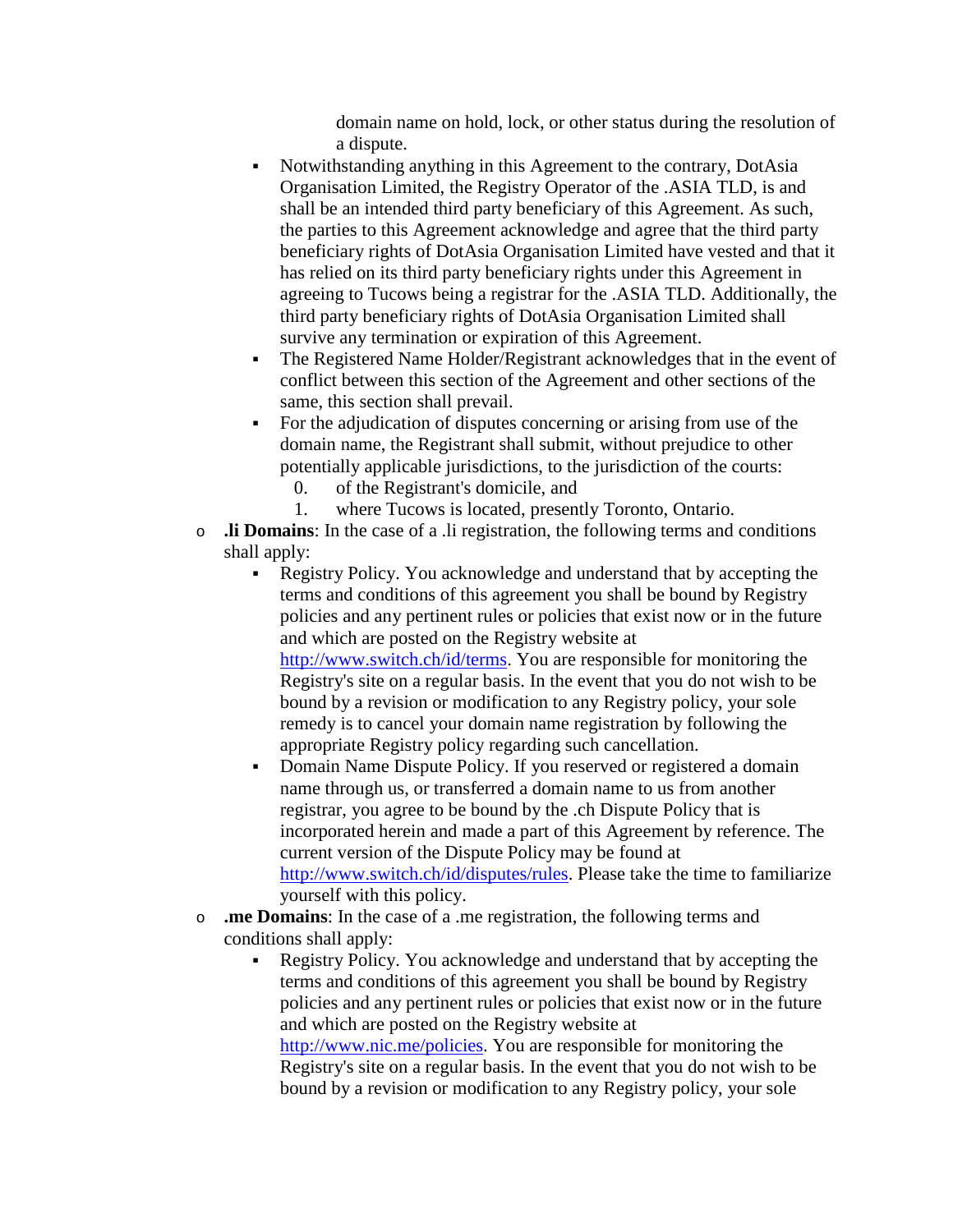remedy is to cancel your domain name registration by following the appropriate Registry policy regarding such cancellation.

- Domain Name Dispute Policy. If you reserved or registered a domain name through us, or transferred a domain name to us from another registrar, you agree to be bound by the .me Dispute Policy that is incorporated herein and made a part of this Agreement by reference. The current version of the Dispute Policy may be found at [http://www.nic.me/policies.](http://www.nic.me/policies) Please take the time to familiarize yourself with this policy.
- o **.tel Domains**: In the case of a .tel registration, the following terms and conditions shall apply:
	- Registry Policy. You acknowledge and understand that by accepting the terms and conditions of this agreement you shall be bound by Registry policies and any pertinent rules or policies that exist now or in the future and which are posted on the Registry website at [http://telnic.com/downloads/AUP.pdf.](http://telnic.com/downloads/AUP.pdf) You are responsible for monitoring the Registry's site on a regular basis. In the event that you do not wish to be bound by a revision or modification to any Registry policy, your sole remedy is to cancel your domain name registration by following the appropriate Registry policy regarding such cancellation.
	- Submission to UDRP. Registrant agrees to submit to proceedings under ICANN's Uniform Domain Dispute Policy ("UDRP") [\(http://www.icann.org/dndr/udrp/policy.htm\)](http://www.icann.org/dndr/udrp/policy.htm) and comply with the requirements set forth by the Registry. These policies are subject to modification;
	- For the adjudication of disputes concerning or arising from use of the domain name, the Registrant shall submit, without prejudice to other potentially applicable jurisdictions, to the jurisdiction of the courts:
		- 0. of the Registrant's domicile, and
		- 1. where Tucows is located, presently Toronto, Ontario.
- o **.mobi Domains**: In the case of a .mobi registration, the following terms and conditions shall apply:
	- Registry Policy. You acknowledge and understand that by accepting the terms and conditions of this agreement you shall be bound by Registry policies and any pertinent rules or policies that exist now or in the future and which are posted on the Registry website at [http://dotmobi.com/.](http://dotmobi.com/) You are responsible for monitoring the Registry's site on a regular basis. In the event that you do not wish to be bound by a revision or modification to any Registry policy, your sole remedy is to cancel your domain name registration by following the appropriate Registry policy regarding such cancellation.
	- Submission to UDRP. Registrant agrees to submit to proceedings under ICANN's Uniform Domain Dispute Policy ("UDRP") [\(http://www.icann.org/dndr/udrp/policy.htm\)](http://www.icann.org/dndr/udrp/policy.htm) and comply with the requirements set forth by the Registry. These policies are subject to modification;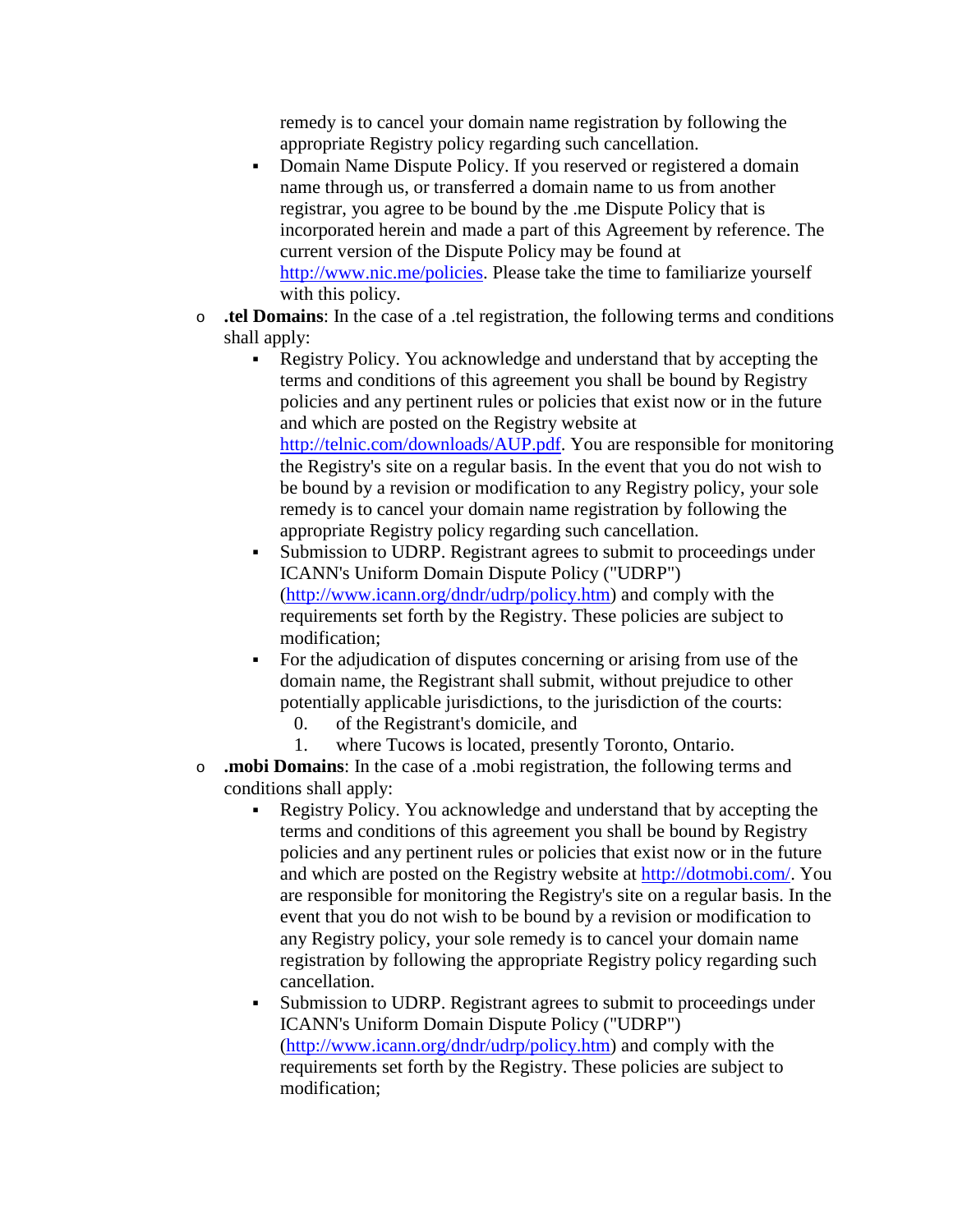- For the adjudication of disputes concerning or arising from use of the domain name, the Registrant shall submit, without prejudice to other potentially applicable jurisdictions, to the jurisdiction of the courts:
	- 0. of the Registrant's domicile, and
	- 1. where Tucows is located, presently Toronto, Ontario.
- o **.in Domains**: In the case of a ".in" registration, the following terms and conditions shall apply:
	- Registry Policy. You acknowledge and understand that by accepting the terms and conditions of this agreement you shall be bound by Registry policies and any pertinent rules or policies that exist now or in the future and which are posted on the Registry website at [https://registry.in/Policies.](https://registry.in/Policies) You are responsible for monitoring the Registry's site on a regular basis. In the event that you do not wish to be bound by a revision or modification to any Registry policy, your sole remedy is to cancel your domain name registration by following the appropriate Registry policy regarding such cancellation.
- o **.bz Domains**: In the case of a ".bz" registration, the following terms and conditions shall apply:
	- Registry Policy. You acknowledge and understand that by accepting the terms and conditions of this agreement you shall be bound by Registry policies and any pertinent rules or policies that exist now or in the future and which are posted on the Registry website at [http://www.afilias](http://www.afilias-grs.info/bz-belize)[grs.info/bz-belize.](http://www.afilias-grs.info/bz-belize) You are responsible for monitoring the Registry's site on a regular basis. In the event that you do not wish to be bound by a revision or modification to any Registry policy, your sole remedy is to cancel your domain name registration by following the appropriate Registry policy regarding such cancellation.
- o **.ws Domains**: In the case of a ".ws" registration, the following terms and conditions shall apply:
	- Registry Policy. You acknowledge and understand that by accepting the terms and conditions of this agreement you shall be bound by Registry policies and any pertinent rules or policies that exist now or in the future and which are posted on the Registry website at [http://www.worldsite.ws/legal/index.dhtml?url=worldsite.ws.](http://www.worldsite.ws/legal/index.dhtml?url=worldsite.ws) You are responsible for monitoring the Registry's site on a regular basis. In the event that you do not wish to be bound by a revision or modification to any Registry policy, your sole remedy is to cancel your domain name registration by following the appropriate Registry policy regarding such cancellation.
- o **.co and .com.co, .net.co, .nom.co Domains**: In the case of a ".com.co" or ".net.co" or ".nom.co" registration, the following terms and conditions shall apply:
	- Registry Policy. You acknowledge and understand that by accepting the terms and conditions of this agreement you shall be bound by Registry policies and any pertinent rules or policies that exist now or in the future and which are posted on the Registry website at [http://www.go.co.](http://www.go.co/) You are responsible for monitoring the Registry's site on a regular basis. In the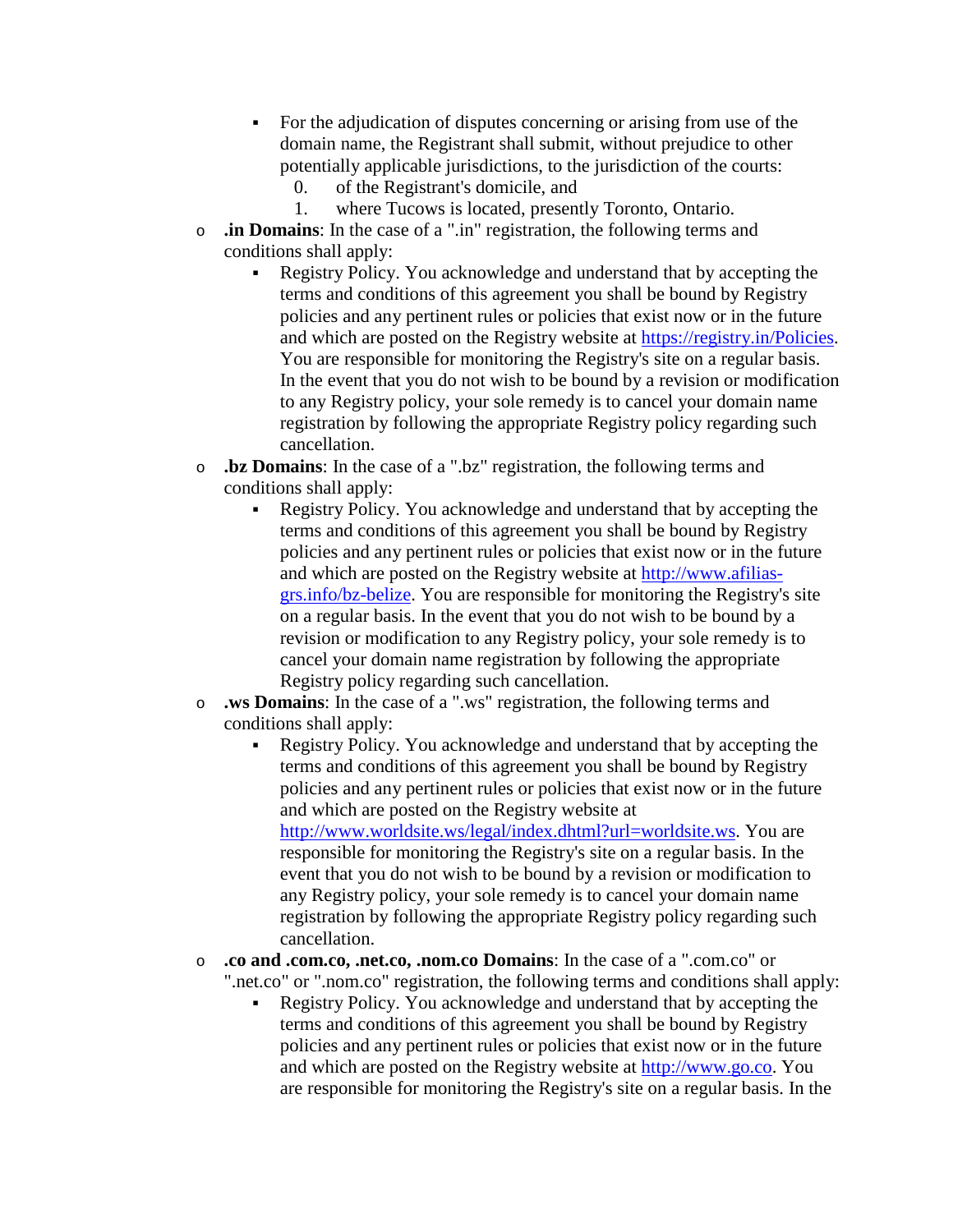event that you do not wish to be bound by a revision or modification to any Registry policy, your sole remedy is to cancel your domain name registration by following the appropriate Registry policy regarding such cancellation.

- o **.com.au, .net.au, .org.au, .asn.au, .id.au Domains**: In the case of a .com.au, .net.au, .org.au, .asn.au, .id.au registration, the following terms and conditions shall apply:
	- auDA AND REGISTRAR'S AGENCY: In this agreement, auDA means .au Domain Administration Limited ACN079 009 340, the .au domain names administrator.
	- The Registrar acts as agent for auDA for the sole purpose, but only to the extent necessary to enable auDA to receive the benefit of rights and covenants conferred to it under this agreement. auDA is an intended third party beneficiary of this agreement.
	- auDA PUBLISHED POLICY:
		- 0. In this clause, auDA Published Policies means those specifications and policies established and published by auDA from time to time at [http://www.auda.org.au/.](http://www.auda.org.au/)
		- 1. Registrant must comply with all auDA Published Policies, as if they were incorporated into, and form part of, this agreement. In the event of any inconsistency between any auDA Published Policy and this agreement, then the auDA Published Policy will prevail to the extent of such inconsistency.
	- Registrant acknowledges that under the auDA Published Policies:
		- 0. There are mandatory terms and conditions that apply to all domain names licences, and such terms and conditions are incorporated into, and form part of, this agreement; and
		- 1. Registrant is bound by, and must submit to, the .au Dispute Resolution Policy; and (3) auDA may delete or cancel the registration of a .au domain name.
	- auDA'S LIABILITIES AND INDEMNITY:
		- 0. To the fullest extent permitted by law, auDA will not be liable to Registrant for any direct, indirect, consequential, special, punitive or exemplary losses or damages of any kind (including, without limitation, loss of use, loss or profit, loss or corruption of data, business interruption or indirect costs) suffered by Registrant arising from, as a result of, or otherwise in connection with, any act or omission whatsoever of auDA, its employees, agents or contractors.
		- 1. Registrant agrees to indemnify, keep indemnified and hold auDA, its employees, agents and contractors harmless from all and any claims or liabilities, arising from, as a result of, or otherwise in connection with, Registrant's registration or use of its .au domain name.
		- 2. Nothing in this document is intended to exclude the operation of Trade Practices Act 1974.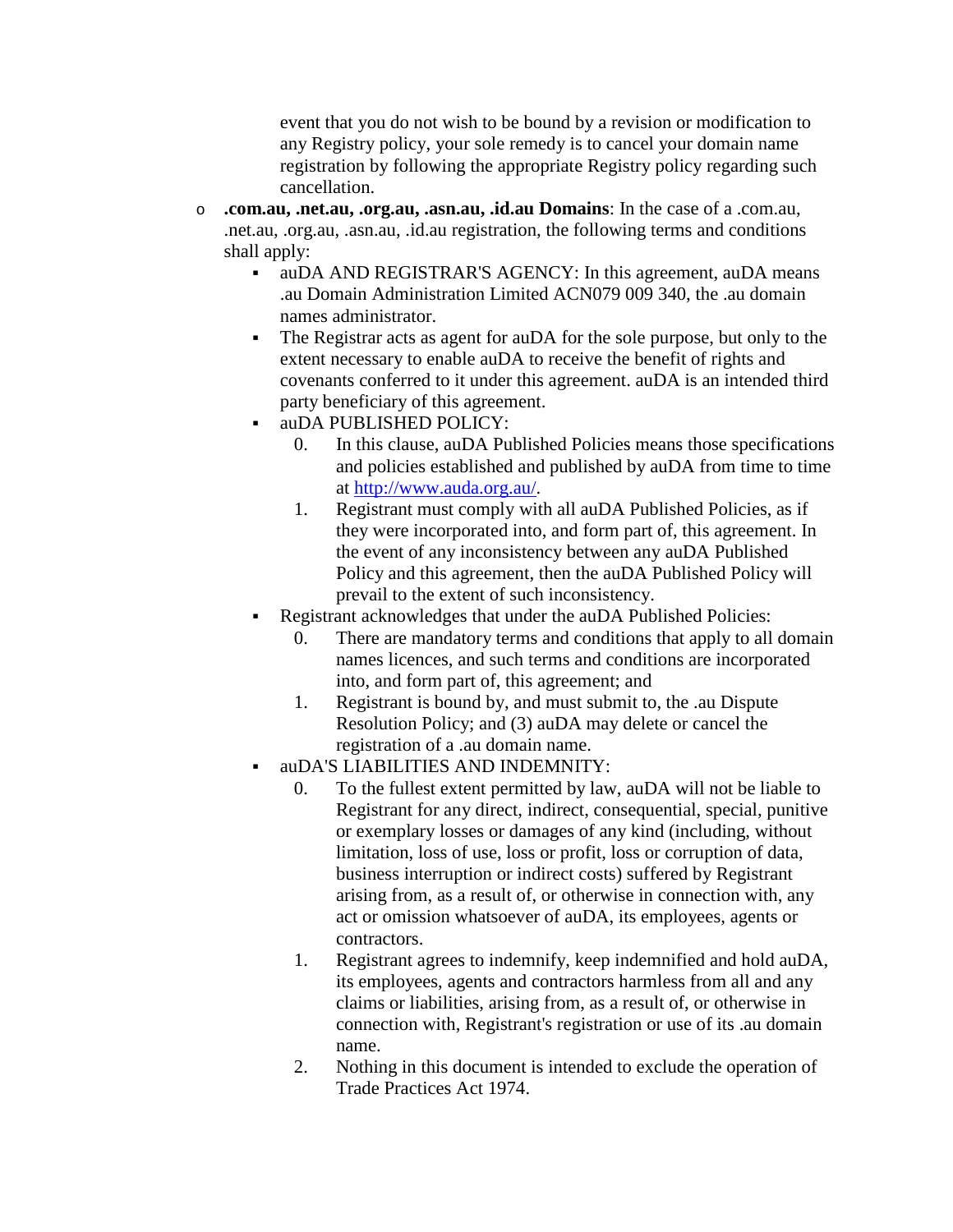- o **.xxx, .porn, .adult, .sex Domains**: In the case of a .xxx, .porn, .adult, .sex registration, the following terms and conditions shall apply:
	- Registry Policy. You acknowledge and understand that by accepting the terms and conditions of this agreement you shall be bound by Registry policies and any pertinent rules or policies that exist now or in the future and which are posted on the Registry website at <http://icmregistry.com/policies/registry-registrant-agreement/> and

[http://nic.porn/about/policies/.](http://nic.porn/about/policies/) You are responsible for monitoring the Registry's site on a regular basis. In the event that you do not wish to be bound by a revision or modification to any Registry policy, your sole remedy is to cancel your domain name registration by following the appropriate Registry policy regarding such cancellation.

- Submission to UDRP. Registrant agrees to submit to proceedings under ICANN's Uniform Domain Dispute Policy ("UDRP") [\(http://www.icann.org/dndr/udrp/policy.htm\)](http://www.icann.org/dndr/udrp/policy.htm) and comply with the requirements set forth by the Registry. These policies are subject to modification;
- For the adjudication of disputes concerning or arising from use of the domain name, the Registrant shall submit, without prejudice to other potentially applicable jurisdictions, to the jurisdiction of the courts:
	- 0. of the Registrant's domicile, and
	- 1. where Tucows is located, presently Toronto, Ontario.
- o **.pro Domains**: In the case of a .pro registration, the following terms and conditions shall apply:
	- Registry Policy. You acknowledge and understand that by accepting the terms and conditions of this agreement you shall be bound by Registry policies and any pertinent rules or policies that exist now or in the future and which are posted on the Registry website at

<http://www.registry.pro/legal/user-terms>

You are responsible for monitoring the Registry's site on a regular basis. In the event that you do not wish to be bound by a revision or modification to any Registry policy, your sole remedy is to cancel your domain name registration by following the appropriate Registry policy regarding such cancellation.

- Submission to UDRP. Registrant agrees to submit to proceedings under ICANN's Uniform Domain Dispute Policy (.UDRP.) [\(http://www.icann.org/dndr/udrp/policy.htm\)](http://www.icann.org/dndr/udrp/policy.htm) and comply with the requirements set forth by the Registry; these policies are subject to modification;
- For the adjudication of disputes concerning or arising from use of the domain name, the Registrant shall submit, without prejudice to other potentially applicable jurisdictions, to the jurisdiction of the courts:
	- 0. of the Registrant's domicile, and
	- 1. where Tucows is located, presently Toronto, Ontario.
- o **.dk Domains**: In the case of a .dk registration, the following terms and conditions shall apply: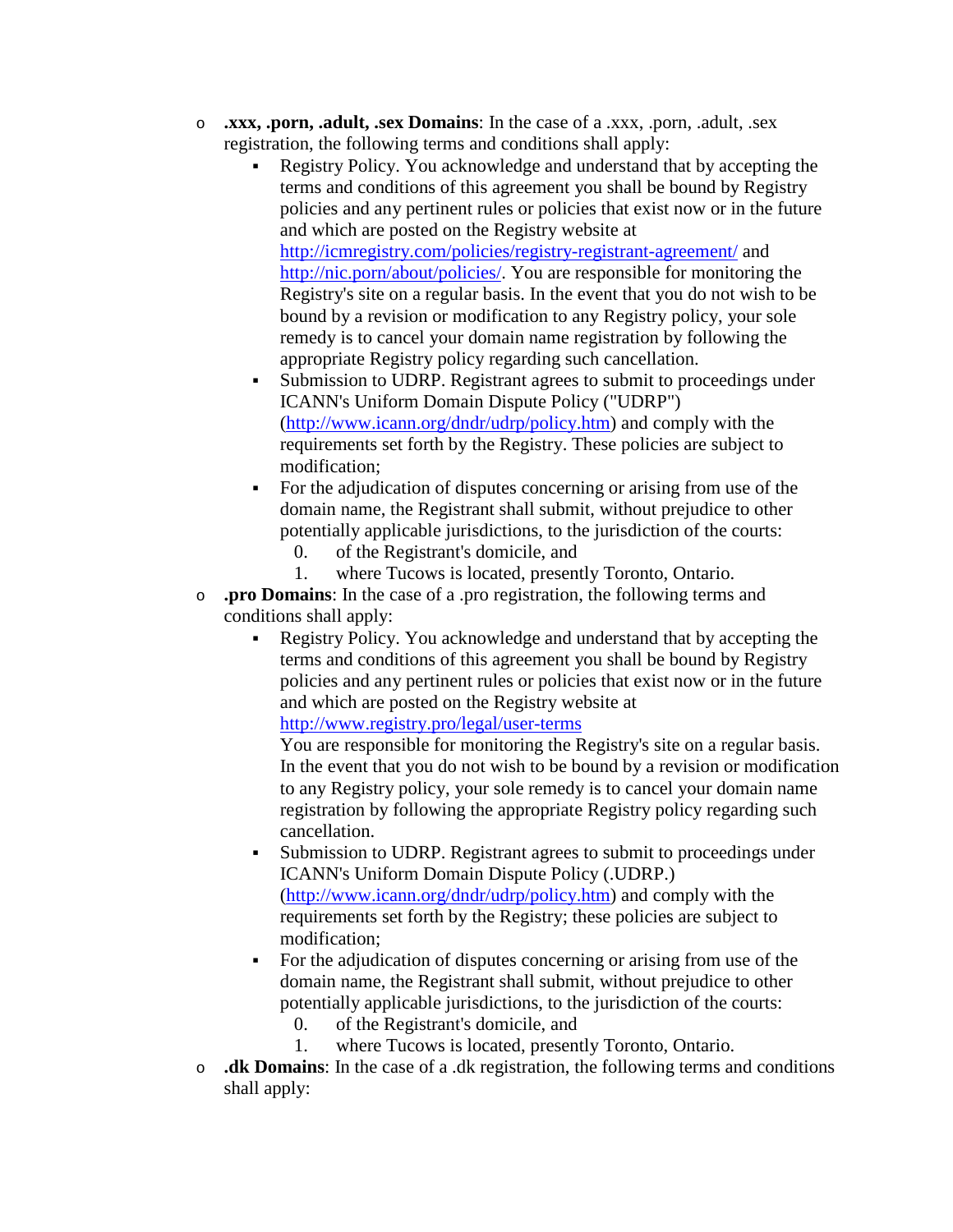- Registry Policy. You acknowledge and understand that by accepting the terms and conditions of this agreement you shall be bound by Registry policies and any pertinent rules or policies that exist now or in the future and which are posted on the Registry website at [https://www.dk](https://www.dk-hostmaster.dk/english/laws-conditions/)[hostmaster.dk/english/laws-conditions/](https://www.dk-hostmaster.dk/english/laws-conditions/)
- You are responsible for monitoring the Registry's site on a regular basis. In the event that you do not wish to be bound by a revision or modification to any Registry policy, your sole remedy is to cancel your domain name registration by following the appropriate Registry policy regarding such cancellation.
- Information submitted by you is registered by the registry operator DK Hostmaster and will be used for administering the .dk top-level domain.
- Your personal data is not publicly available in the whois database, but the operating registry, DK Hostmaster, shall release hidden personal details on request where a legal interest is demonstrated.
- You agree to allow Tucows to make a payment for a domain registration/renewal/transfer on your behalf.
- You have the right to change the billing contact or proxy and to pay the registry, DK Hostmaster, directly.
- The registration of a .DK domain name takes place with the registry operator, DK Hostmaster and you must agree to DIFO's rules available at [https://www.dk-hostmaster.dk/english/laws-conditions/.](https://www.dk-hostmaster.dk/english/laws-conditions/)
- You have the right to, at any time, change your Registrar, DNS and Zone Contact.
- Your e-mail address must not be related to the Domain Name to be Registered and must be an e-mail address that is under your control. It is your responsibility to ensure that the e-mail address stated is valid.
- For the adjudication of disputes concerning or arising from use of the domain name, the Registrant shall submit, without prejudice to other potentially applicable jurisdictions, to the jurisdiction of the courts:
	- 0. of the Registrant.s domicile, and
	- 1. where Tucows is located, presently Toronto, Ontario.
- o **Additional ccTLD Policies.** Additional registry policies may apply for ccTLDs. You acknowledge and understand that by accepting the terms and conditions of this agreement you shall be bound by Registry policies and any pertinent rules or policies that exist now or in the future and which are referenced at [http://www.tucowsdomains.com/domaininfo/cctld-registry-policies.](http://www.tucowsdomains.com/domaininfo/cctld-registry-policies)
- o **.VENTURES, .HOLDINGS, .SINGLES, .CLOTHING, .GURU, .BIKE, .PLUMBING, .CAMERA, .LIGHTING, .EQUIPMENT, .ESTATE, .GRAPHICS, .GALLERY, .PHOTOGRAPHY, .LAND, .TODAY, .TECHNOLOGY, .CONTRACTORS, .DIRECTORY, .KITCHEN, .CONSTRUCTION, .DIAMONDS, .ENTERPRISES, .TIPS, .VOYAGE, .CAREERS, .PHOTOS, .RECIPES, .SHOES, .LIMO, .DOMAINS, .CAB, .COMPANY, .COMPUTER, .SYSTEMS, .ACADEMY, .MANAGEMENT, .CENTER, .BUILDERS, .EMAIL, .SOLUTIONS, .SUPPORT, .TRAINING, .CAMP, .EDUCATION, .GLASS, .INSTITUTE, .REPAIR, .COFFEE,**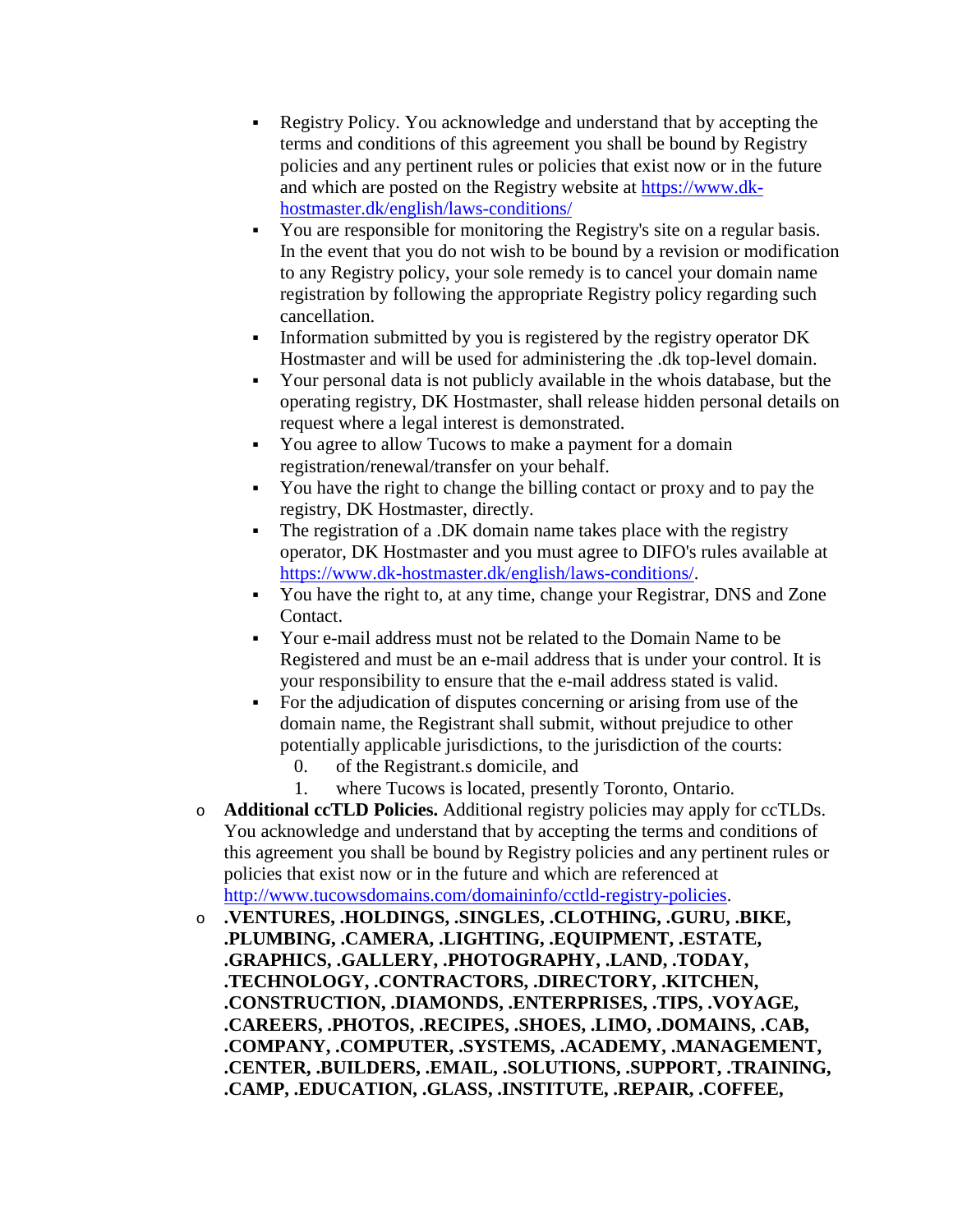**.HOUSE, .FLORIST, .INTERNATIONAL, .SOLAR, .HOLIDAY, .MARKETING, .CODES, .FARM, .VIAJES, .AGENCY, .BARGAINS, .BOUTIQUE, .CHEAP, .ZONE, .COOL, .WATCH, .WORKS, .EXPERT, .EXPOSED, .FOUNDATION, .CRUISES, .FLIGHTS, .RENTALS, .VACATIONS, .VILLAS, .TIENDA, .CONDOS, .PROPERTIES, .MAISON, .DATING, .EVENTS, .PARTNERS, .PRODUCTIONS, .COMMUNITY, .CATERING, .CARDS, .CLEANING, .TOOLS, .INDUSTRIES, .PARTS, .SUPPLIES, .SUPPLY, .FISH, .REPORT, .VISION, .SERVICES, .CAPITAL, .ENGINEERING, .EXCHANGE, .GRIPE, .ASSOCIATES, .LEASE, .MEDIA, .PICTURES, .REISEN, .TOYS, .UNIVERSITY, .TOWN, .WTF, .FAIL, .FINANCIAL, .LIMITED, .CARE, .CLINIC, .SURGERY, .DENTAL, .FURNITURE, .DISCOUNT, .FITNESS, .SCHULE, .TAX, .CASH, .FUND, .INVESTMENTS, .GRATIS, .CLAIMS, .CREDIT, .CREDITCARD, .DIGITAL, .ACCOUNTANTS, .FINANCE, .INSURE, .LOANS, .CHURCH, .LIFE, .GUIDE, .DIRECT, .PLACE, .WORLD, .DELIVERY, .ENERGY, .BUSINESS, .IMMO, .NETWORK, .PIZZA, .COACH, .MEMORIAL, .LEGAL, .MONEY, .TIRES, .BINGO, .CHAT, .STYLE, .TENNIS, .GOLF, .TOURS, .GOLD, .PLUS, .TEAM, .JEWELRY, .SHOW, .EXPRESS, .CAFE, .DOG, .THEATER, .TAXI, .HOCKEY, .RUN, .MOVIE, .COUPONS, .SOCCER, .FYI, .MBA, .VIN, .WINE, .GROUP, .SALON, .GMBH, .LTD, .SHOPPING The following premium domains have not been completely setup/transferred, and have been stuck for at LEAST 20 minutes. Please retry these setups from the "Premium Domains Pending Setups" area in the AWI.Domains**: In the case of a .VENTURES, .HOLDINGS, .SINGLES, .CLOTHING, .GURU, .BIKE, .PLUMBING, .CAMERA, .LIGHTING, .EQUIPMENT, .ESTATE, .GRAPHICS, .GALLERY, .PHOTOGRAPHY, .LAND, .TODAY, .TECHNOLOGY, .CONTRACTORS, .DIRECTORY, .KITCHEN, .CONSTRUCTION, .DIAMONDS, .ENTERPRISES, .TIPS, .VOYAGE, .CAREERS, .PHOTOS, .RECIPES, .SHOES, .LIMO, .DOMAINS, .CAB, .COMPANY, .COMPUTER, .SYSTEMS, .ACADEMY, .MANAGEMENT, .CENTER, .BUILDERS, .EMAIL, .SOLUTIONS, .SUPPORT, .TRAINING, .CAMP, .EDUCATION, .GLASS, .INSTITUTE, .RE PAIR, .COFFEE, .HOUSE, .FLORIST, .INTERNATIONAL, .SOLAR, .HOLIDAY, .MARKETING, .CODES, .FARM, .VIAJES, .AGENCY, .BARGAINS, .BOUTIQUE, .CHEAP, .ZONE, .COOL, .WATCH, .WORKS, .EXPERT, .EXPOSED, .FOUNDATION, .CRUISES, .FLIGHTS, .RENTALS, .VACATIONS, .VILLAS, .TIENDA, .CONDOS, .PROPERTIES, .MAISON, .DATING, .EVENTS, .PARTNERS, .PRODUCTIONS, .COMMUNITY, .CATERING, .CARDS, .CLEANING, .TOOLS, .INDUSTRIES, .PARTS, .SUPPLIES, .SUPPLY, .FISH, .REPORT, .VISION, .SERVICES, .CAPITAL, .ENGINEERING, .EXCHANGE, .GRIPE, .ASSOCIATES, .LEASE, .MEDIA, .PICTURES, .REISEN, .TOYS, .UNIVERSITY, .TOWN, .WTF, .FAIL, .FINANCIAL, .LIMITED, .CARE, .CLINIC, .SURGERY, .DENTAL, .FURNITURE, .DISCOUNT, .FITNESS, .SCHULE, .TAX, .CASH, .FUND, .INVESTMENTS, .GRATIS, .CLAIMS, .CREDIT, .CREDITCARD, .DIGITAL, .ACCOUNTANTS, .FINANCE, .INSURE, .LOANS, .CHURCH, .LIFE,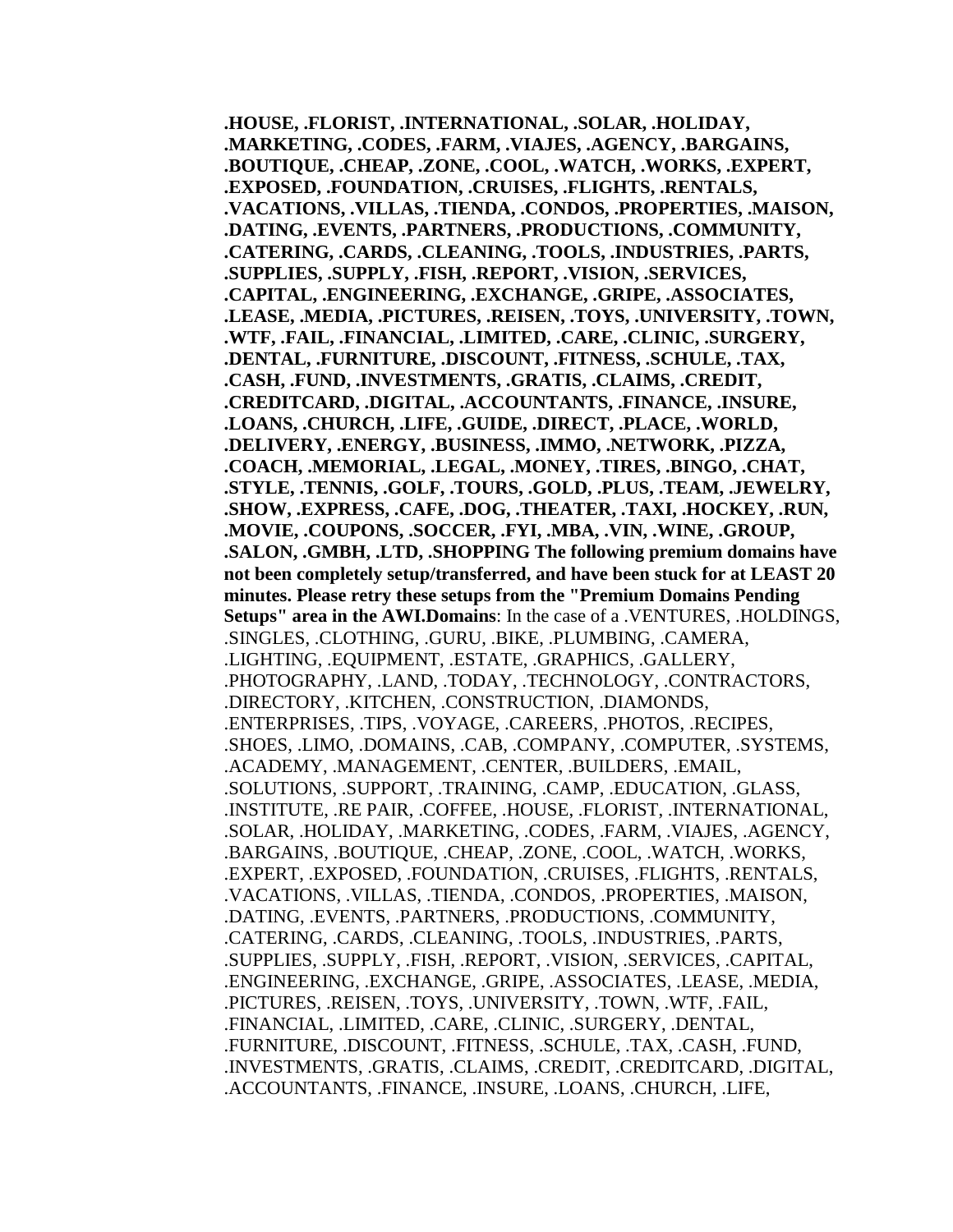.GUIDE, .DIRECT, .PLACE, .WORLD, .DELIVERY, .ENERGY, .BUSINESS, .IMMO, .NETWORK, .PIZZA, .COACH, .MEMORIAL, .LEGAL, .MONEY, .TIRES, .BINGO, .CHAT, .STYLE, .TENNIS, .GOLF, .TOURS, .GOLD, .PLUS, .TEAM, .JEWELRY, .SHOW, .EXPRESS, .CAFE, .DOG, .THEATER, .TAXI, .HOCKEY, .RUN, .MOVIE, .COUPONS, .SOCCER, .FYI, .MBA, .VIN, .WINE, .GROUP, .SALON, .GMBH, .LTD, .SHOPPING for SR/GA (Donuts) registration, the following conditions apply:

- You agree to the Donuts Inc. Acceptable Use and Anti-Abuse Policy, located at<http://www.donuts.co/policies/acceptable-use/>
- You acknowledge that TLDs offered by Donuts Inc. will have nonuniform renewal registration pricing, such that the fee for a domain name registration renewal may differ from other domain names in the same or other Donuts TLDs.
- o **.DOCTOR Domains**: In the case of a .DOCTOR registration, the following conditions apply:
	- You agree to the Donuts Inc. Acceptable Use and Anti-Abuse Policy located at http://www.donuts.co/policies/acceptable-use/
	- In addition to the criteria stated above, .DOCTOR registrants who hold themselves out to be licensed medical practitioners must be able to demonstrate to the Registrar and Registry, upon request, that they hold the applicable licenses.
- o **.TATTOO, .SEXY, .GUITARS, .LINK, .GIFT, .PICS, .PHOTO, .CHRISTMAS, .BLACKFRIDAY, .CLICK, .DIET, .HELP, .DIET, .HIPHOP, .JUEGOS, .FLOWERS, .LOL, .GAME, .CARS, .AUTO, .CAR, .MOM Domains**: In the case of a .TATTOO, .SEXY, .GUITARS, .LINK, .GIFT, .PICS, .PHOTO, .CHRISTMAS, .BLACKFRIDAY, .CLICK, .DIET, .HELP, .DIET, .HIPHOP, .JUEGOS, .FLOWERS, .LOL, .GAME, .CARS, .AUTO, .CAR, .MOM registration, the following conditions apply:
	- You agree to the Uniregistry Inc. Acceptable Use and Anti-Abuse Policy, located at [http://uniregistry.link/bin/pdf/Acceptable\\_Use\\_Policy\\_and\\_Terms\\_of\\_Ser](http://uniregistry.link/bin/pdf/Acceptable_Use_Policy_and_Terms_of_Service.pdf) [vice.pdf](http://uniregistry.link/bin/pdf/Acceptable_Use_Policy_and_Terms_of_Service.pdf)
	- You acknowledge that TLDs offered by Uniregistry Inc. will have nonuniform renewal registration pricing, such that the fee for a domain name registration renewal may differ from other domain names in the same or other Uniregistry TLDs.

**.DIET, .HIPHOP, .JUEGOS Domains**: In the case of a .DIET, .HIPHOP, .JUEGOS registration, the following *additional* conditions apply:

o The registrant will abide by all applicable laws regarding privacy, data collection, consumer protection (including in relation to misleading and deceptive conduct), fair lending, debt collection, organic farming, disclosure of data, and financial disclosures.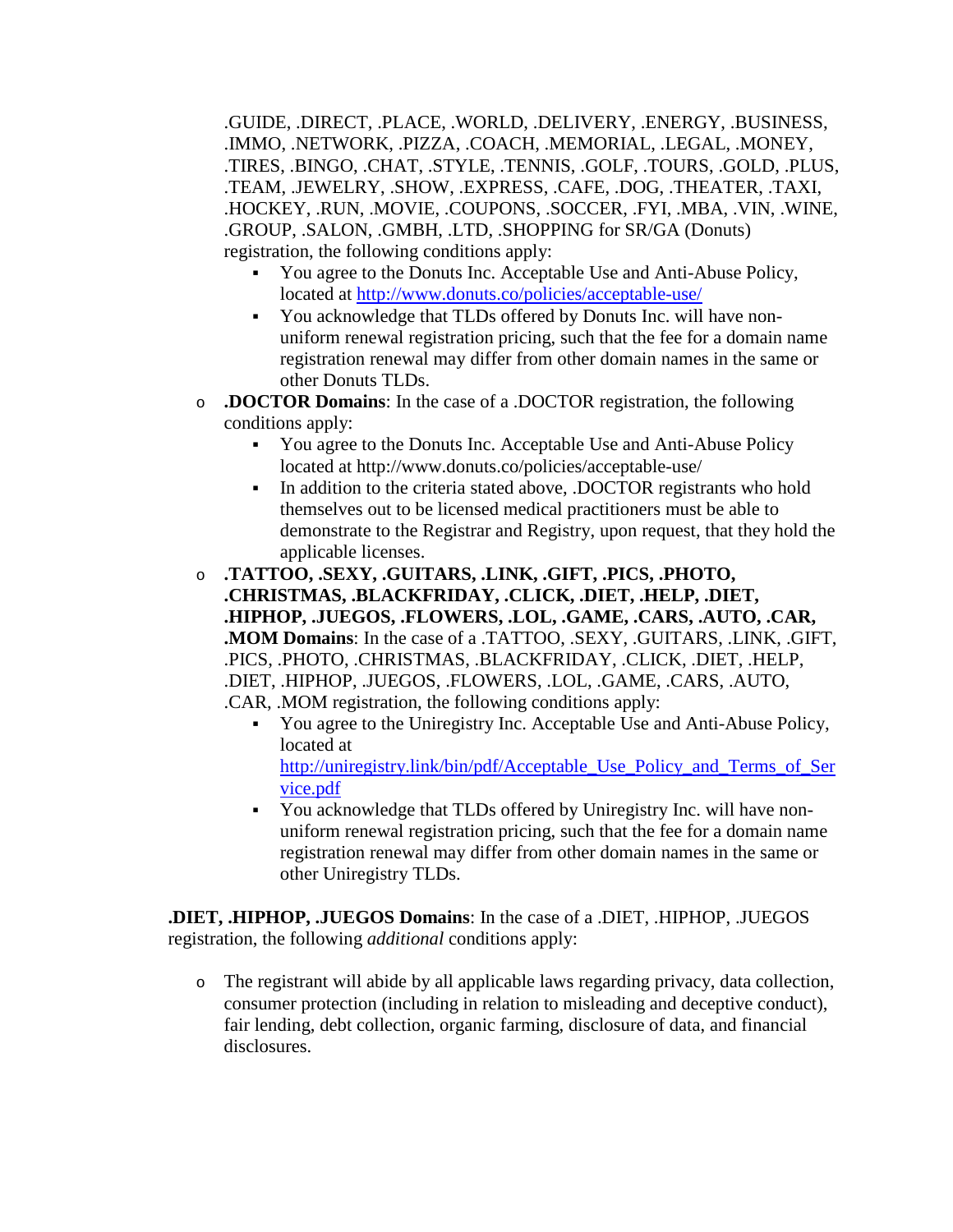o The registrant further agrees that if it collects or maintains sensitive health and financial data that it will implement reasonable and appropriate security measures commensurate with the offering of those services, as defined by applicable law.

**.SEXY Domains**: In the case of a .SEXY registration, the following *additional* conditions apply:

- o The Registrant shall NOT permit content unsuitable for viewing by a minor to be viewed from the main or top-level directory of a .SEXY domain name. For purposes of clarity, content viewed at the main or top-level directory of a .SEXY domain name is the content immediately visible if a user navigates to http://example.sexy or http://www.example.sexy. No restrictions apply to the content at any other page or subdirectory addressed by a .SEXY Registered Name.
- o For the purposes of these additional conditions, the term "content unsuitable for viewing by a minor" means any communication, consisting of nudity, sex, or excretion, that, taken as a whole and with reference to its context–
	- predominantly appeals to a prurient interest;
	- is patently offensive to prevailing standards in the adult community as a whole with respect to what is suitable material for minors; and
	- lacks serious literary, artistic, political, or scientific value.
- o For the purposes of these additional conditions, the term "sex" means acts of masturbation, sexual intercourse, or physical contact with a person's genitals, or the condition of human male or female genitals when in a state of sexual stimulation or arousal; and "minor" means a person who has not attained the age of 13.
- o **.DANCE, .DEMOCRAT, .NINJA, .IMMOBILIEN, .FUTBOL, .REVIEWS, .SOCIAL, .PUB, .MODA, .KAUFEN, .CONSULTING, .ACTOR, .ROCKS, AUCTION, .FORSALE, .RIP, .BAND, .SALE, .NEWS, .LIVE, .STUDIO, .FAMILY, .GAMES Domains**: In the case of a .DANCE, .DEMOCRAT, .NINJA, .IMMOBILIEN, .FUTBOL, .REVIEWS, .SOCIAL, .PUB, .MODA, .KAUFEN, .CONSULTING, .ACTOR, .ROCKS, AUCTION, .REHAB, .GIVES, .DEGREE, .FORSALE, .RIP, .BAND, .SALE, .NEWS, .LIVE, .STUDIO, .FAMILY, .GAMES registration, the following conditions apply:
	- You agree to the Rightside Inc. Acceptable Use and Anti-Abuse Policy, located at<http://rightside.co/registry/for-registrars/#c290>
	- You acknowledge that TLDs offered by Rightside Inc. will have nonuniform renewal registration pricing, such that the fee for a domain name registration renewal may differ from other domain names in the same or other Rightside TLDs.
- o **.FISHING, .VODKA, .RODEO, .COOKING, .HORSE, .COUNTRY, .BAYERN, .BEER, .SURF, .CASA, .YOGA, .WORK, .FASHION, .WEDDING, .GARDEN, .FIT, .NRW, .MIAMI, .LAW, .ABOGADO, .VIP Domains**: In the case of a .FISHING, .VODKA, .RODEO, .COOKING, .HORSE, .COUNTRY, .BAYERN, .BEER, .SURF, .CASA, .YOGA, .WORK, .FASHION,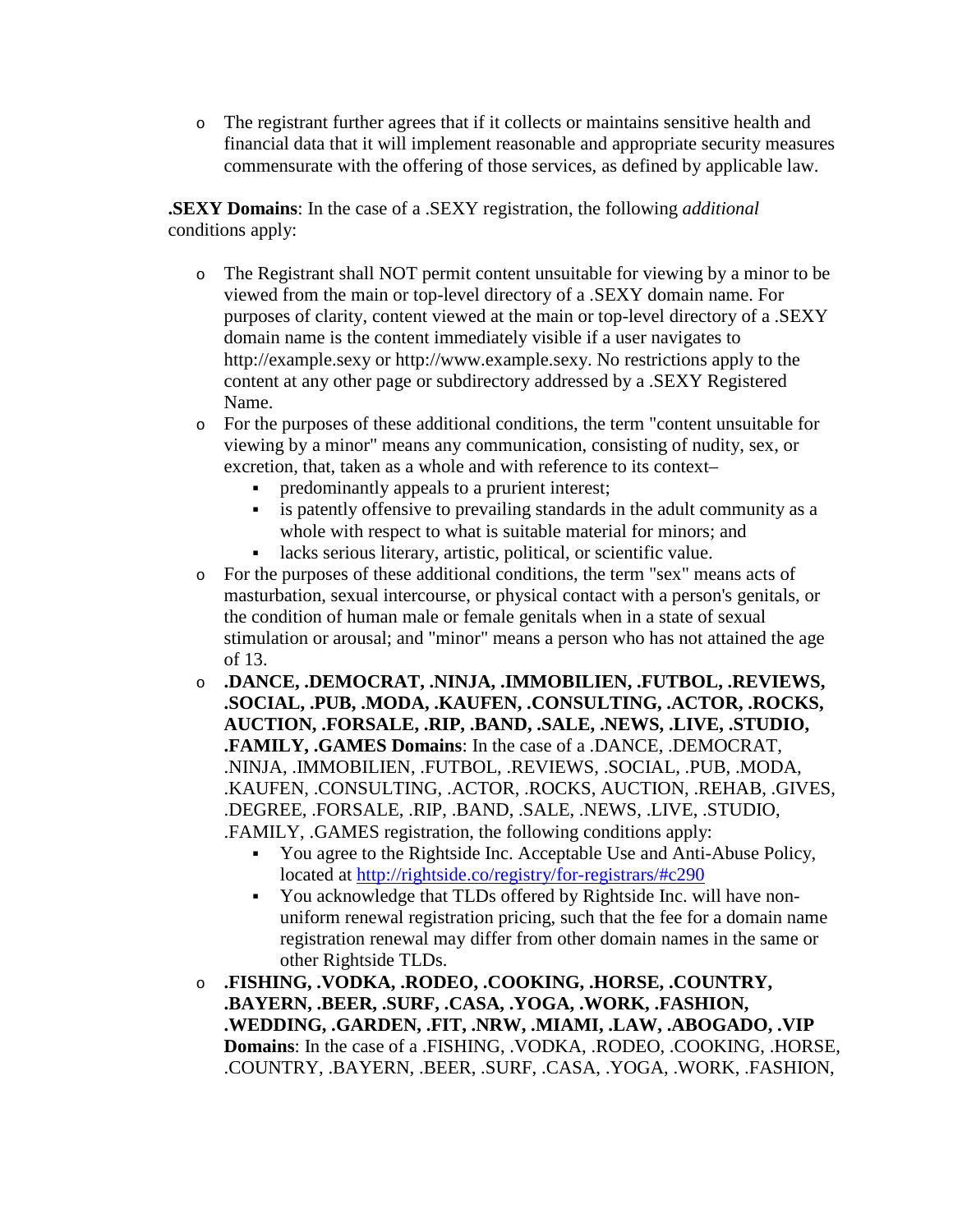#### .WEDDING, .GARDEN, .FIT, .NRW, .MIAMI, .LAW, .ABOGADO, .VIP registration, the following conditions apply:

- You agree to the Minds + Machines Inc. Acceptable Use and Anti-Abuse Policy, located at<http://mm-registry.com/policies/>
- You agree to the .BAYERN Minds + Machines Inc. policies located at [http://mm-registry.com/wp-content/uploads/2014/04/Bayern-Registry-](http://mm-registry.com/wp-content/uploads/2014/04/Bayern-Registry-Policies_English1.pdf)[Policies\\_English1.pdf](http://mm-registry.com/wp-content/uploads/2014/04/Bayern-Registry-Policies_English1.pdf)
- You acknowledge that TLDs offered by Minds + Machines Inc. will have non-uniform renewal registration pricing, such that the fee for a domain name registration renewal may differ from other domain names in the same or other Minds + Machines TLDs.
- **.NRW Domains**: In the case of a .NRW registration, the following *additional* conditions apply:
	- You agree to *additional* acceptable use policies located at [http://nic.nrw/die-nrw-domain/richtlinien/.](http://nic.nrw/die-nrw-domain/richtlinien/)
	- Registrants of .NRW domains in Sunrise and General Availability must be:
		- Individuals with residence in the postal code area of the federal state of North Rhine-Westphalia; or
		- Individuals that have a place of business in connection with self-employment or freelance work in the postal code area of the federal state of North Rhine-Westphalia; or
		- Entities that have place of business in the postal code area of the federal state of North Rhine-Westphalia.
- **.LAW, .ABOGADO Domains**: In the case of .LAW, .ABOGADO registrations, the following *additional* conditions apply:
	- Registrant Validation, Data, and Restriction. Registration in the .law and .abogado TLDsis restricted to accredited lawyers as validated by an agent, which shall be appointedfrom time to time by the Registry (Validation Agent). Registrar must capture additionaldata as necessary to facilitate validation (Validation Data).
	- Validation Data must beprovided as requested from time to time by the Registry. Registrar must pay the non-refundable Validation Fee (see section below). Registrar must require that Registrant certify, prior to check out or collection of any registration fees, that Registrantis qualified to register the domain and that all provided information is true and accurate.
		- Registrar must display to Registrant terms to the effect that providing false informationmay lead to the deletion of their registration on all Registry TLDs including, but not limited to, .law and .abogado. Failure to maintain accreditation may result in cancellation ofregistration; no refunds will be granted outside the add grace or renewal grace periods.Validation may occur for each registration year. Registry may periodically re-verifyaccreditation at no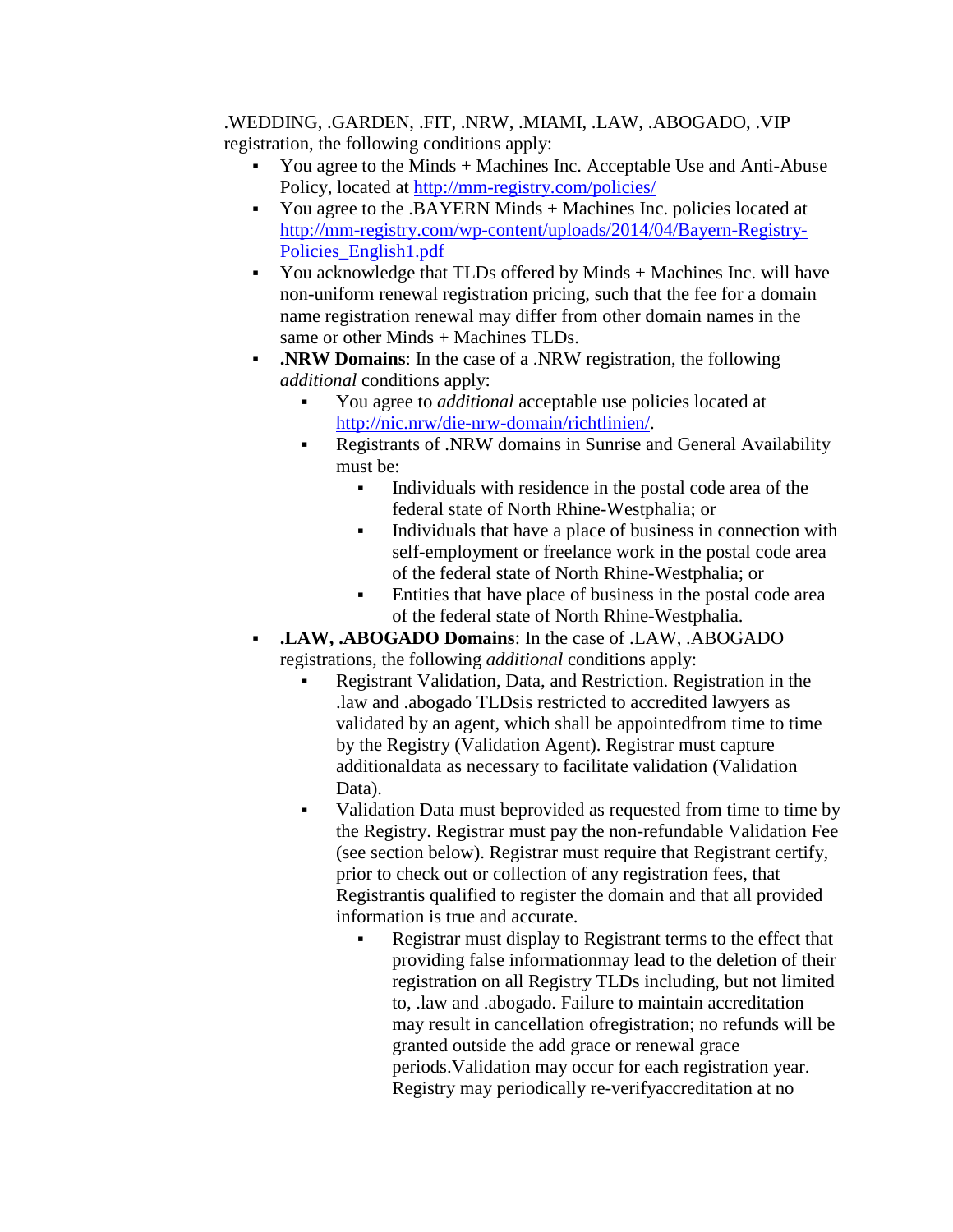additional cost to the Registrar. Disputes regarding validation will behandled by the Registry and Registrar agrees to submit such disputes immediately to the Registry for determination.

- The applicant must provide the Qualified Lawyer information:
	- 1. Their full name as the applicant, as recorded with their regulator
	- 2. The official name of the accreditation body (e.g., The State Bar of California); The accreditation body is the entity that issued the accreditation ID to the qualified lawyer. Within the Qualified Lawyer extension, a character string is used to represent an accreditation body.
	- 3. The accreditation year; A qualified lawyers accreditation year is the year he/she was initially certified by the accreditation body. It is represented by a four-digit year including the century.
	- 4. The applicants accreditation ID number; The qualified lawyers accreditation ID is a character string issued by the accreditation body to the qualified lawyer. Accreditation IDs uniquely identify the qualified lawyer within the context of the accreditation body.
	- 5. The accreditation jurisdiction: country and state, province, or district, as applicable. The accreditation jurisdiction country is the country in which the accreditation body certifies the qualified lawyer. ISO two-letter country codes are used to represent the accreditation jurisdiction country. The accreditation jurisdiction country is required. The accreditation jurisdiction state/province is the specific region, within the accreditation jurisdiction country, in which the accreditation body certifies the qualified lawyer. A character string represents the region. The accreditation jurisdiction is required when the accrediting body limits the qualified lawyeys certification to this area.
- **.BERLIN Domains**: In the case of a .BERLIN registration, the following conditions apply:
	- You agree to the dotBERLIN GmbH & Co. Registration and AntiAbuse Policy, located at<http://nic.berlin/de/berlin-policies/>
- **.RUHR Domains**: In the case of a .RUHR registration, the following conditions apply: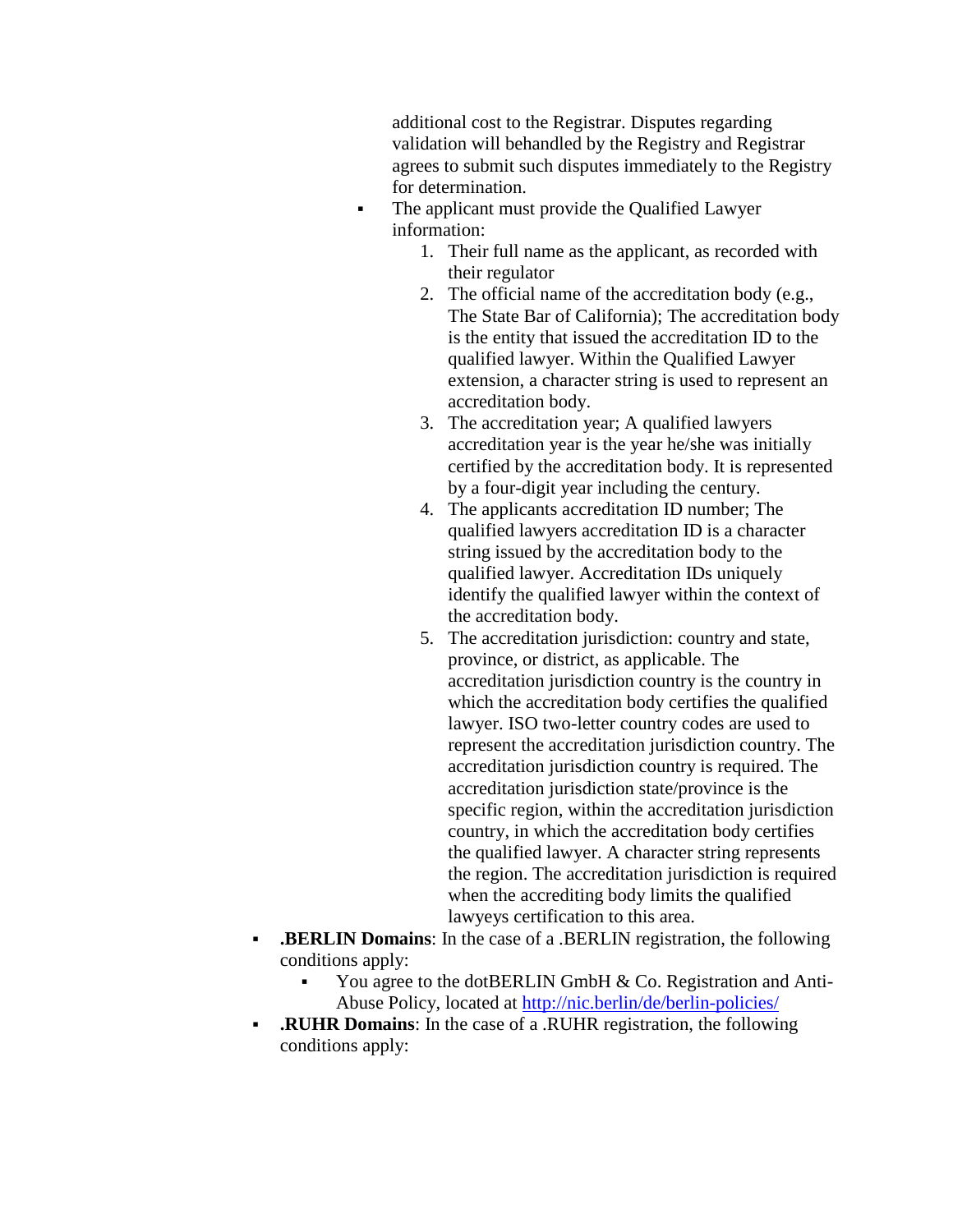- You agree to the regiodot GmbH  $&$  Co. Registration and Anti-Abuse Policy, located at [http://www.dot.ruhr/en/registration](http://www.dot.ruhr/en/registration-policy/)[policy/](http://www.dot.ruhr/en/registration-policy/)
- **.WIEN Domains**: In the case of a .WIEN registration, the following conditions apply:
	- You agree to the punkt.wien GmbH Registration and Anti-Abuse Policy, located at<http://www.nic.wien/wien/policies.html>
- **.KIM, .PINK, .RED, .BLUE, .BLACK, .GLOBAL, .MEET, .LTDA, .POKER, .LGBT, .GREEN, .SRL, .BET, .PET, .PROMO Domains**: In the case of a .KIM, .PINK, .RED, .BLUE, .BLACK, .GLOBAL, .MEET, .LTDA, .POKER, .LGBT, .GREEN .SRL, .BET, .PET, .PROMO registration, the following conditions apply:
	- You agree to the Afilias Inc. Acceptable Use and Anti-Abuse Policy, located at<https://www.afilias.info/policies>
	- You acknowledge that TLDs offered by Afilias Inc. will have nonuniform renewal registration pricing, such that the fee for a domain name registration renewal may differ from other domain names in the same or other Afilias TLDs.

**.POKER Domains**: In the case of a .POKER registration, the following *additional* conditions apply:

- Registrants of .POKER domains must:
	- comply with all applicable laws, including those that relate to privacy, data collection, consumer protection (including in relation to misleading and deceptive conduct), fair lending, debt collection, disclosure of data, and financial disclosures;
	- **implement reasonable and appropriate security measures** commensurate with the collection and maintenance of financial data, as defined by applicable law;
	- provide administrative contact information, which must be kept up-to-date, for the notification of complaints or reports of registration abuse, as well as the contact details of the relevant regulatory, or industry self-regulatory, bodies in their main place of business.

**.LGBT Domains**: In the case of a .LGBT registration, the following *additional* conditions apply:

 You agree to *additional* acceptable use policies located at [http://get.lgbt/LGBTAUP.](http://get.lgbt/LGBTAUP)

**.GREEN Domains**: In the case of a .GREEN registration, the following *additional* conditions apply: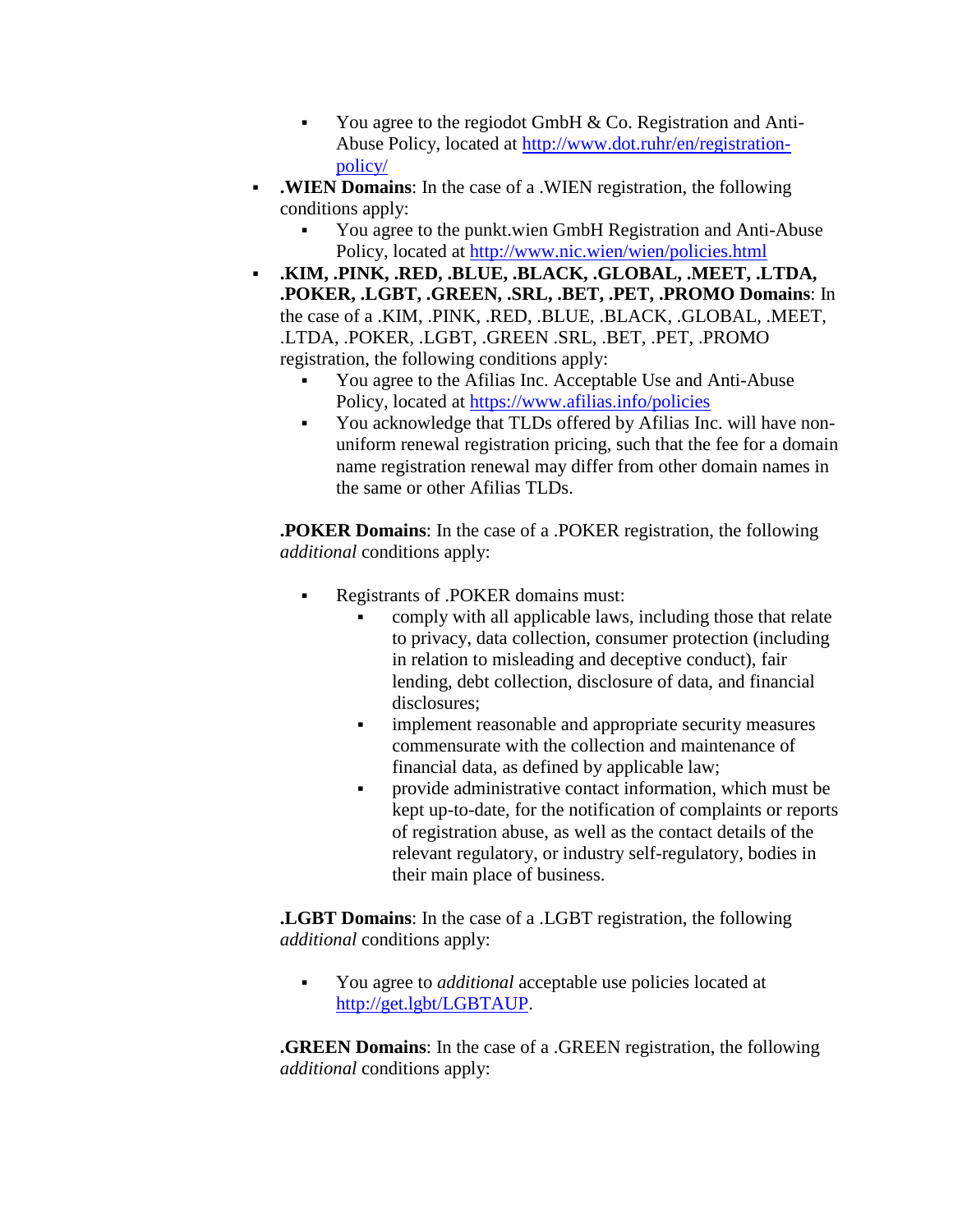You agree to *additional* acceptable use policies located at [http://nic.green/registrars/policies/acceptable-use-and-anti-abuse](http://nic.green/registrars/policies/acceptable-use-and-anti-abuse-policy/)[policy/.](http://nic.green/registrars/policies/acceptable-use-and-anti-abuse-policy/)

**.SRL Domains**: In the case of a .SRL registration, the following *additional* conditions apply:

- Registrants of .SRL must:
	- Only companies that are registered as SRL qualify to be a Registrant of an .SRL domain name. Such registration must be granted by a governmentalbody, or an organization authorized by a governmental body to issue such registration. If at any time during the term of registration of a Registered Name a Registrant shall no longer meet the requirements of the Eligibility Policy, then, inaddition to any other rights of InterNetX existing under the Registry Registrar Agreement ( $\hat{a} \in \mathbb{R}$ RA $\hat{a} \in \Box$ ) between InterNetX and any applicable Registrar orotherwise, InterNetX reserves the right to deny or cancel the registration, renewal, or transfer of any Registered Name, or to place any RegisteredName on registry lock, hold, or similar status, with respect to any such Registered Name that InterNetX, upon reasonable belief formed after reason-able investigation, deems to be registered to a Registrant that is not in compliance with the Eligibility Policy.
- o **.CLUB Domains**: In the case of a .CLUB registration, the following conditions apply:
	- You agree to the DotCLUB DOMAINS Registration and Anti-Abuse Policy, located at<http://nic.club/Terms/>
- o **.UNO Domains**: In the case of a .UNO registration, the following conditions apply:
	- You agree to the DotLatin LLC Registration and Anti-Abuse Policy, located at [http://nic.uno/policy/Acceptable-Use-and-Anti-Abuse-](http://nic.uno/policy/Acceptable-Use-and-Anti-Abuse-Policy.pdf)[Policy.pdf](http://nic.uno/policy/Acceptable-Use-and-Anti-Abuse-Policy.pdf)
- o **.BUZZ Domains**: In the case of a .BUZZ registration, the following conditions apply:
	- You agree to the Dot Strategy Co., Registration and Anti-Abuse Policy, located at<http://get.buzz/about-us/terms-of-service-tos/>
- o **.NYC Domains**: In the case of a .NYC registration, the following conditions apply:
	- You agree to the City of New York's Registration and Anti-Abuse Policy, located at<http://www.nic.nyc/policies/>
- o **.JETZT Domains**: In the case of a .JETZT registration, the following conditions apply:
	- You agree to the New TLD Company's Registration and Anti-Abuse Policy, located at<http://www.newtldcompany.com/en/>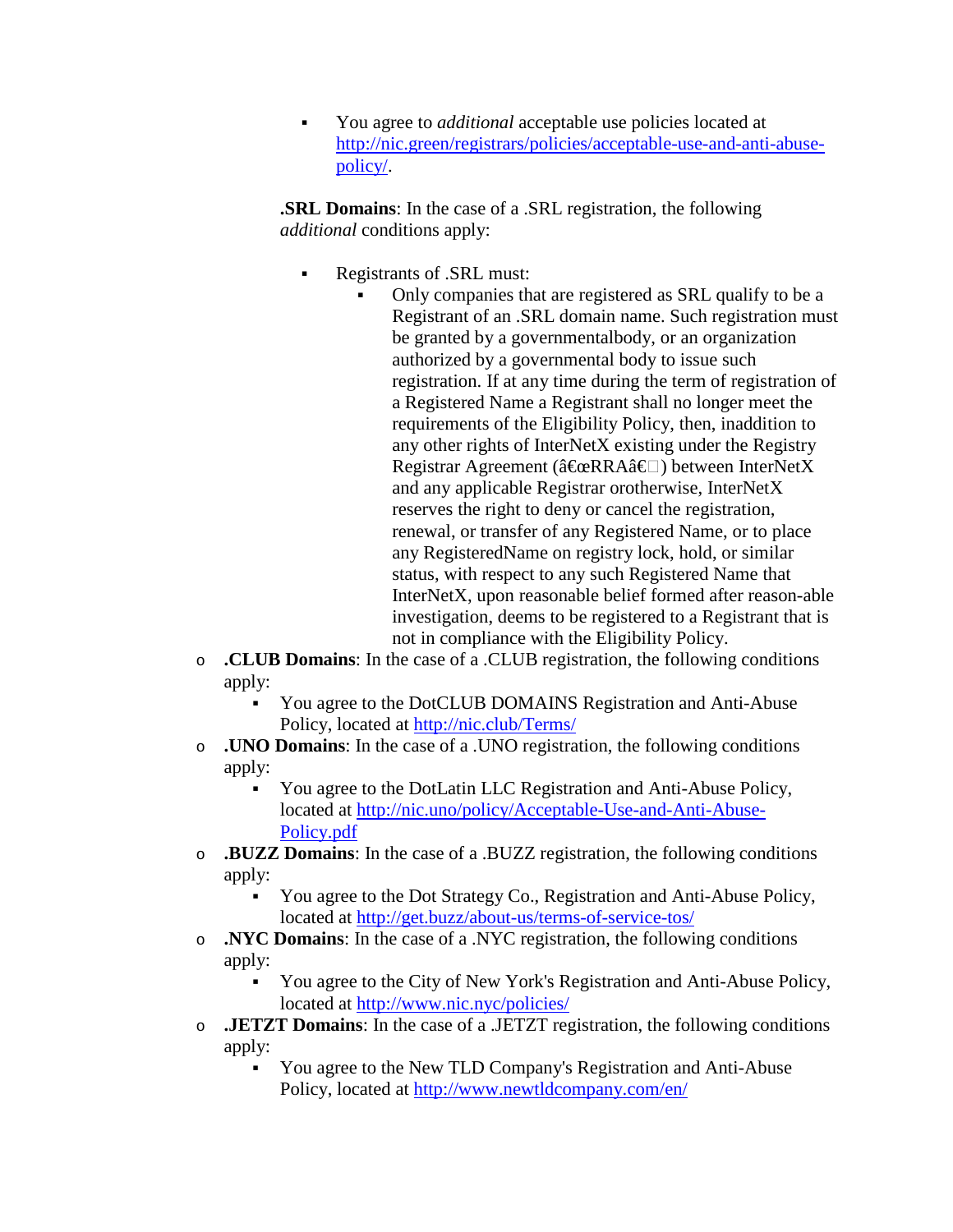- o **.MOE Domains**: In the case of a .MOE registration, the following conditions apply:
	- You agree to the Interlink Co. Registration and Anti-Abuse Policy, located at<http://nic.moe/en/legal/>
- o **.BUILD Domains**: In the case of a .BUILD registration, the following conditions apply:
	- You agree to the Plan Bee LLC. Acceptable Use and Anti-Abuse Policy, located at<http://nic.build/#documents>
- o **.LUXURY Domains**: In the case of a .LUXURY registration, the following conditions apply:
	- You agree to the Luxury Partners LLC. Acceptable Use and Anti-Abuse Policy, located at<http://nic.luxury/#documents>
- o **.MENU Domains**: In the case of a .MENU registration, the following conditions apply:
	- You agree to the Wedding TLD2 LLC, Acceptable Use and Anti-Abuse Policy, located at<http://nic.menu/#documents>
- o **.WIKI, .INK, .DESIGN Domains**: In the case of a .WIKI, .INK, .DESIGN registration, the following conditions apply:
	- You agree to the Top Level Design, LLC Acceptable Use and Anti-Abuse Policy, located at<http://tldesign.co/policy/>
- o **.XYZ, .COLLEGE, .RENT Domains**: In the case of a .XYZ, .COLLEGE, .RENT registration, the following conditions apply:
	- You agree to the xyz.com LLC, Acceptable Use and Anti-Abuse Policy, located at [http://nic.xyz/xyzLaunchPolicies\\_v1.03.pdf](http://nic.xyz/xyzLaunchPolicies_v1.03.pdf)
- o **.BAR, .REST Domains:** In the case of a .BAR, .REST registration, the following conditions apply:
	- You agree to the Punto 2012 S.A.P.I. de CV, Acceptable Use and Anti-Abuse Policy, located at<http://www.register.bar/policies/>
- o **.FANS Domains:** In the case of a .FANS registration, the following conditions apply:
	- You agree to the dotfans Terms and Conditions, located at <http://dotfans.com/about-us/terms/>
- o **.LOVE Domains:** In the case of a .LOVE registration, the following conditions apply:
	- You agree to the getdotlove Terms and Conditions, located at [http://getdotlove.domains/wp-content/uploads/2015/05/Policies-dotlove-](http://getdotlove.domains/wp-content/uploads/2015/05/Policies-dotlove-201504234.pdf)[201504234.pdf/](http://getdotlove.domains/wp-content/uploads/2015/05/Policies-dotlove-201504234.pdf)
- o **.HOST, .PRESS, .WEBSITE, .SPACE, .SITE, .TECH, .STORE Domains**: In the case of a .HOST, .PRESS, .WEBSITE, .SPACE, .SITE, .TECH, .STORE registration, the following conditions apply:
	- You agree to the Radix Acceptable Use and Anti-Abuse Policy, located at <http://radixregistry.com/policies/our-experience.php>
- o **.BID, .TRADE, .WEBCAM, .PARTY, .SCIENCE, .CRICKET, .REVIEW, .FAITH, .DATE, .MEN, .ACCOUNTANT, .DOWNLOAD, .LOAN, .RACING, .WIN, .STREAM Domains**: In the case of a .BID, .TRADE, .WEBCAM, .PARTY, .SCIENCE, .CRICKET, .REVIEW, .FAITH, .DATE,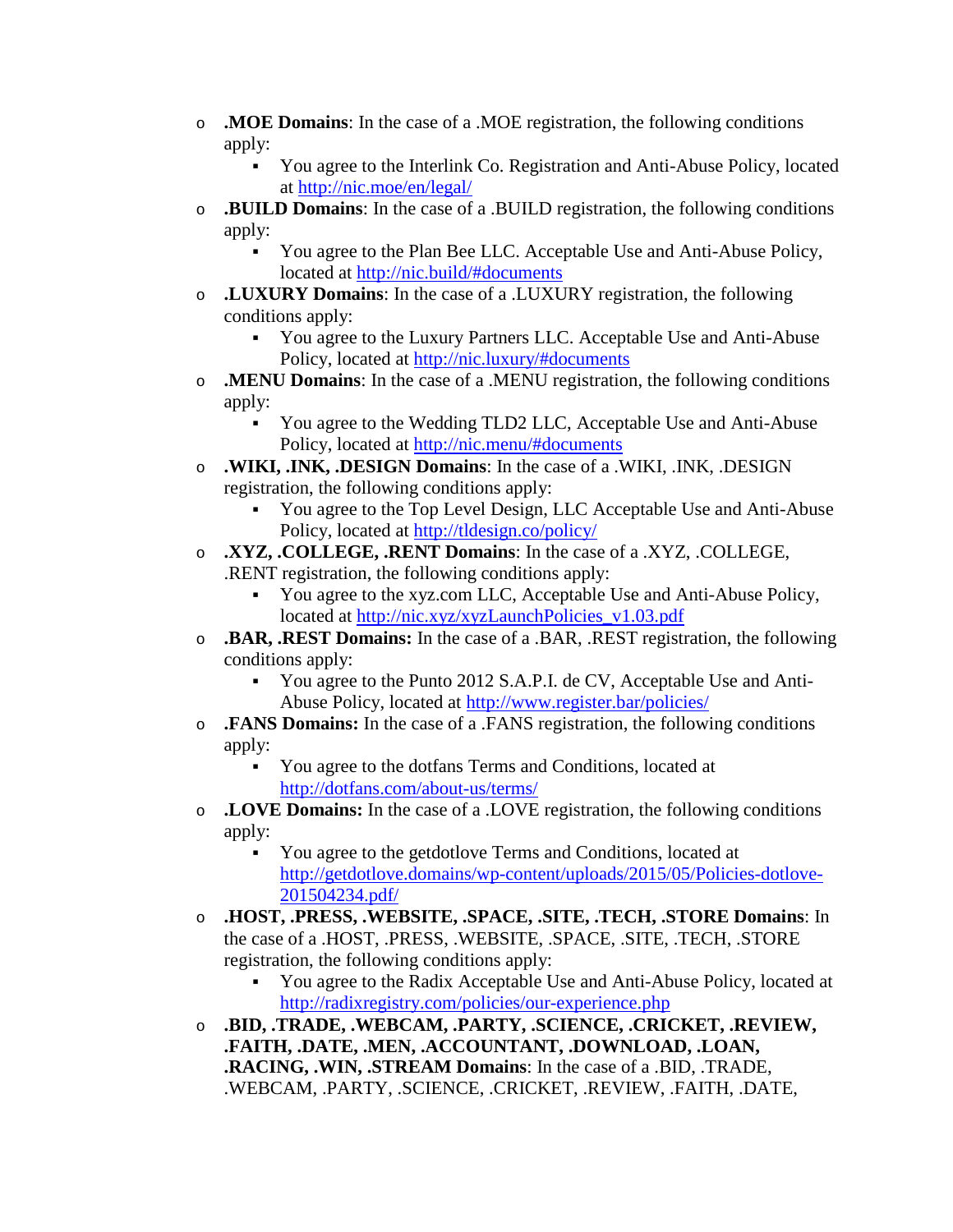#### .MEN, .ACCOUNTANT, .DOWNLOAD, .LOAN, .RACING, .WIN, .STREAM registration, the following conditions apply:

- You agree to the Famous Four Media Limited Use and Anti-Abuse Policy, located at:
	- BID:<http://nic.bid/resources>
	- .TRADE:<http://nic.trade/resources>
	- **.** .WEBCAM:<http://nic.webcam/resources>
	- PARTY:<http://nic.party/resources>
	- **.** SCIENCE:<http://nic.science/resources>
	- **.** CRICKET:<http://nic.cricket/resources>
	- .REVIEW:<http://nic.review/resources>
	- .FAITH:<http://nic.faith/resources>
	- .DATE:<http://nic.date/resources>
	- .MEN: [http://nic.date/resources](http://nic.men/resources)
	- .ACCOUNTANT:<http://nic.accountant/resources>
	- .DOWNLOAD:<http://nic.download/resources>
	- .LOAN:<http://nic.loan/resources>
	- RACING:<http://nic.racing/resources>
	- .WIN:<http://nic.win/resources>
	- .STREAM:<http://nic.stream/resources>
- o **.SOY, .HOW Domains**: In the case of a .SOY, .HOW registration, the following conditions apply:
	- You agree to the Google Inc, Charleston Road Registry Inc Policies located at [http://www.googleregistry.co,](http://www.googleregistry.co/) [http://www.google.com/registry/policies/domainabuse/,](http://www.google.com/registry/policies/domainabuse/) and <https://www.google.com/registry/privacy.html>
- o **.CYMRU, .WALES Domains**: In the case of a .CYMRU, .WALES registration, the following conditions apply:
	- You agree to the Nominet UK Policies located at <http://ourhomeonline.wales/about-us/policy>
- o **.PARIS Domains**: In the case of a .PARIS registration, the following conditions apply:
	- You agree to the City of Paris' Policies located at <http://bienvenue.paris/en/politique-de-registre-du-paris/>
- o **.TIROL Domains**: In the case of a .TIROL registration, the following conditions apply:
	- You agree to the Tirol GmbH's Policies located at <http://www.nic.tirol/ueber-uns/policies/>
- o **.PHYSIO Domains**: In the case of a .PHYSIO registration, the following conditions apply:
	- You agree to the ARI Registry Services Policies located at <http://nic.physio/#documents>
- o **.ONE Domains**: In the case of a .ONE registration, the following conditions apply:
	- You agree to One Registry's Policies located at<http://nic.one/policies/>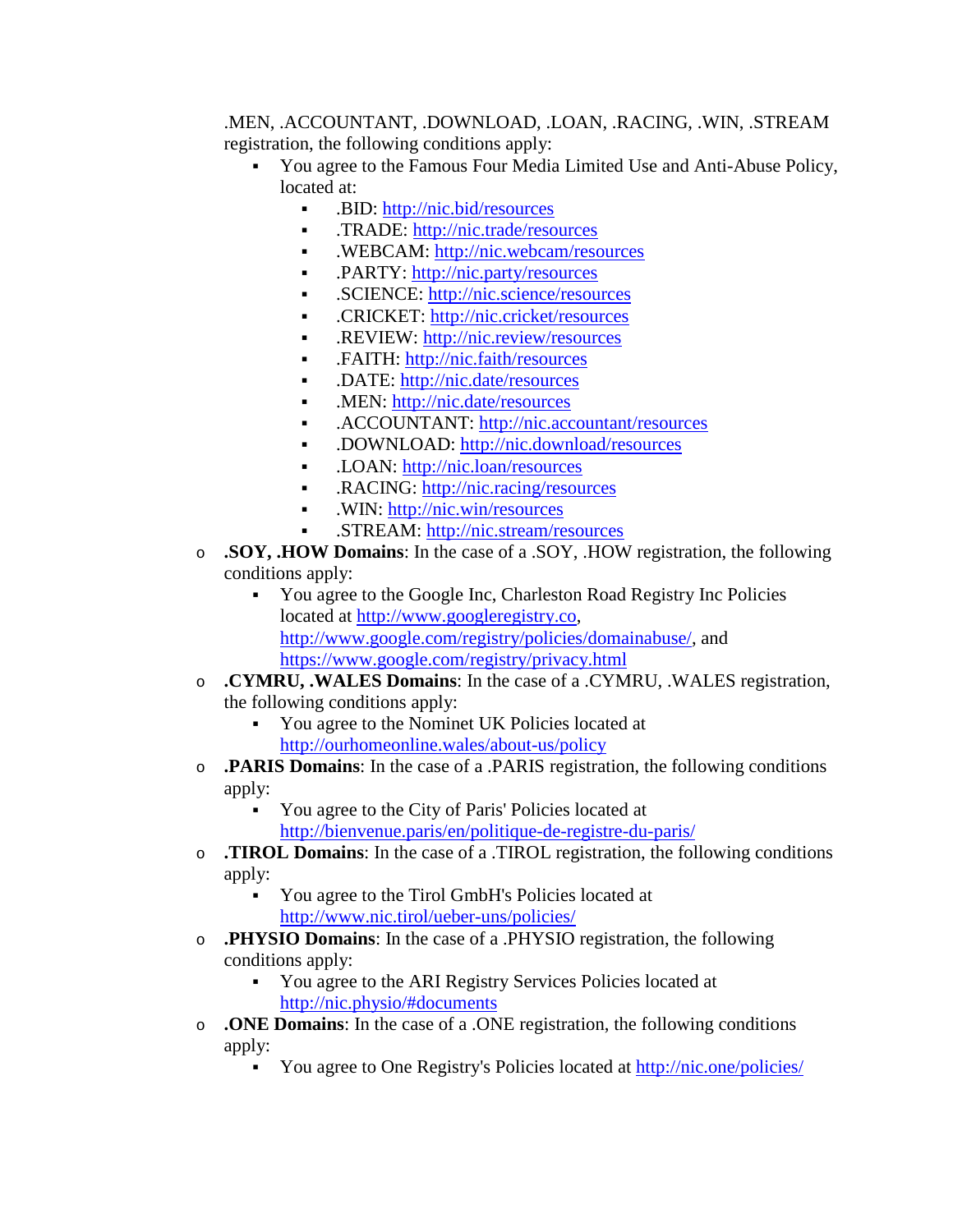- o **.ATTORNEY, .LAWYER, .DENTIST Domains**: In the case of an .ATTORNEY, .LAWYER, .DENTIST registration, as a highly regulated TLD, the following conditions apply:
	- You agree to the Rightside Inc. Acceptable Use and Anti-Abuse Policy, located at<http://rightside.co/registry/for-registrars/#c290>
	- You acknowledge that TLDs offered by Rightside Inc. will have nonuniform renewal registration pricing, such that the fee for a domain name registration renewal may differ from other domain names in the same or other Rightside TLDs.
	- You must comply with all applicable laws, including laws relating to privacy, data collection, consumer protection (including in relation to misleading and deceptive conduct) and applicable consumer laws in respect of fair lending, debt collection, organic farming (if applicable), disclosure of data and financial regulations;
	- You must acknowledge and agree that any collection and use of sensitive health and financial data must implement reasonable and appropriate security measures commensurate with the offering of those services, as defined by applicable laws.
	- You must provide administrative contact information, which must be kept up-to-date, for the notification of complaints or reports of registration abuse, as well as the contact details of the relevant regulatory, or industry self-regulatory, bodies in your main place of business.
	- You must represent that you possesses any necessary authorizations, charters, licenses and/or other related credentials for participation in the sector associated with this highly regulated TLD.
	- You must report any material changes to the validity of your authorizations, charters licenses and/or other related credentials for participation in the sector associated with this highly regulated TLD to ensure you continue to conform to the appropriate regulations and licensing requirements and generally conduct activities in the interests of the consumer served.
	- You must email a copy of your valid, active authorization, charter, license, or other related credentials to [rightside@opensrs.com,](mailto:rightside@opensrs.com) along with contact information for the licensing/governing body for your profession. Registrars may set up a forwarding email to receive these documents and must forward these emails to OpenSRS if they wish to use their own email domain/address.
- o **.ENGINEER, .MARKET, .MORTGAGE, .SOFTWARE, .VET, .GIVES, .DEGREE, .REHAB Domains**: In the case of an .ENGINEER, .MARKET, .MORTGAGE, .SOFTWARE, .VET, .GIVES, .DEGREE, .REHAB registration, as a regulated TLD, the following conditions apply:
	- You agree to the Rightside Inc. Acceptable Use and Anti-Abuse Policy, located at<http://rightside.co/registry/for-registrars/#c290>
	- You acknowledge that TLDs offered by Rightside Inc. will have nonuniform renewal registration pricing, such that the fee for a domain name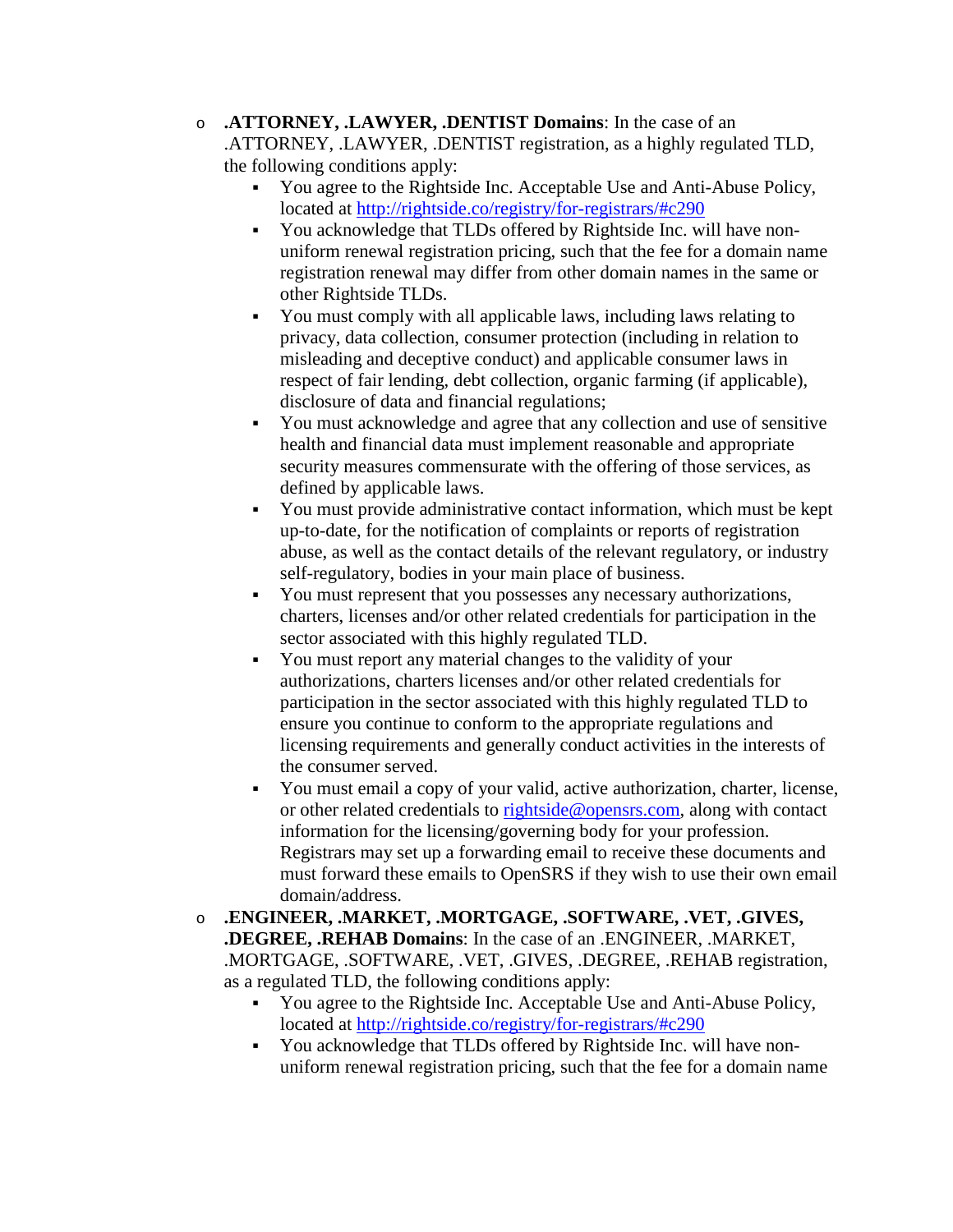registration renewal may differ from other domain names in the same or other Rightside TLDs.

- You must comply with all applicable laws, including laws relating to privacy, data collection, consumer protection (including in relation to misleading and deceptive conduct) and applicable consumer laws in respect of fair lending, debt collection, organic farming (if applicable), disclosure of data and financial regulations;
- You must acknowledge and agree that any collection and use of sensitive health and financial data must implement reasonable and appropriate security measures commensurate with the offering of those services, as defined by applicable laws.
- o **.ARMY, .NAVY, .AIRFORCE**: In the case of an .ARMY, .NAVY, .AIRFORCE registration, as a regulated TLD, the following conditions apply:
	- You agree to the Rightside Inc. Acceptable Use and Anti-Abuse Policy, located at<http://rightside.co/registry/for-registrars/#c290>
	- You acknowledge that TLDs offered by Rightside Inc. will have nonuniform renewal registration pricing, such that the fee for a domain name registration renewal may differ from other domain names in the same or other Rightside TLDs.
	- You must take steps to ensure against misrepresenting or falsely implying that you or your business is affiliated with, sponsored or endorsed by one or more country's or government's military forces if such affiliation, sponsorship or endorsement does not exist.
- o **.HIV Domains**: In the case of a .HIV registration, the following conditions apply:
	- You agree to the TLD dotHIV Registry GmbH Policies located at <https://tld.hiv/en/c/policies>
- o **.DURBAN, .JOBURG, .CAPETOWN Domains**: In the case of a .DURBAN, .JOBURG, .CAPETOWN registration, the following conditions apply:
	- You agree to the ZA Central Registry Policies located at [https://www.registry.net.za/content.php?gen=1&contentid=143&title=Leg](https://www.registry.net.za/content.php?gen=1&contentid=143&title=Legal%20/%20Policies) [al%20/%20Policies](https://www.registry.net.za/content.php?gen=1&contentid=143&title=Legal%20/%20Policies)
- o **.DESI Domains**: In the case of a .DESI registration, the following conditions apply:
	- You agree to the Dot Desi, LLC Policies located at<http://nic.desi/>
- o **.HAMBURG Domains**: In the case of a .HAMBURG registration, the following conditions apply:
	- You agree to the Hamburg Top-Level-Domain GmbH Policies located at <http://www.punkthamburg.de/richtlinien/>
- o **.LONDON Domains**: In the case of a .LONDON registration, the following conditions apply:
	- You agree to the Dot London Domains Ltd Policies located at <http://www.dotlondondomains.london/registry-policies/>
- o **.MELBOURNE, .SYDNEY Domains**: In the case of a .MELBOURNE, .SYDNEY registration, the following conditions apply:
	- You agree to the ARI Registry Services Policies located at [http://nic.melbourne/policies/,](http://nic.melbourne/policies/)<http://nic.sydney/policies/>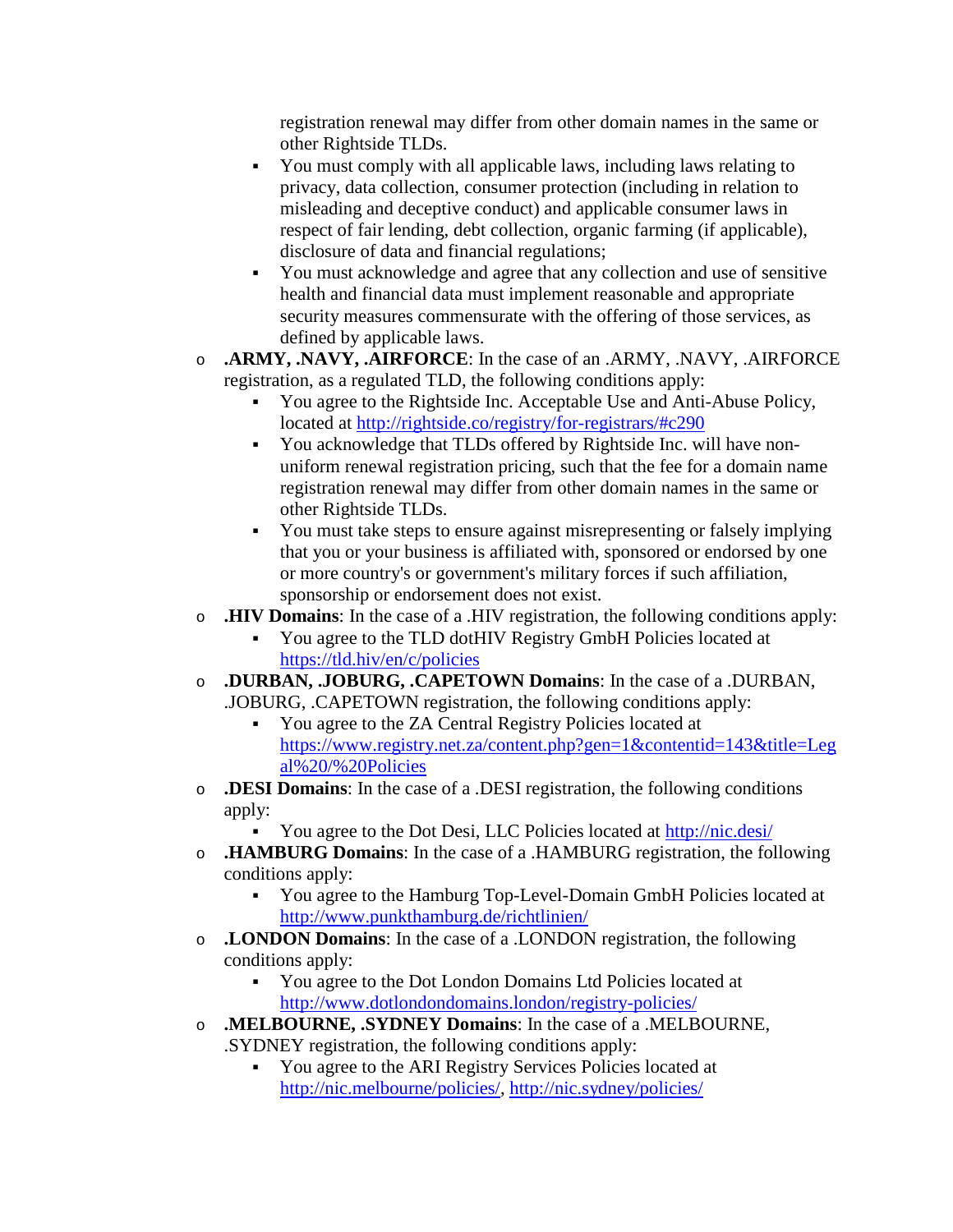- o **.SCOT Domains**: In the case of a .SCOT registration, the following conditions apply:
	- You agree to the Dot Scot Registry Policies located at <http://dotscot.net/policies/>
- o **.QUEBEC Domains**: In the case of a .QUEBEC registration, the following conditions apply:
	- You agree to the PointQuebec Policies located at <http://registre.quebec/en/policy/>
- o **.BZH Domains**: In the case of a .BZH registration, the following conditions apply:
	- You agree to the www.bzh Association Policies located at [http://www.pik.bzh/images/documents/bzh\\_Politique\\_enregistrement.pdf](http://www.pik.bzh/images/documents/bzh_Politique_enregistrement.pdf)
- o **.BRUSSELS, .VLAANDEREN Domains**: In the case of a .BRUSSELS, .VLAANDEREN registration, the following conditions apply:
	- You agree to DNS Belgium Policies located at <http://dnsbelgium.be/en/domain-name/registering-domain-names>
- o **.ISTANBUL and .IST Domains**: In the case of a .ISTANBUL or .IST registration, the following conditions apply:
	- You agree to the Istanbul Metropolitan Municipality Media Inc. Policies located at<http://nic.ist/politikalar/mkk-politikalari>
- o **.BARCELONA Domains**: In the case of a .BARCELONA registration, the following conditions apply:
	- You agree to the Foundation puntCAT policies located at <http://fundacio.cat/ca/avis-legal>
- o **.CEO, .BEST Domains**: In the case of a .CEO, .BEST registration, the following conditions apply:
	- You agree to PeopleBrowsr's Policies located at <http://aboutus.best/overview.html>
- o **.NGO, .ONG Domains**: In the case of a .NGO, .ONG registration, the following conditions apply:
	- You agree to Public Interest Registry's Policies located at <http://pir.org/policies/> and [http://globalngo.org/discover/eligibility/,](http://globalngo.org/discover/eligibility/) and detailed below:
		- 0. **Focused on acting in the public interest**: Whether in support of education or health, the environment or human rights, members of the .ngo|.ong community work for the good of humankind and/or the preservation of the planet and do not promote discriminate or bigotry.
		- 1. **Non-profit making/Non-profit focused entities**: While many NGOs and ONGs engage in commercial activities or generate revenue in support of their missions, members of the .ngo|.ong community do not recognize profits or retain earnings.
		- 2. **Limited government influence**: Recognizing that many NGOs and ONGs have important interactions with government, not least for reasons of funding (which may include receipt of some government funding in support of their programs), members of the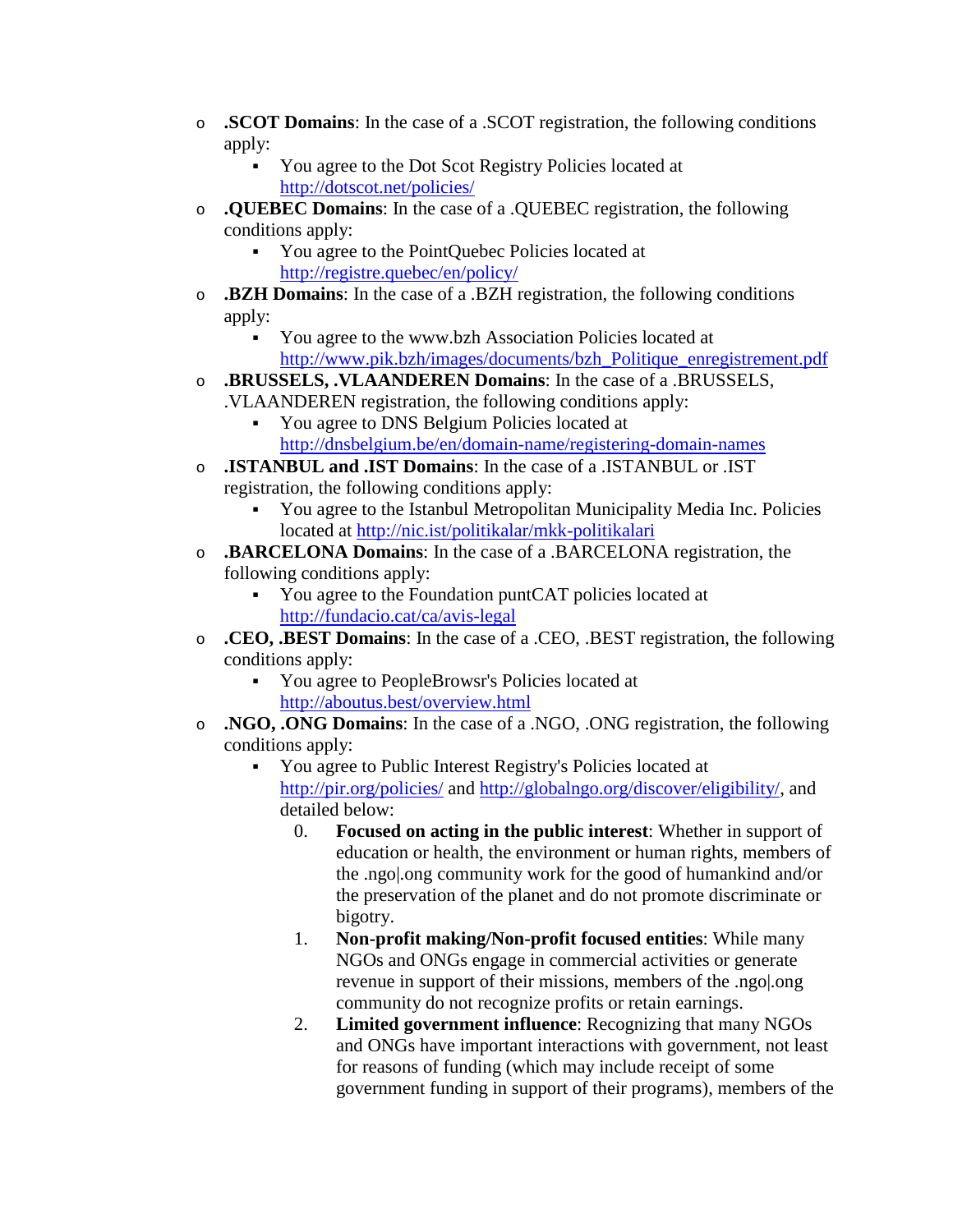.ngo|.ong community decide their own policies, direct their own activities, and are independent of direct government or political control.

- 3. **Independent actors**: Members of the .ngo|.ong community should not be political parties nor should be a part of any government. Participation in the work of a NGO or ONG is voluntary.
- 4. **Active organisations**: Members of the .ngo|.ong community are actively pursuing their missions on a regular basis.
- 5. **Structured**: Members of the .ngo|.ong community, whether large or small, operate in a structured manner (e.g. under bylaws, codes of conduct, organizational standards, or other government structures.)
- 6. **Lawful**: Members of the .ngo|.ong community act with integrity within the bounds of law.
- To activate the new domains, NGO organisations will also need to complete a postregistration validation process:
	- Registrant is required to submit information and documentation to PIR establishing that it meets the eligibility requirements of an NGO.
	- Validation documentation may consist of one or more of the following:
		- . government lists
		- a. corporate documents (e.g., Articles of Incorporation)
		- b. tax records or other documents evidencing the entity's charitable status and work in the community it serves
	- Registrant is required to certify that the information and documentation it submitted in the validation process remains true, complete, and accurate at least once every two years after initial validation.
	- If Registrant does not successfully complete the validation process within one year from the date it registers the domain name bundle, the domain name bundle will be deleted and released back into the pool of available domains and any fees paid in connection with the registration of the domain name bundle will be forfeit.
	- Registrant acknowledges and understands that, in the event it is selected for an audit, it will promptly comply with any inquiries and requests from the Registry to provide additional evidence of its NGO status.
		- If, as a result of the audit process, the Registry determines (in its sole discretion) that the Registrant does not meet the NGO eligibility requirements, the Registrant's domain name bundle will be deleted and released back into the pool of available domains and any fees paid in connection with the Registrant's domain name bundle will be forfeit.
- o **.VOTE, .VOTO Domains**: In the case of a VOTE, .VOTO registration, the following conditions apply: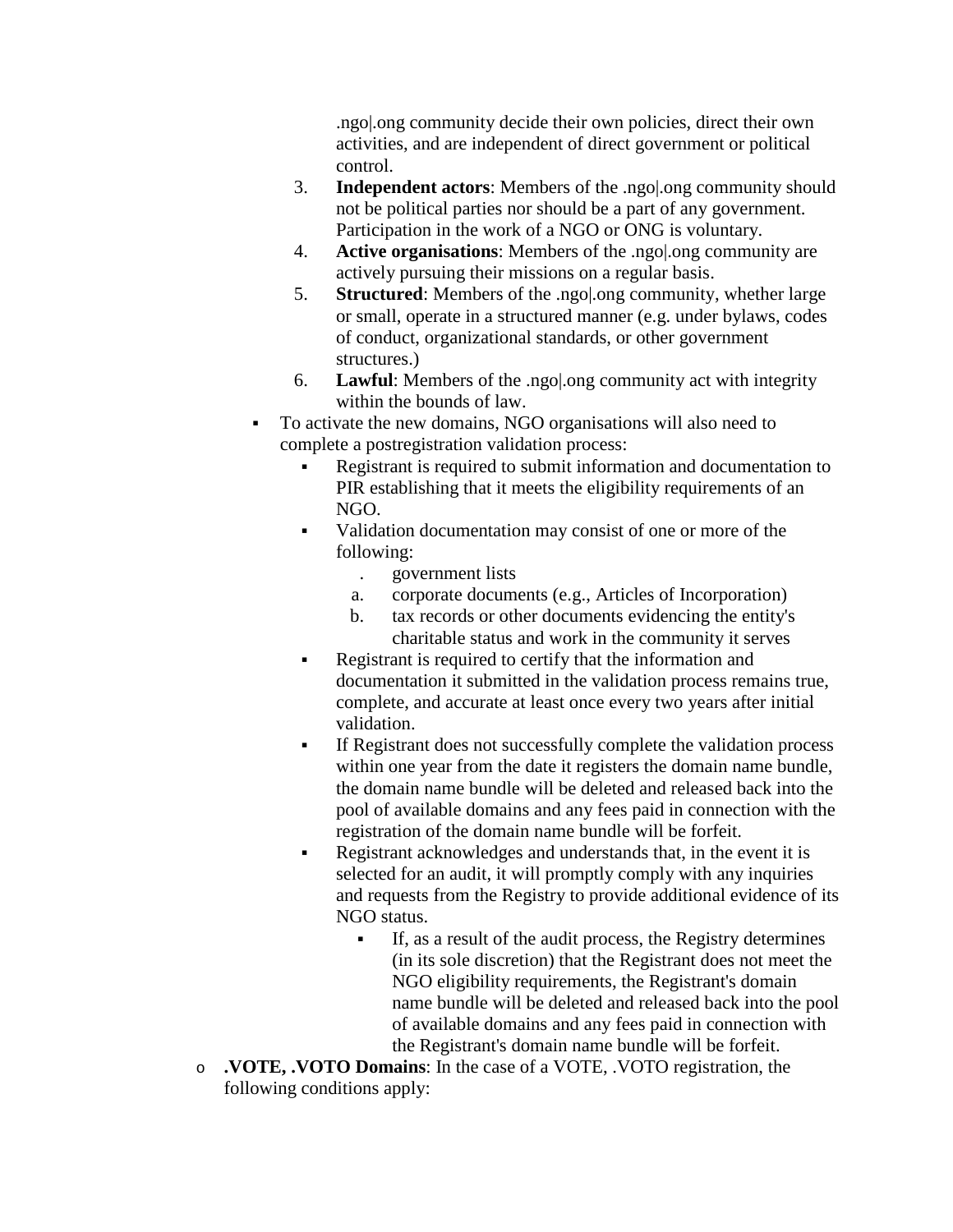- You agree to Monolith Registry LLC's Policies located at [http://vote.afilias.info/vote\\_registration\\_policy](http://vote.afilias.info/vote_registration_policy)
- o **.SKI, .ARCHI, .BIO Domains**: In the case of a .SKI, .ARCHI, .BIO registration, the following conditions apply:
	- You agree to Starting Dot Ltd's Policies located at <http://www.startingdot.com/our-top-level-domains/>
		- In the case of .ARCHI, the following *additional* conditions apply:
			- You must be professionally and academically qualified as an architect as defined by the UIA Accord, or
			- Be an architecture-related organization listed on a dedicated list defined by the APAC in collaboration with the UIA and the UIA Member Sections, and available on the Registry website.
			- You agree to the additional .ARCHI conditions at <http://www.startingdot.com/our-top-level-domains/archi-policies/>
	- In the case of .BIO, the following *additional* conditions apply:
		- Registration is limited to those who are producers, transformers and retailers, or otherwise involved in the field of agriculture, food and farming.
		- You agree to the additional .BIO conditions at <http://www.startingdot.com/bio/policies/>
	- In the case of .SKI, the following *additional* conditions apply:
		- You agree to the additional .SKI conditions at [http://www.dot](http://www.dot-ski.com/discover-ski/policy/)[ski.com/discover-ski/policy/](http://www.dot-ski.com/discover-ski/policy/)
- o **.IRISH Domains**: In the case of a .IRISH registration, the following conditions apply:
	- You agree to the Dot Irish LLC policies located at <http://nic.irish/about/#policies>
- o **.AMSTERDAM Domains**: In the case of a .AMSTERDAM registration, the following conditions apply:
	- You agree to the dotAMSTERDAM BV Policies located at [http://http://www.nic.amsterdam/](http://www.nic.amsterdam/)
- o **.SUCKS Domains**: In the case of a .SUCKS registration, the following conditions apply:
	- You agree to the Vox Populi Registry Inc. Policies located at [http://http://https://www.registry.sucks/abuse](https://www.registry.sucks/abuse)
- o **.COURSES Domains**: In the case of a .COURSES registration, the following conditions apply:
	- You agree to the ARI Policies located at <http://www.nic.courses/#documents>
- o **.STUDY Domains**: In the case of a .STUDY registration, the following conditions apply:
	- You agree to the ARI Policies located at [http://http://www.nic.study/#documents](http://www.nic.study/#documents)
- o **.FILM Domains**: In the case of a .FILM registration, the following conditions apply: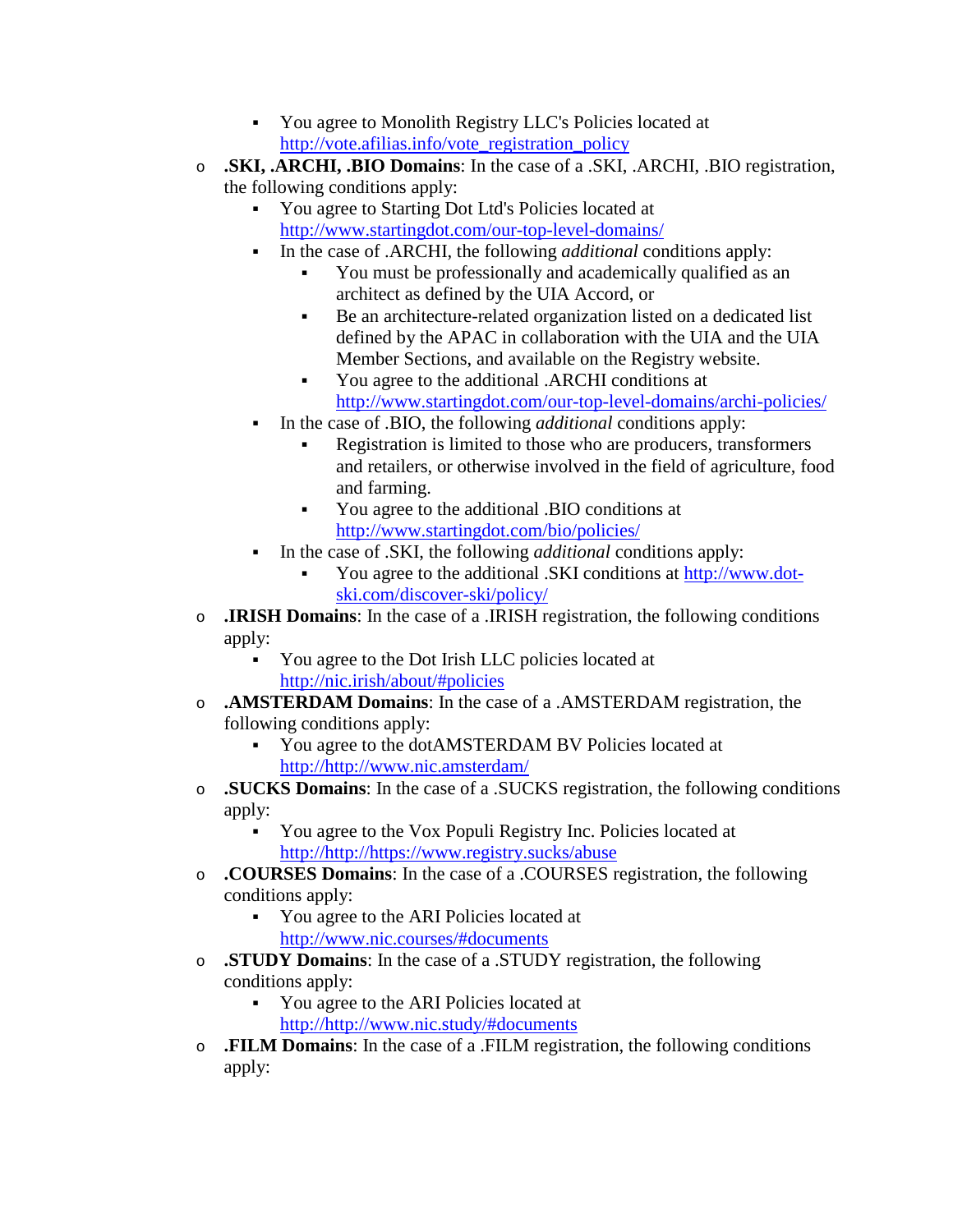- You agree to the ARI Policies located at<http://go.film/eligibility/> and <http://go.film/policies/>
- o **.EARTH Domains**: In the case of a .EARTH registration, the following conditions apply:
	- You agree to the Interlink Co., Ltd. Policies located at [http://http://domain.earth/legal/](http://domain.earth/legal/)
- o **.CLOUD Domains**: In the case of a .CLOUD registration, the following conditions apply:
	- You agree to the Aruba PEC S.p.A. a Socio Unico Policies located at <https://nic.cloud/policies.aspx>
- o **.TOP Domains**: In the case of a .TOP registration, the following conditions apply:
	- You agree to the .TOP domain name registry Policies located at <http://www.nic.top/cn/policy.asp>
- o **.FEEDBACK Domains**: In the case of a .FEEDBACK registration, the following conditions apply:
	- You agree to the Top Level Spectrum, LLC. Policies located at <http://www.nic.feedback/registration-agreement/>
- o **.TUBE Domains**: In the case of a .TUBE registration, the following conditions apply:
	- You agree to the Latin American Telecom LLC. Policies located at <https://www.get.tube/terms>
- o **.SHOP Domains**: In the case of a .SHOP registration, the following conditions apply:
	- You agree to the GMO Registry, Inc. Policies located at [http://nic.shop/policies/abuse\\_policy.pdf](http://nic.shop/policies/abuse_policy.pdf)
- o **.STORAGE Domains**: In the case of a .STORAGE registration, the following conditions apply:
	- You agree to the Self Storage Company, LLC Policies located at <http://www.domains.storage/registry-policies/>
- o **.BLOG Domains**: In the case of a .BLOG registration, the following conditions apply:
	- You agree to the Knock Knock Whois There Policies located at [https://nic.blog/registry-policies-privacy//](https://nic.blog/registry-policies-privacy/)

### 35. **SUPPORT FOR DNSSEC**

- o We allow you to add DNSSEC on your domain upon request by relaying orders to add, remove or change public key material (e.g., DNSKEY or DS resource records) on your behalf to Registries operating under contract with ICANN that support DNSSEC.
- o The following fees apply to DNSSEC relay services:
	- Add DNSSEC key material: \$500 per transaction.
	- Change DNSSEC key material: \$500 per transaction.
	- Remove DNSSEC key material: \$0 per transaction.
- o The following fees apply incase manual support from our staff is necessary to relay DNSSEC key material.